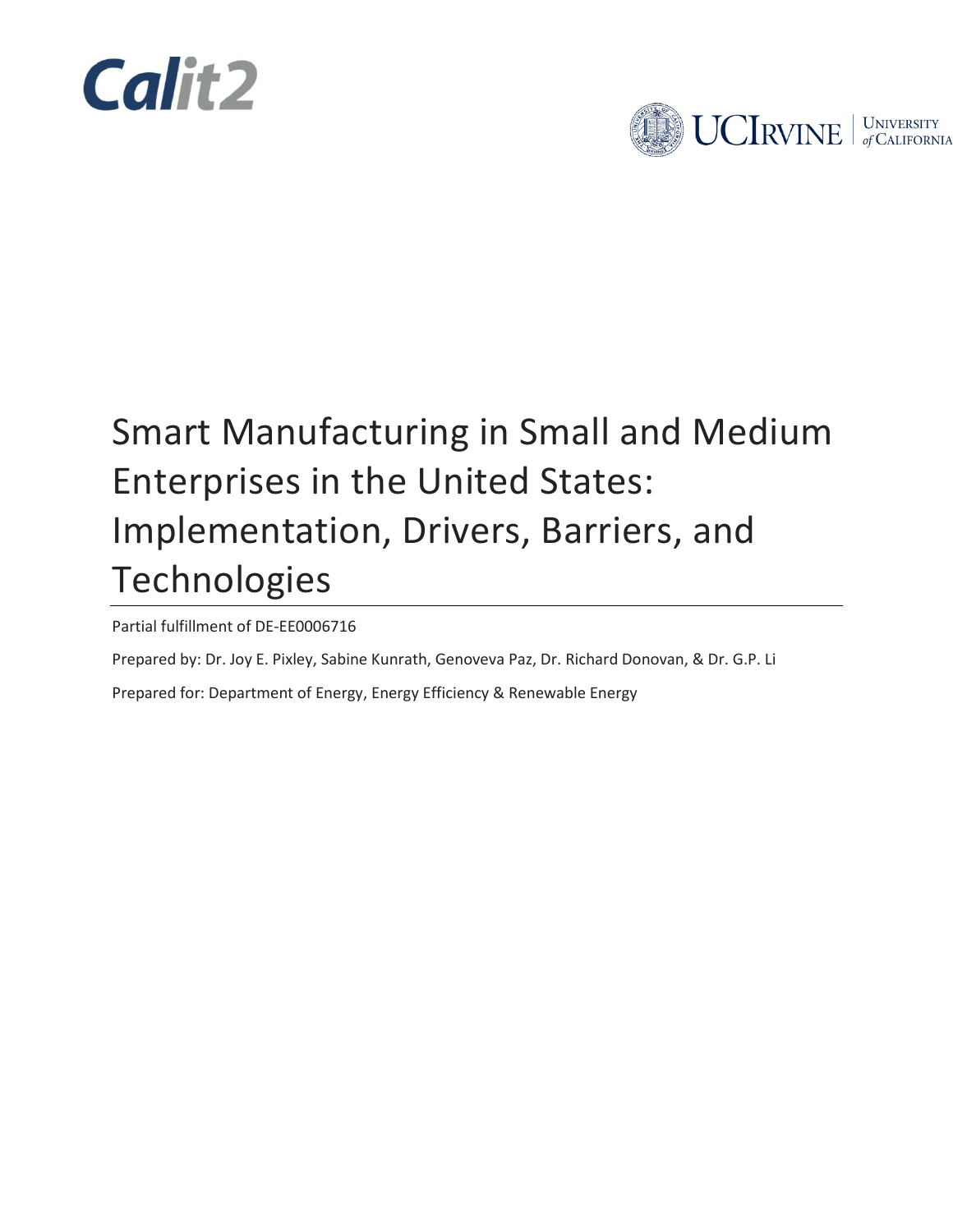



Cite this report as:

Pixley, Joy E., Sabine Kunrath, Genoveva Paz, Richard Donovan, & G.P LI. 2021. Smart Manufacturing in Small and Medium Enterprises in the United States: Implementation, Drivers, Barriers, and Technologies. Prepared for the Department of Energy, DE-EE0006716: University of California, Irvine.

Address correspondence to the first author:

Dr. Joy E. Pixley Research Director, California Plug Load Research Center University of California, Irvine Irvine CA 92697 jpixley@uci.edu

#### Acknowledgements:

The authors would like to thank Gregg Profozich from CMTC for distributing the survey to the MEP network and Jennifer Rosa (NIST) for feedback on the recruitment materials.

#### Disclaimer:

This report was prepared as an account of work sponsored by an agency of the United States Government. Neither the United States Government nor any agency thereof, nor any of their employees, makes any warranty, express or implied, or assumes any legal liability or responsibility for the accuracy, completeness, or usefulness of any information, apparatus, product, or process disclosed, or represents that its use would not infringe privately owned rights. Reference herein to any specific commercial product, process, or service by trade name, trademark, manufacturer, or otherwise, does not necessarily constitute or imply its endorsement, recommendation, or favoring by the United States Government or any agency thereof. The views and opinions of authors expressed herein do not necessarily state or reflect those of the United States Government or any agency thereof.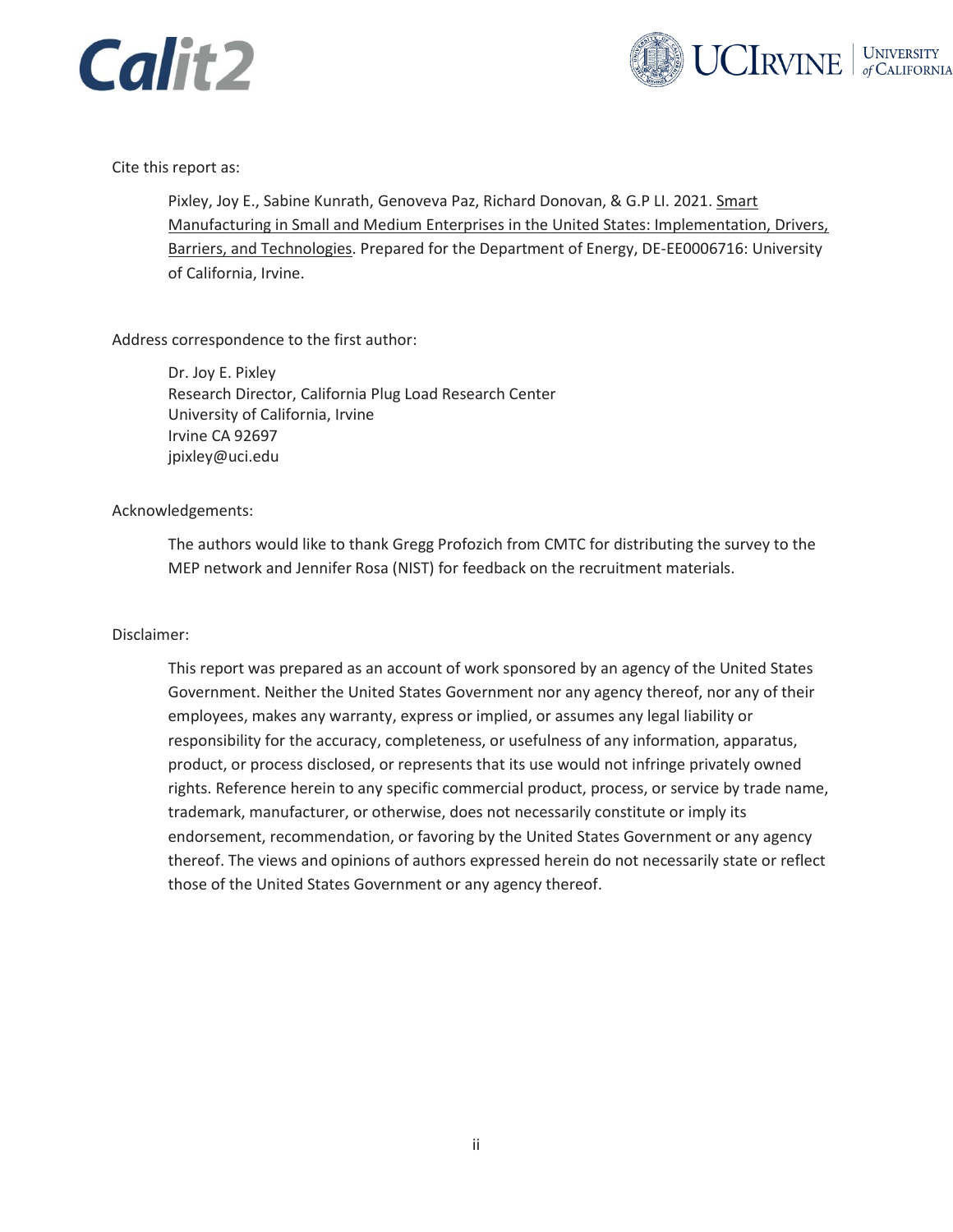



### <span id="page-2-0"></span>**ABBREVIATIONS AND ACRONYMS**

| <b>Definition</b>                                                                           |
|---------------------------------------------------------------------------------------------|
| <b>Advanced Manufacturing Office</b>                                                        |
| Clean Energy Smart Manufacturing Innovation Institute/<br>The Smart Manufacturing Institute |
| California Manufacturing Technology Consulting                                              |
| Survey subjects who are consultants working with SMMs                                       |
| Office of Energy Efficiency and Renewable Energy                                            |
| <b>Industrial Assessment Center</b>                                                         |
| Information and Communication Technologies                                                  |
| Survey subjects who are individual representatives of SMMs                                  |
| Internet of Things (IoT)                                                                    |
| Industrial Internet of Things                                                               |
| Lean Management                                                                             |
| International Organization for Standardization                                              |
| Manufacturing Extension Partnership                                                         |
| Machine-to-machine                                                                          |
| North American Industry Classification System                                               |
| National Institute of Standards and Technology                                              |
| <b>Smart Energy-Efficient Manufacturing</b>                                                 |
| Smart manufacturing                                                                         |
| Small and medium enterprises                                                                |
| Small and medium manufacturers                                                              |
| University of California, Irvine                                                            |
|                                                                                             |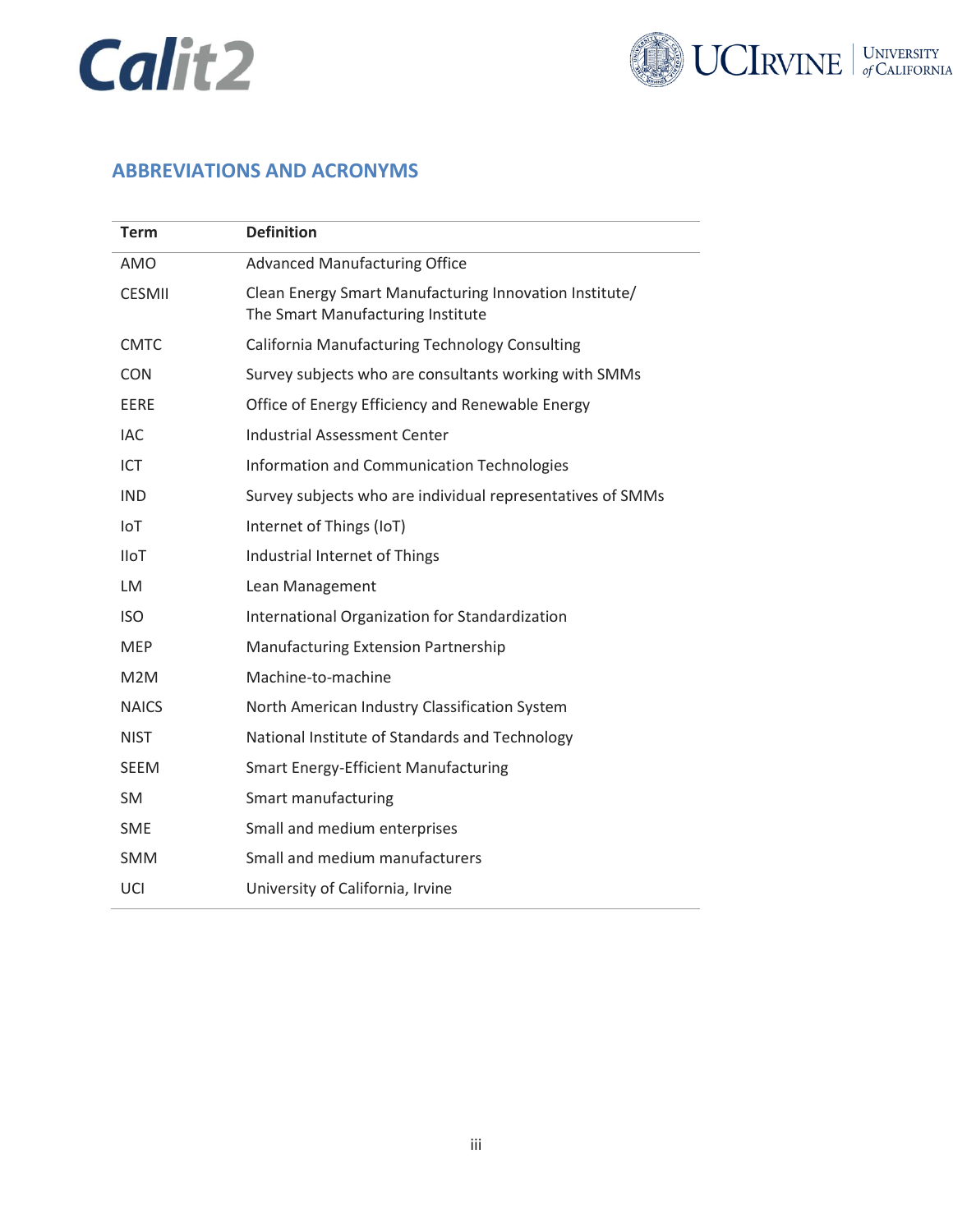



### **Table of Contents**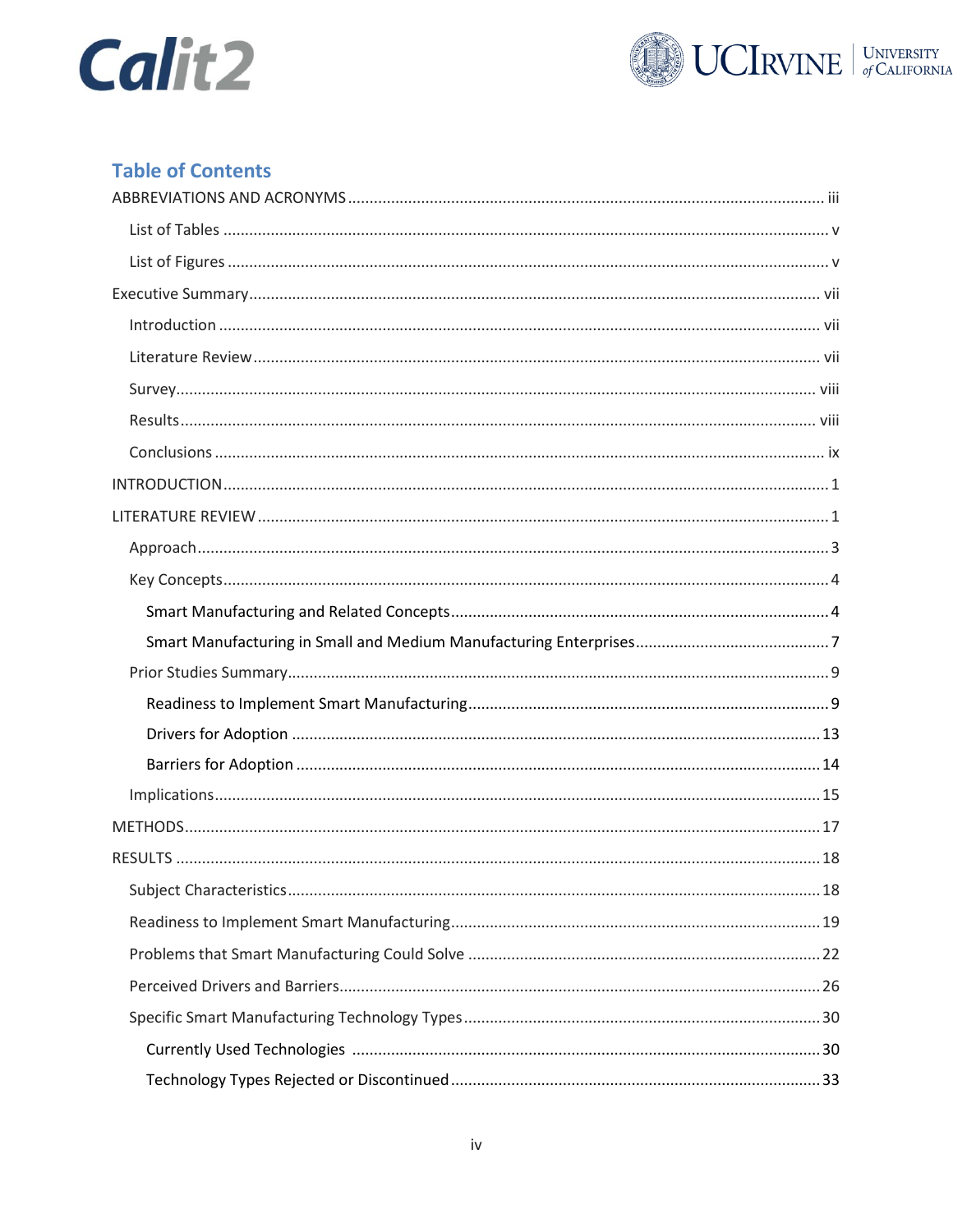



### <span id="page-4-0"></span>**List of Tables**

### <span id="page-4-1"></span>**List of Figures**

| Figure 2. Tasks that Could Benefit from Smart Manufacturing Solutions, Individual Subjects  23         |
|--------------------------------------------------------------------------------------------------------|
| Figure 3. Tasks that Could Benefit from Smart Manufacturing Solutions, Consultant Subjects  23         |
| Figure 4. Waste Stream Issues with the Strongest Negative Impact on Productivity 24                    |
|                                                                                                        |
|                                                                                                        |
| Figure 7. Perceived Drivers for Subject's SMM to Adopt Smart Manufacturing from Individual Subjects 27 |
| Figure 8. Perceived Drivers for SMMs to Adopt Smart Manufacturing from Consultant Subjects  27         |
| Figure 9. Perceived Barriers to Adopting Smart Manufacturing from Individual Subjects 29               |
| Figure 10. Perceived Barriers to Adopting Smart Manufacturing from Consultant Subjects 29              |
| Figure 11. Technology Types Currently Implemented in Individual Subjects' Companies by Employee        |
|                                                                                                        |
| Figure 12. Consultant Reports of How Many SMMs Use Each Technology Type32                              |
|                                                                                                        |
| Figure 13. Current and Past Use of Technology Types Reported by Individual Subjects 34                 |
|                                                                                                        |
| Figure 15. Perceived Pros of Specific Technology Types for Consultant Subjects37                       |
|                                                                                                        |
| Figure 17. Perceived Cons of Specific Technology Types for Consultant Subjects 38                      |
| Figure 18. Individual Subjects' Perception of Workers' Reactions when Smart Manufacturing Technology   |
|                                                                                                        |
| Figure 19. Consultant Subjects' Perception of Workers' Reactions when Smart Manufacturing              |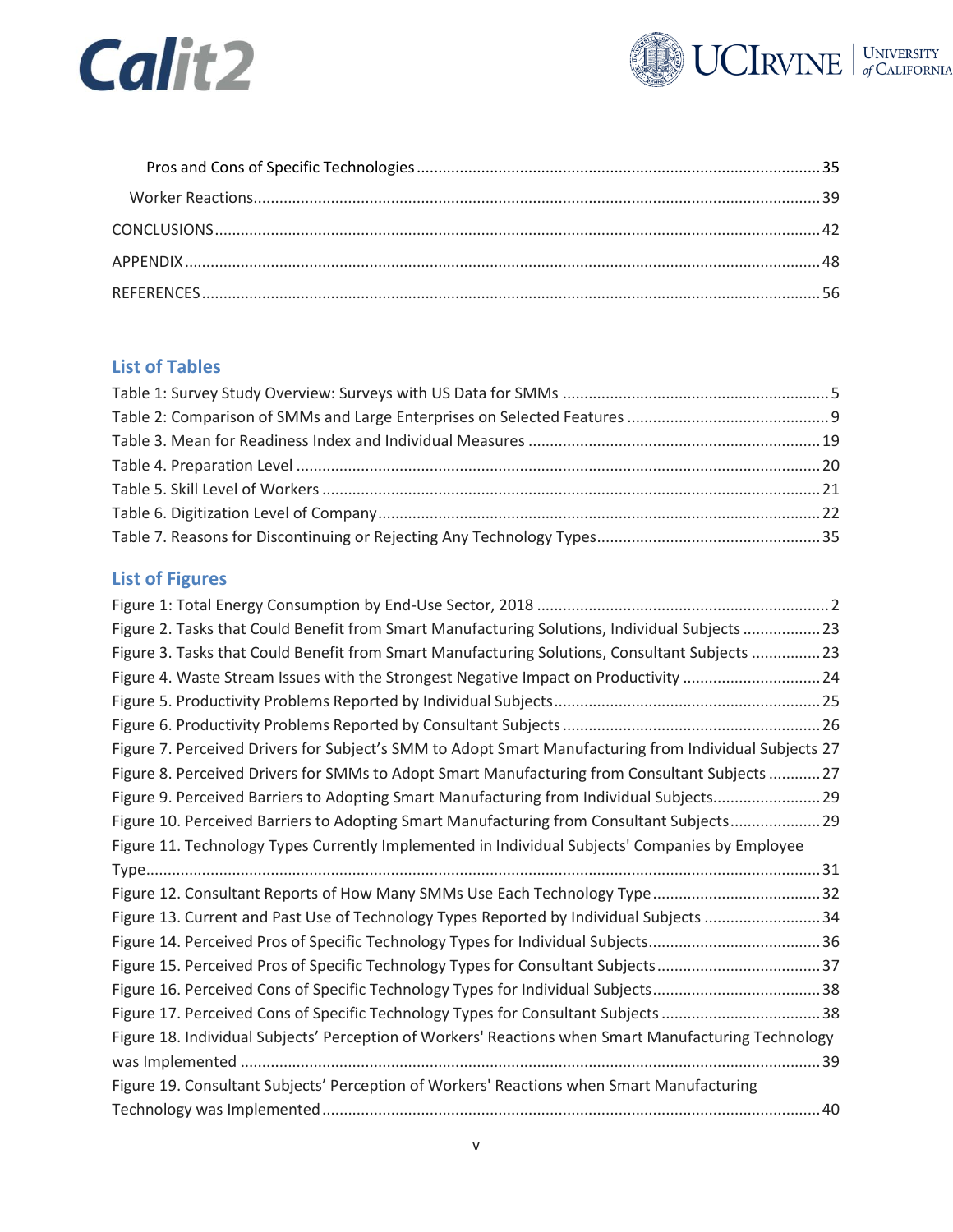



| Figure 20. Average Worker Reactions to Smart Manufacturing Technology by Subject Type 41 |  |
|------------------------------------------------------------------------------------------|--|
|                                                                                          |  |
|                                                                                          |  |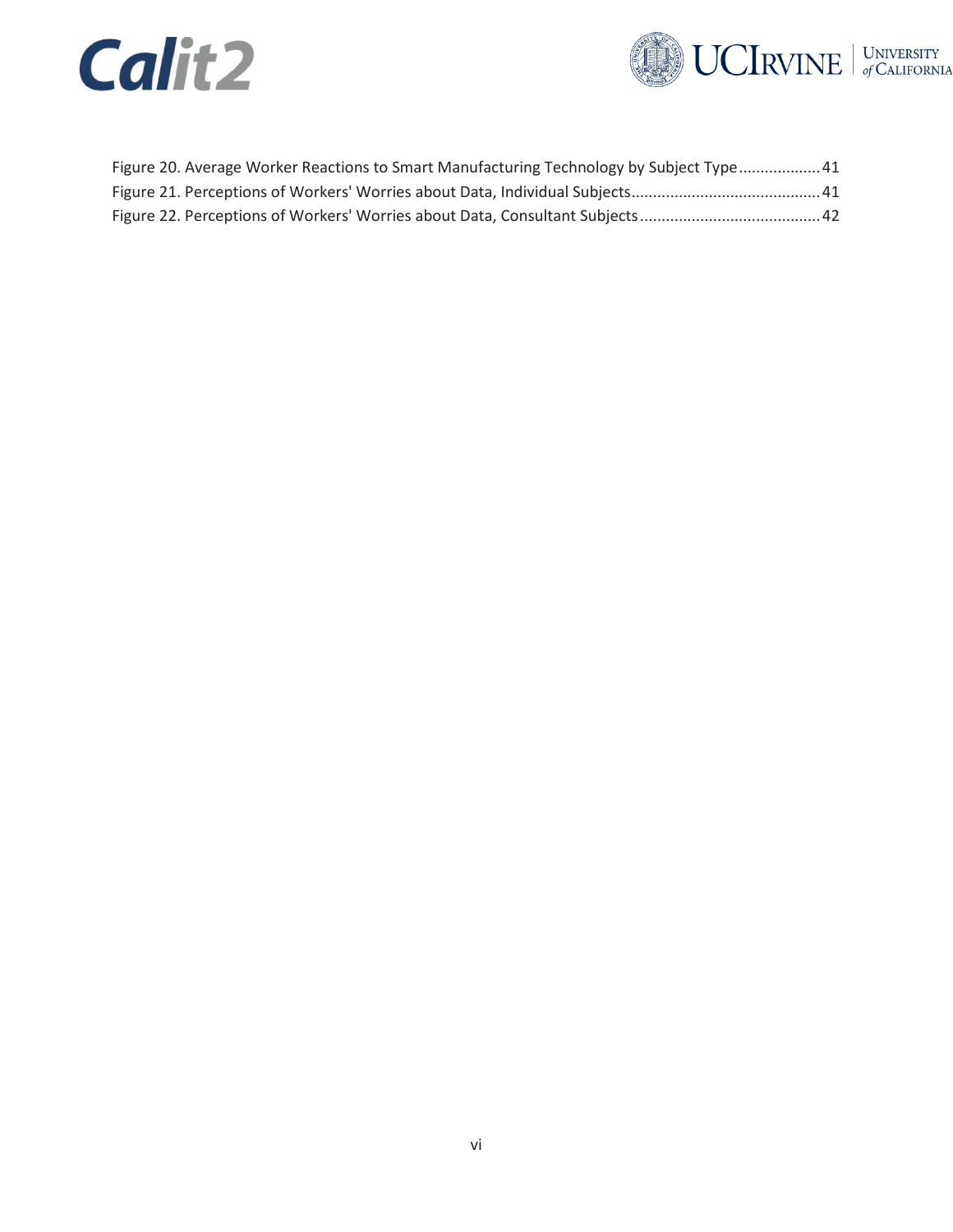

### <span id="page-6-0"></span>**Executive Summary**

### <span id="page-6-1"></span>**Introduction**

Smart manufacturing is a framework for implementing smart technologies to optimize energy efficiency and productivity and to reduce waste, empowering workers and managers to improve decision-making. Research suggests that large manufacturing companies are more prepared to digitize their operations, while SMMs face greater challenges to realize the potential of SM. The large percentage of SMMs in the manufacturing industry and their importance to the economy encourages efforts to help SMMs succeed in becoming more productive and competitive in a changing environment. Understanding how US SMMs view SM and what their experiences have been with it is key to developing and implementing effective scaled-down solutions.

This research is part of the "Smart Connected Workers in Advanced Manufacturing" program, funded by the office of Energy Efficiency & Renewable Energy (EERE) of the US Department of Energy (DE-EE0006716). Under the leadership of researchers at University of California, Irvine (UCI), the program brought together various organizations from academic institutions, industry, and the Smart Manufacturing Institute (CESMII) with the goal of creating an affordable, scalable, and portable smart manufacturing (SM) solution for small and medium manufacturers (SMMs). The UCI research team worked with the National Institute of Standards and Technology (NIST) Manufacturing Extension Partnership (MEP) Centers to conduct a survey with SMMs to identify the current status of readiness for and adoption of SM solutions, major barriers and drivers, and experiences and opinions about specific SM technologies and strategies. The research team took a two-pronged approach: (1) review prior survey research on SM in SMMs and (2) develop a new, comprehensive survey to complement existing studies, focusing on SMMs in the US. This report presents the results of the literature review and the subsequent survey study.

#### <span id="page-6-2"></span>**Literature Review**

An extensive literature review assessed key concepts and findings in the SM literature, focusing on SM in SMMs in the United States. However, much survey work on SM has focused on larger manufacturers or on SMMs in other countries, or has not separated the experience of SMMs from those of larger companies. The review showed significant gaps and weaknesses in the research assessing the state of SM for SMMs in the US. Specifically, more work is needed that addresses:

- which SM technologies and connected strategies are already being used,
- how prepared SMMs are to adopt these technologies,
- which specific barriers SMMs encounter to introduce this technology,
- what desired benefits do SMMs want from SM,
- which of these technologies are perceived to be the most promising to increase efficiency given the special constraints and needs of SMMs.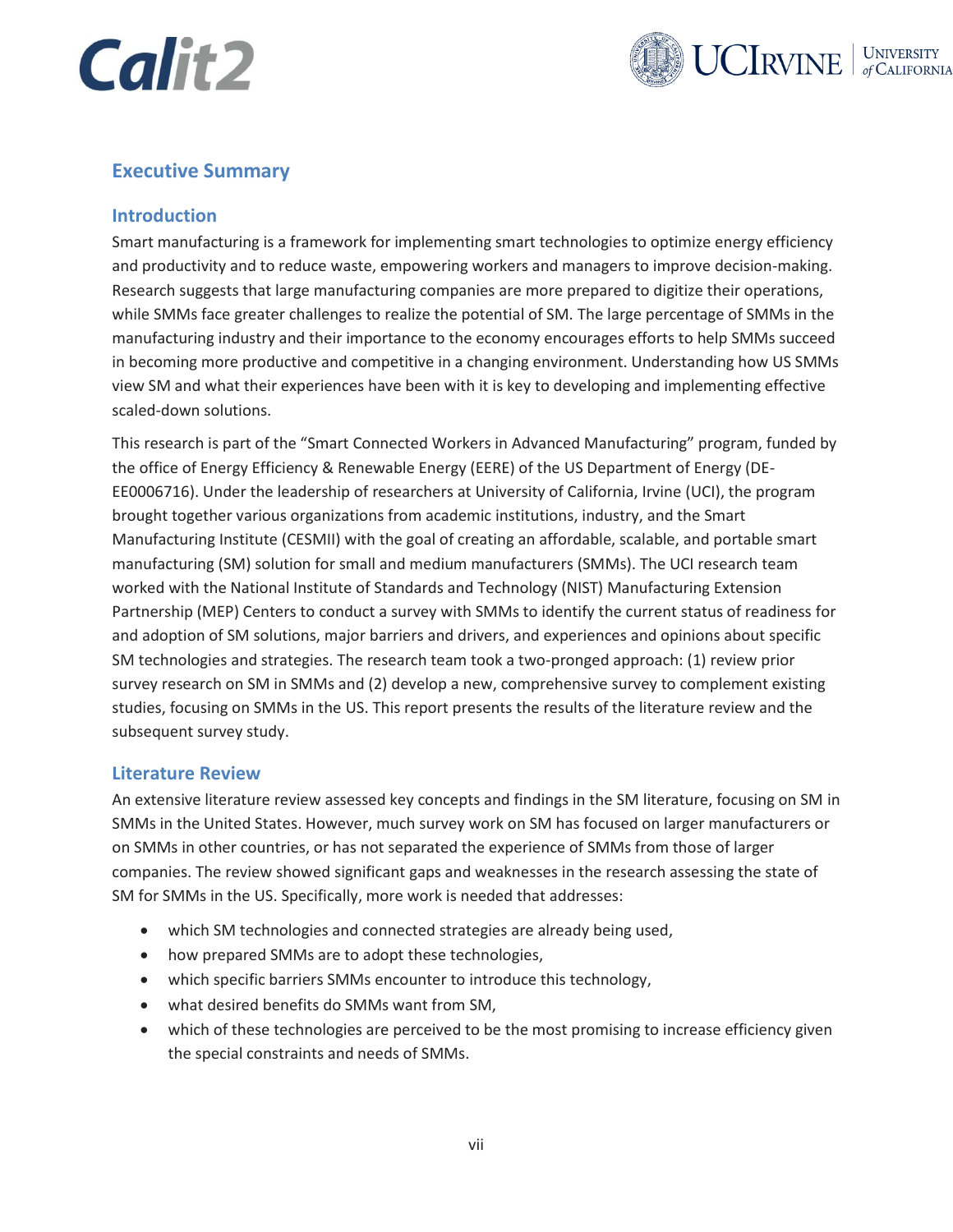

### <span id="page-7-0"></span>**Survey**

Based on an extensive review of prior findings, the team developed a survey addressing the following research questions: how ready are SMMS to adopt SM, what barriers and drivers do they perceive for SM adoption, and which SM technologies are used by SMMs or have been considered. The survey was designed to replicate key questions from prior studies when possible. It goes beyond generalizations to ask how twenty specific SM technologies have been tried in SMMs, which are still being used, and how workers respond to them. The survey was administered to a national sample of owners and employees of individual SMMs (IND) and consultants working with multiple SMMs (CON). This report presents findings for 54 owners and employees and 48 consultants.

#### <span id="page-7-1"></span>**Results**

Results show that consultants tend to report lower levels of readiness for the SMMs they work with than individual subjects report for their own companies, and yet both groups tend to report somewhat higher levels of readiness –and adoption—than seen in previous studies. For instance, few subjects report that SMMs have fully implemented smart manufacturing (16% for IND and 17% for CON), but 56% of IND subjects claim to have developed a clear business case or even implemented first measures, compared to 36% of the SMMs consultants work with. Likewise, CON subjects report higher rates of being paper intensive (24% v. 11%) and lower rates of fully digital and automated (17% v 36%) than IND subjects do. More than one in four subjects (26% IND and 30% CON) report that current employees would find it difficult to adapt to new technology and new, more skilled workers would need to be hired.

Although 20-30% reported already using smart solutions for specific tasks, even more felt smart solutions would help with those tasks. However, a substantial minority of subjects reported being satisfied with how well low-tech solutions worked, particularly for assigning jobs or tasks (43% IND and 34% CON), communicating with third parties (41% IND), and internal communication (35% IND and 38% CON). This finding provides an important reminder that not all solutions should be sought simply because they are smart: SMMs need to concentrate their relatively limited resources on adopting only those solutions that solve their specific needs.

For IND subjects, the topmost reported drivers of adoption were reducing costs (24%) and following a conscious strategy (15%), while the topmost barriers were not having the time (26%) or money (22%) to invest. Since constructing a conscious internal strategy takes time and labor that most SMMs can't spare, these two findings illustrate the essential challenge faced by SMMs: they don't have the time and money they need to invest in order to make better use of their time and save more money. Results from CON subjects showed a slightly different story: although reducing costs was also their topmost driver (21% CON), they were more likely than IND subjects to rate customer requirements (17%) and requests from consultants (15%) as the topmost driver. More CON subjects listed the topmost barrier as insufficient management commitment (23%) or uncertainty about whether the investment would benefit profits (21%), which may reflect how and with whom they negotiate the adoption process

The technologies the most subjects reported using for SM are cybersecurity, tablets, and mobile phones with IND subjects also including IoT and big data and analytics in their top five and CON subjects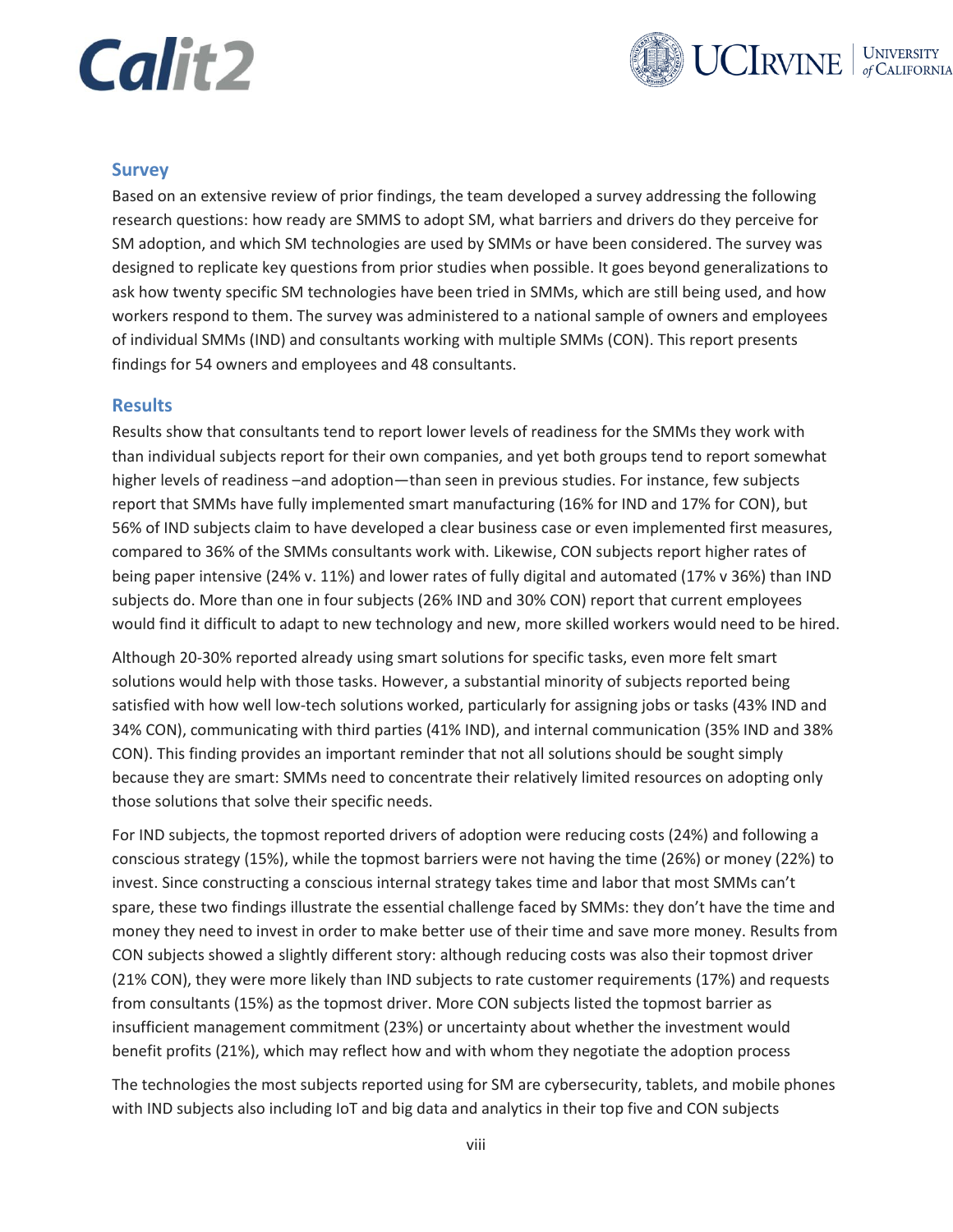



including handheld scanners and cloud computing in their top five. However, many other technologies were currently used or had been considered by a smaller subset. For technology types not currently being used in the subjects' companies, 33% of IND subjects reported trying and discontinuing at least one of them, while 59% reported that their company seriously considered adopting at least one smart technology but decided against it because of anticipated problems. Many of the technologies considered and rejected were the same ones currently being used by many other subjects' companies, such as tablets, reflecting their ubiquity rather than their likelihood of rejection. More concerning are the technologies that companies tried and rejected, nine of which were reported by more than 5% of subjects (ranging from 6%-9%): mobile phones, additive manufacturing/3D printing, simulation, handhold scanners, system integration, artificial intelligence, headsets, VR headsets, and smart glasses. This is another important insight, that technologies that may work well for some companies (especially larger ones) may not work for SMMs. Indeed, the reasons most often given for discontinuing a smart solution were cost (56%) and complexity of using and maintaining the solution (50%).

Increased task completion speed was cited as the main "pro" by far of many of the most-used technologies by IND subjects, whereas CON subjects were more likely to cite easier implementation. This difference may reflect the fact that consultants are more involved at the planning and implementation stage whereas workers are directly involved in day-to-day task completion long afterward. There was more variation in the main "con" subjects cited for these technologies, with no single problem dominating across all types. IND subjects rated workers as having substantially more positive responses to specific technologies currently being used than CON subjects reported (38% v. 10% strongly positive, and 7% v. 33% somewhat or strongly negative), but even among IND subjects, many technologies received neutral, mixed, or negative responses from workers.

#### <span id="page-8-0"></span>**Conclusions**

In summary, SMMs potentially benefit from smart technologies, but they face serious challenges when adopting this digital transition. Overall, these results support the idea that SMMs, even more so than larger companies with more flexible resources, should focus their decision-making on specific technologies for specific needs rather than attempting to embrace the full spectrum of smart manufacturing at once. The differences in perceptions by consultants, managers, experts, and workers on certain issues highlight the importance of addressing experiences, concerns, and insights at every level of the company. More research is needed to gain a better understanding of where US SMMS are in their transition to smart manufacturing and what problems they have that specific new technology can address. This study further adds to this research by asking about companies' experiences with specific technologies. These results will inform the development of technological solutions that are affordable and easily adaptable for SMMs.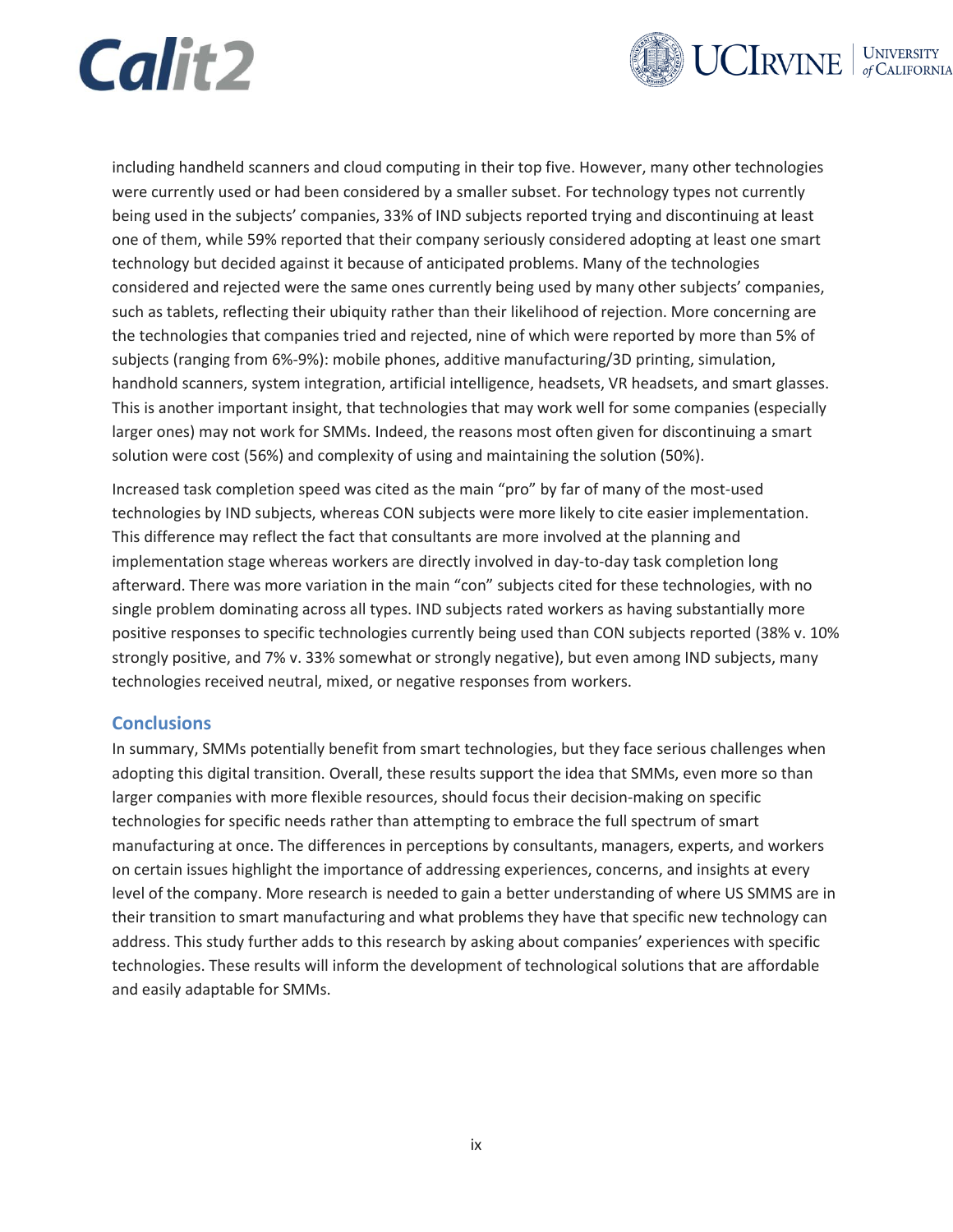![](_page_9_Picture_0.jpeg)

![](_page_9_Picture_1.jpeg)

### <span id="page-9-0"></span>**INTRODUCTION**

This research is part of the Advanced Manufacturing" program, funded by the office of Energy Efficiency & Renewable Energy (EERE) of the US Department of Energy (DE-EE0006716). Under the leadership of researchers at the University of California, Irvine, the program brought together various organizations from academic institutions (University of California, Los Angeles, California State University Northridge, San Diego Super Computing Center), industry (General Mills, Honeywell, The Aerospace Corporation, Atollogy), and the Smart Manufacturing Institute (CESMII) with the goal of creating an affordable, scalable, and portable smart manufacturing (SM) solution for small and medium manufacturers (SMMs). As part of the statement of project objectives, the leadership team worked with the National Institute of Standards and Technology (NIST) Manufacturing Extension Partnership (MEP) Centers to conduct a survey with SMMs to identify the current status of readiness for and adoption of SM solutions, major barriers and drivers, and experiences with specific SM technologies and strategies. The research team took a two-pronged approach: (1) review prior survey research on SM in SMMs and (2) develop a new, comprehensive survey to complement existing studies, focusing on SMMs in the US. This report presents the results of the literature review and the subsequent survey study.

### <span id="page-9-1"></span>**LITERATURE REVIEW**

The manufacturing industry in the United States provides an invaluable basis for research, development, innovation, productivity, and job creation, as it generates more economic activity than any other sector (Scott, 2015). Manufacturing is also highly energy intensive (Brueske, Sabouni, Zach, & Andres, 2012). In 2018, the industrial sector (which includes manufacturing and non-manufacturing industrial uses such as mining, construction, and agriculture) used about one third of the total energy consumed in the US (see Source: [U.S. Energy Information Administration \(2018\); Note: total 101.3 quadrillion British thermal](#page-10-1)  [units](#page-10-1)

[Figure 1\)](#page-10-1) (U.S. Energy Information Administration, 2018). Most of this energy consumption went into manufacturing (Brueske et al., 2012). When accounting for both direct emissions from the manufacturing processes and indirect emissions from the associated electricity use, the industrial sector was the largest contributor of greenhouse gases of any sector, with almost 29% in 2018 (U.S. Environmental Protection Agency, 2020). This makes manufacturing a prime target to address unnecessary energy and process inefficiencies as they impact productivity, with consequences for companies' economic health and competitiveness, as well as the environment (Brueske et al., 2012; Nimbalkar et al., 2017). Emerging smart technologies can help to decrease production costs, enhance energy productivity, conserve finite energy resources, and reduce greenhouse gas emissions (Nimbalkar et al., 2017; Whitlock, Elliott, & Rightor, 2020)*.* For example, a factory that is enabled with smart technology can lower both its energy cost and greenhouse gas emissions by using electricity at the time of the day when an abundance of less expensive energy from renewable sources is available, and shifting consumption away from peak times. Also, using smart technologies can facilitate more efficient use of materials by reducing production errors and subsequent losses and optimizing workflow overall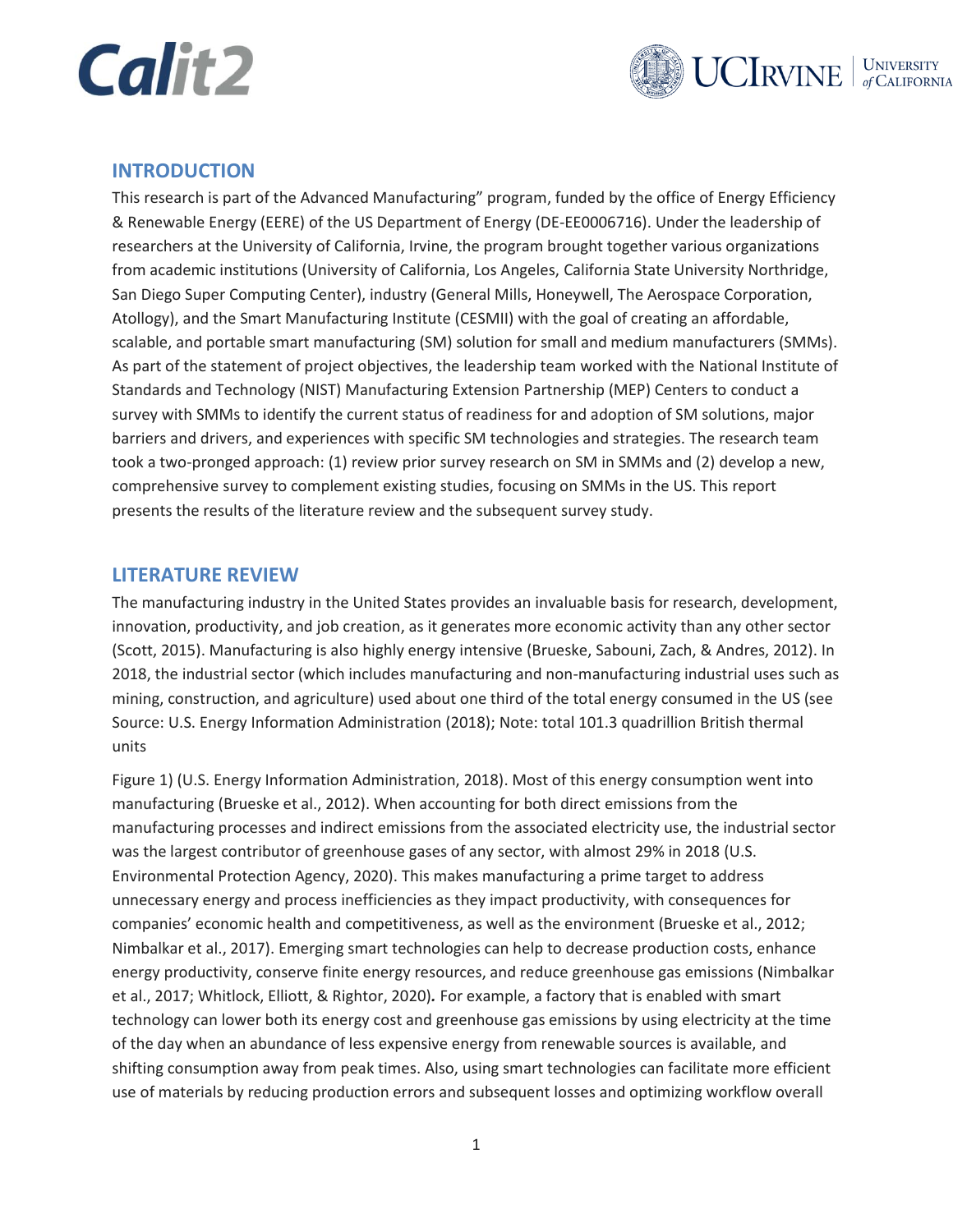![](_page_10_Picture_0.jpeg)

![](_page_10_Picture_1.jpeg)

(Intergovernmental Panel on Climate Change, 2014) which helps manufacturers to be more energyefficient and cost-effective.

![](_page_10_Figure_3.jpeg)

<span id="page-10-1"></span><span id="page-10-0"></span>*Source: U.S. Energy Information Administration (2018); Note: total 101.3 quadrillion British thermal units Figure 1: Total Energy Consumption by End-Use Sector, 2018*

However, there are indications that small and medium manufacturers (SMMs) face substantial barriers to the digitization of their manufacturing. This is important because SMMs make up a large proportion of manufacturers. In 2016, about 246,000 of the almost 250,000 US manufacturing firms employed fewer than 500 people; thus, SMMs made up about 98.5% of all manufacturing firms (United States Census Bureau, 2018). Of these, the biggest share (42%) employed fewer than five people. The relatively small number of large manufacturers employ more workers than all the SMMs combined, with 6.4 million versus 5.1 million employees (U.S Small Business Administration, 2018a; United States Census Bureau, 2018); still, 44% of manufacturing employees work for SMMs. The large share of small and medium-sized enterprises is similar across other regions and nations (Grube, Malik, & Bilberg, 2017; OECD, 2017). Small and medium businesses in general are often called the "backbone" of economies (Issa, Lucke, & Bauernhansl, 2017; Mittal et al., 2019; Trianni, Cagno, & Farné, 2016). Indeed, between 2000 and 2017, small businesses across all industries (e.g., health care, retail trade, manufacturing, construction) created 8.4 million of all net new jobs while large businesses created 4.4 million net new jobs (i.e., the difference between job gains and job losses) (U.S Small Business Administration, 2018b). Besides creating new jobs and providing opportunities for workers to develop skills, small and medium enterprises contribute to innovation and generate value added to existing products (OECD, 2017).

However, many new businesses fail, usually while they are still small- or medium-sized. In the US, only about half of new businesses survive at least five years and only about one in three survives ten years (U.S Small Business Administration, 2018b). Small and medium enterprises are vital to a healthy economy, and helping these companies retain a competitive edge can ensure financial success (Hughes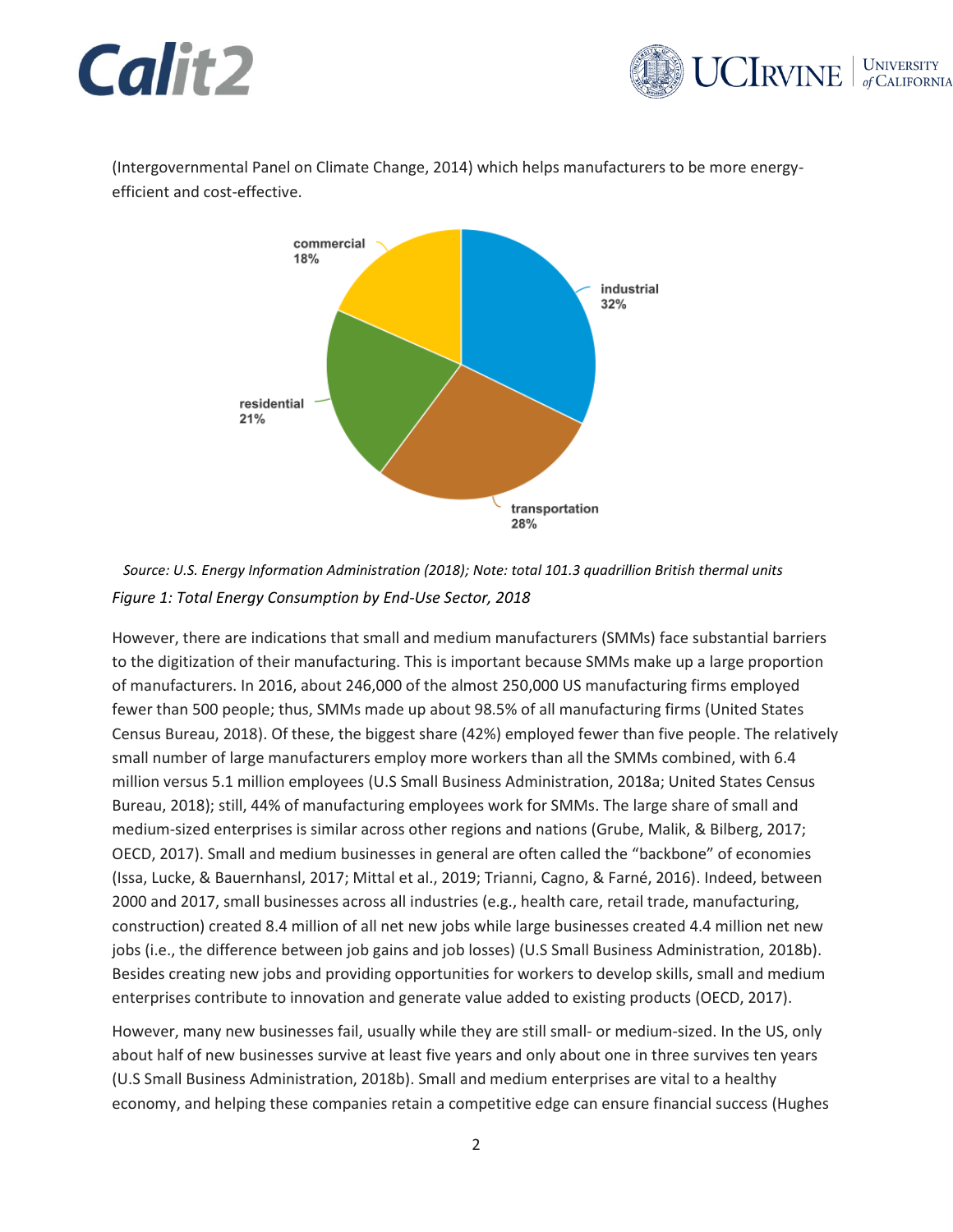![](_page_11_Picture_0.jpeg)

![](_page_11_Picture_1.jpeg)

& Troy, 2020). Digitalization can help small and medium enterprises to compete in a global economy, but their ability to adopt more sophisticated technologies is limited, essentially slowing their progression (OECD, 2017).

Large manufacturers are more likely to use SM technologies and smart connected worker strategies than smaller companies (Schröder, 2017). Small and medium manufacturers (SMMs) can potentially also benefit from such technologies, but there are indications that SMMs face additional challenges when adopting this digital transition. They share many of the risks and problems of larger manufacturers, such as attracting and retaining a quality workforce (National Association of Manufacturers, 2020). At the same time, they also share the obstacles encountered by other small and medium enterprises, such as the lack of financial and human resources to tackle inefficiencies and innovate (Hughes & Troy, 2020). Even when a large manufacturer is spread across the country as numerous small or medium-sized factories, each one benefits from the stability of a large firm's resources, whereas SMMs have no such security net. As such, it is prudent to carefully consider which smart manufacturing approaches are most likely to be effective for SMMs, rather than assume the same approaches adopted by larger firms will work.

In the following section of the report we define key concepts related to SM and lay out how SM technologies can potentially benefit SMMs. We then examine survey studies that investigate the status of implementation of SM technologies and factors that influence adoption, again with a focus on SMMs, to obtain their perspective on SM.

### <span id="page-11-0"></span>**Approach**

To perform a thorough review of the literature, we developed a comprehensive search strategy. We conducted searches in Web of Science, Academic Search Complete, and Google Scholar, most recently updated in January 2021.<sup>1</sup> We also searched the reference lists of key publications and the table of contents of special editions of journals and recent books (e.g., special issues "Industry 4.0 for SMEs - Smart Manufacturing and Logistics for SMEs" in *Sustainability* and "Implementing and acceleration of industry 4.0" in *Journal of Manufacturing Technology Management*). Last, we searched web pages of

<sup>&</sup>lt;sup>1</sup> Search terms used for literature search (general concepts): [manufactur\*] AND [SMMs OR SME OR small OR small and medium OR medium OR middle market] AND [Smart manufacturing OR Industry 4.0 OR Advanced Manufacturing OR ICT OR Information Communication Technology OR IoT OR Internet of Things OR Industrial Internet of Things OR IIoT].

Search terms used for literature search (survey studies): [manufactur\*] AND [SMMs OR SME OR small OR small and medium OR medium OR middle market] AND [Smart manufacturing OR Industry 4.0 OR Advanced Manufacturing OR ICT OR Information Communication Technology OR IoT OR Internet of Things OR Industrial Internet of Things OR IIoT] AND [Survey studies OR survey OR questionnaire OR interview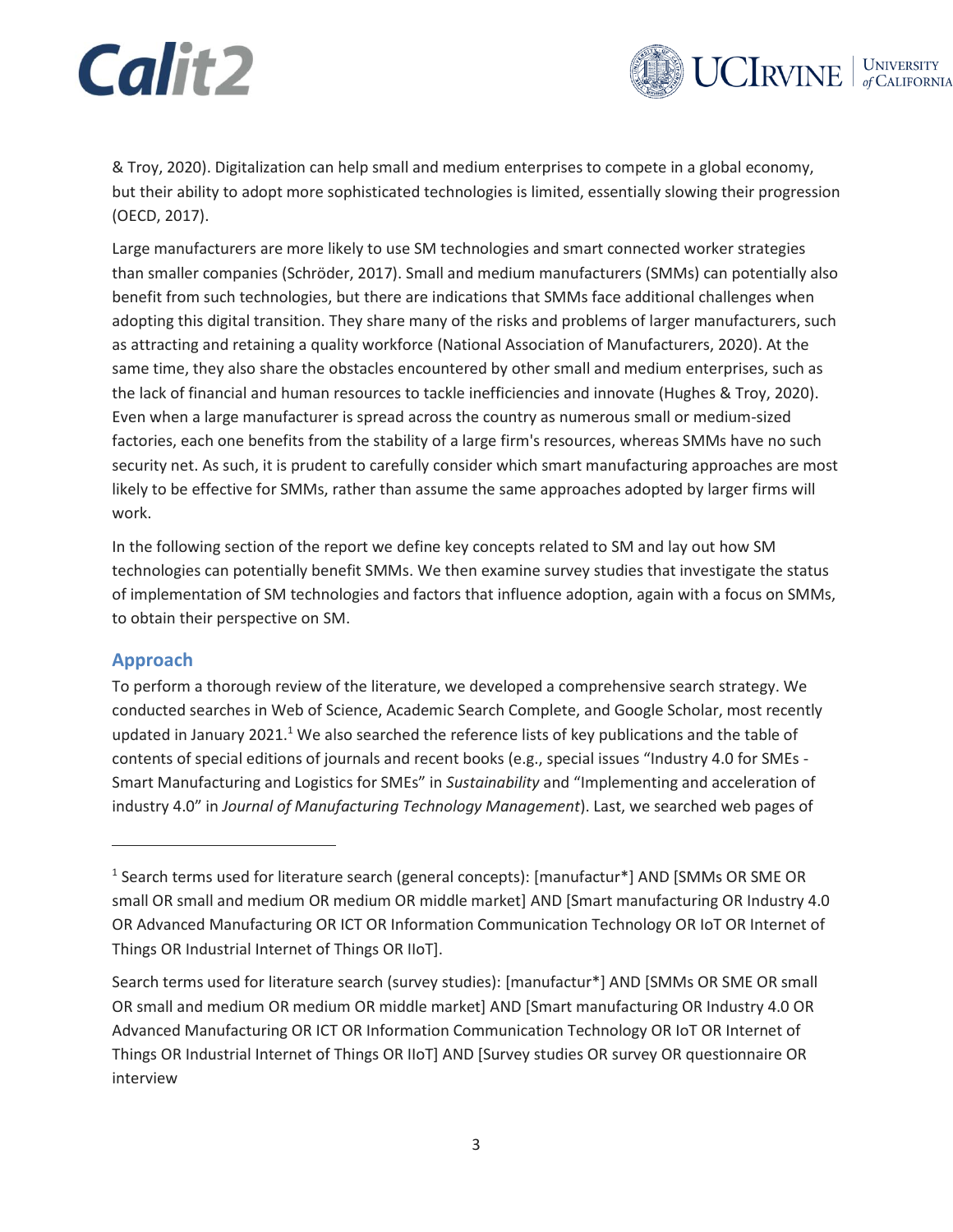![](_page_12_Picture_1.jpeg)

governmental organizations (e.g., NIST), industry groups (e.g., Plataine) and consulting firms (e.g., Boston Consulting Group) to retrieve survey reports. We focused on studies that were published in 2015 or more recently.

Our search identified literature about SM in general and SM in SMMs specifically but relatively little primary research, particularly for SMMs in the US. We retrieved 29 national and international survey studies about SM (see Appendix). We excluded 5 studies where SMMs were either not sampled or the ratio between SMMs and large manufacturers was not clear. Of the 24 remaining survey studies, seven contained US data, details of which are shown i[n Table 1](#page-13-0) (for the other survey studies, see the Appendix). However, only five studies were entirely conducted in the US (Advanced Manufacturing Media, 2015; Bosman, Hartman, & Sutherland, 2020; Industry of Things World USA, 2017; Sikich, 2017; Wuest, Schmid, Lego, & Bowen, 2017). Of these, only two focused specifically on SMMs either by sampling only SMMs or by analyzing and discussing data separately for SMMs (Bosman et al., 2020; Wuest et al., 2017). The other two studies included US data among others (Morton, George, Ben-Bassat, Ben-Assa, & Books, 2020; Rauch, Stecher, Unterhofer, Dallasega, & Matt, 2019); one of these (Rauch et al., 2019) focused on SMMs. Notably, of these seven studies that contain US data, only three studies were conducted by independent academic institutions (Bosman et al., 2020; Rauch et al., 2019; Wuest et al., 2017). The other studies were conducted and published by consulting firms and interest groups (Mittal, Khan, Romero, & Wuest, 2018). Most of the other studies (13) were conducted in Europe, with one each in Canada, New Zealand, Asia, and South America. Of the 17 non-US-studies, 13 focused specifically on SMMs, the rest had a mix of small, medium, and large manufacturers.

The literature will be discussed in terms of:

- key concepts and definitions
- preparedness of SMMs to transition to a SM framework, including the current status of SM technologies diffusion,
- factors that drive SMMs towards adoption, and
- barriers that prevent SMMs for implementing SM technology

Although the focus is on the US, the review is supplemented with results from other countries.

#### <span id="page-12-0"></span>**Key Concepts**

#### <span id="page-12-1"></span>**Smart Manufacturing and Related Concepts**

Smart manufacturing (SM) is a framework for implementing smart technologies to optimize energy efficiency, productivity, and to reduce waste. It involves the use of data and the internet of things (IoT) to streamline operations (Kagermann, Wahlster, & Helbig, 2013).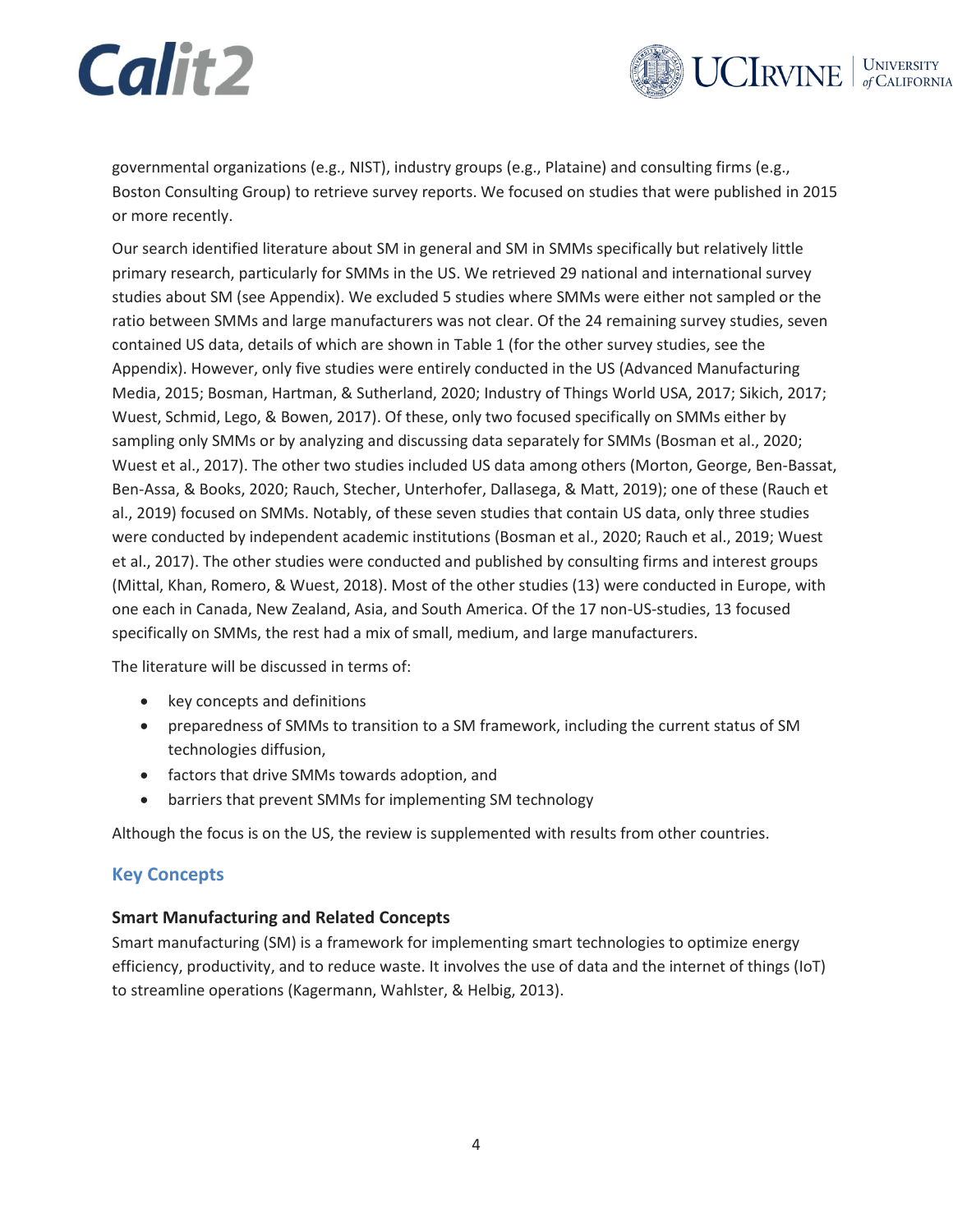![](_page_13_Picture_0.jpeg)

![](_page_13_Picture_1.jpeg)

### *Table 1: Survey Study Overview: Surveys with US Data for SMMs*

<span id="page-13-0"></span>

| Author/Year/Publication Title                                                                                                                                                                                             | Type of<br>publication                  | Country (Region)                              | SMM focus/<br>separate results | Sample size (%<br>SMM)                                         |
|---------------------------------------------------------------------------------------------------------------------------------------------------------------------------------------------------------------------------|-----------------------------------------|-----------------------------------------------|--------------------------------|----------------------------------------------------------------|
| Bosman, L., Hartman, N., & Sutherland, J. (2020).<br>How manufacturing firm characteristics can influence<br>decision making for investing in Industry 4.0<br>technologies.                                               | Academic<br>journal                     | USA (Indiana)                                 | Yes                            | 138 (100%)                                                     |
| Wuest, T., Schmid, P., Lego, B., & Bowen, E. (2017).<br>Overview of Smart Manufacturing in West Virginia.                                                                                                                 | Report<br>(academic<br>institution)     | USA (Virginia)                                | Yes                            | 54 (70%)                                                       |
| Advanced Manufacturing Media. (2015). How<br>Advanced Manufacturing is helping U.S Companies<br>Compete Globally.                                                                                                         | Report<br>(industry/<br>interest group) | <b>USA</b>                                    | No                             | 618 (78%)                                                      |
| Industry of Things World USA. (2017). Survey Report<br>2018.                                                                                                                                                              | Report<br>(industry/<br>interest group) | <b>USA</b>                                    | <b>No</b>                      | 221 (67% < 50M<br>annual revenue)                              |
| Sikich. (2017). 2017 Manufacturing Report. Trends<br>and strategies to help manufacturers understand<br>growth challenges and capture opportunities.                                                                      | Report<br>(consulting firm)             | <b>USA</b>                                    | No                             | "more than 250"<br>(76% < 50M<br>annual revenue)               |
| Rauch, E., Stecher, T., Unterhofer, M., Dallasega, P., &<br>Matt, D. T. (2019). Suitability of Industry 4.0 concepts<br>for small and medium sized enterprises: Comparison<br>between an expert survey and a user survey. | Conference<br>Proceedings               | USA, Italy,<br>Austria, Slovakia              | Yes                            | 28 companies<br>$(61\% 10 - 249)$<br>employees); 12<br>experts |
| Morton, D., et al. (2020). Trends in Global<br>Manufacturing. Implementing Industry 4.0 & Building<br>the Digital Factory.                                                                                                | Report<br>(consulting firm)             | International,<br>including the<br><b>USA</b> | <b>No</b>                      | "over 200" (46%<br><50M annual<br>revenue)                     |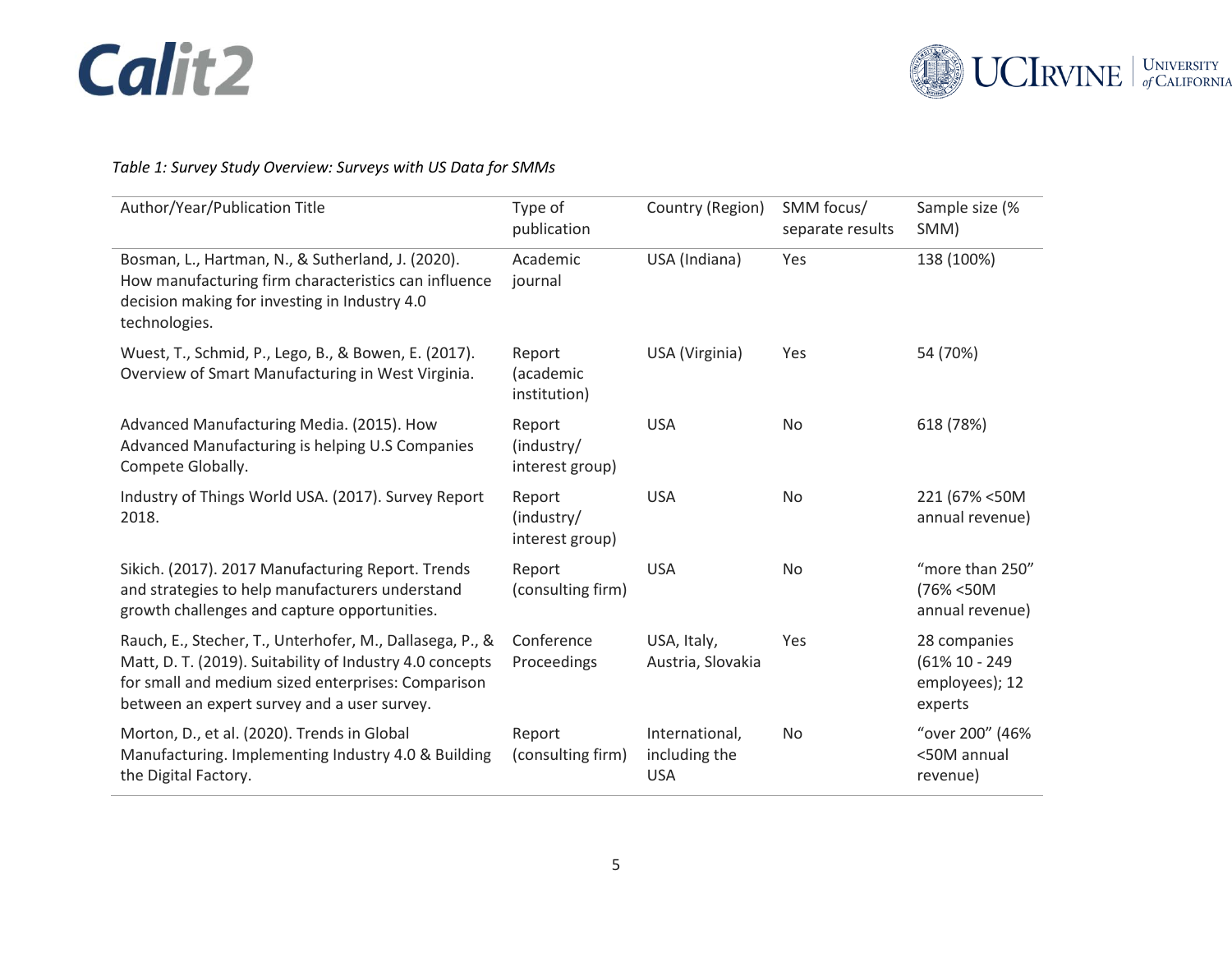![](_page_14_Picture_0.jpeg)

![](_page_14_Picture_1.jpeg)

Manufacturing processes have significantly transformed since the first industrial revolution in the 19th century. In the early 20th century, electrically powered mass-production revolutionized manufacturing, in the 1970s, electronics and computers enabled automated production., Now, the introduction of "smart" technologies has been called the Fourth Industrial Revolution, or Industry 4.0 (Erol, Schumacher, & Sihn, 2016; Kagermann et al., 2013; Xu, Xu, & Li, 2018). Industry 4.0, a term coined in German government initiatives, emphasizes the use and integration of intelligent machines, real-time data, embedded software and the internet to organize automated, streamlined operations (Erol et al., 2016; Grube et al., 2017; Kagermann et al., 2013; Liao, Deschamps, Loures, & Ramos, 2017; Müller & Däschle, 2018; Vaidya, Ambad, & Bhosle, 2018). The Industry 4.0 framework is being used worldwide under different names and trademarks. The German name is "Industrie 4.0", in Japan it is called the "Industrial Value Chain Initiative" (Schuh, Anderl, Dumitrescu, Krüger, & Hompel, 2020a). China is pushing a similar initiative under the term "Made in China 2025" (Manufacturing Policy Initiative, 2019; Zhong, Xu, Klotz, & Newman, 2017). In the US, the digital tranformation of manufacturing is promoted by organisations such as the Smart Manufacturing Leadership Coalition (SMLC, 2021) and the the Industrial Internet Consortium (Industrial Internet Consortium, 2020). The Department of Energy and the National Institute for Standardization and Technology (NIST) support SM initiatives (NIST, 2019; U.S. Department of Energy, 2019); the Manufacturing Extension Partnership (MEP) program is tailored in particular to the needs of SMMs. There are local initiatives, such as "LA made 4.0" that also promote digitalization (Garcetti, 2019).

The terms "smart manufacturing" and "industrial internet of things" (IIoT) are often used interchangeably for Industry 4.0 (Ezell, Atkinson, Kim, & Cho, 2018). However, some scholars point out that Industry 4.0 differs from SM in that it is wider in scope: Industry 4.0 focuses on implementing connected virtual and physical systems throughout the entire manufacturing ecosystem whereas SM focuses on integrating one part of the supply chain or value creation network (Vaidya et al., 2018). Indeed, there are hundreds of definitions for "Industry 4.0" or "smart manufacturing" available (Moeuf, Pellerin, Lamouri, Tamayo-Giraldo, & Barbaray, 2018) but there is no generally accepted definition (Kusiak, 2018). For the remainder of the text, we will use the term "smart manufacturing" and follow the definitions brought forward by NIST, the California Manufacturing Technology Consulting (CMTC), and the American Council for an Energy-Efficient Economy (ACEEE).

NIST defines SM systems as "fully-integrated, collaborative manufacturing systems that respond in real time to meet changing demands and conditions in the factory, in the supply network, and in customer needs" (NIST, 2018). In other words, SM is the practice of using information about the manufacturing processes when and where it is needed, and in the form that it is needed, by people and machines (Davis et al., 2015; MEP National Network, 2018). The American Council for an Energy-Efficient Economy states that SM is defined by the integration of all aspects of manufacturing through Information and Communication Technologies (Rogers, 2014). The goal is to optimize performance and data-driven, "smart" decision-making by providing actionable information (Gallaher, Oliver, Reith, & O'Connor, 2016; MEP National Network, 2018; Nimbalkar et al., 2017).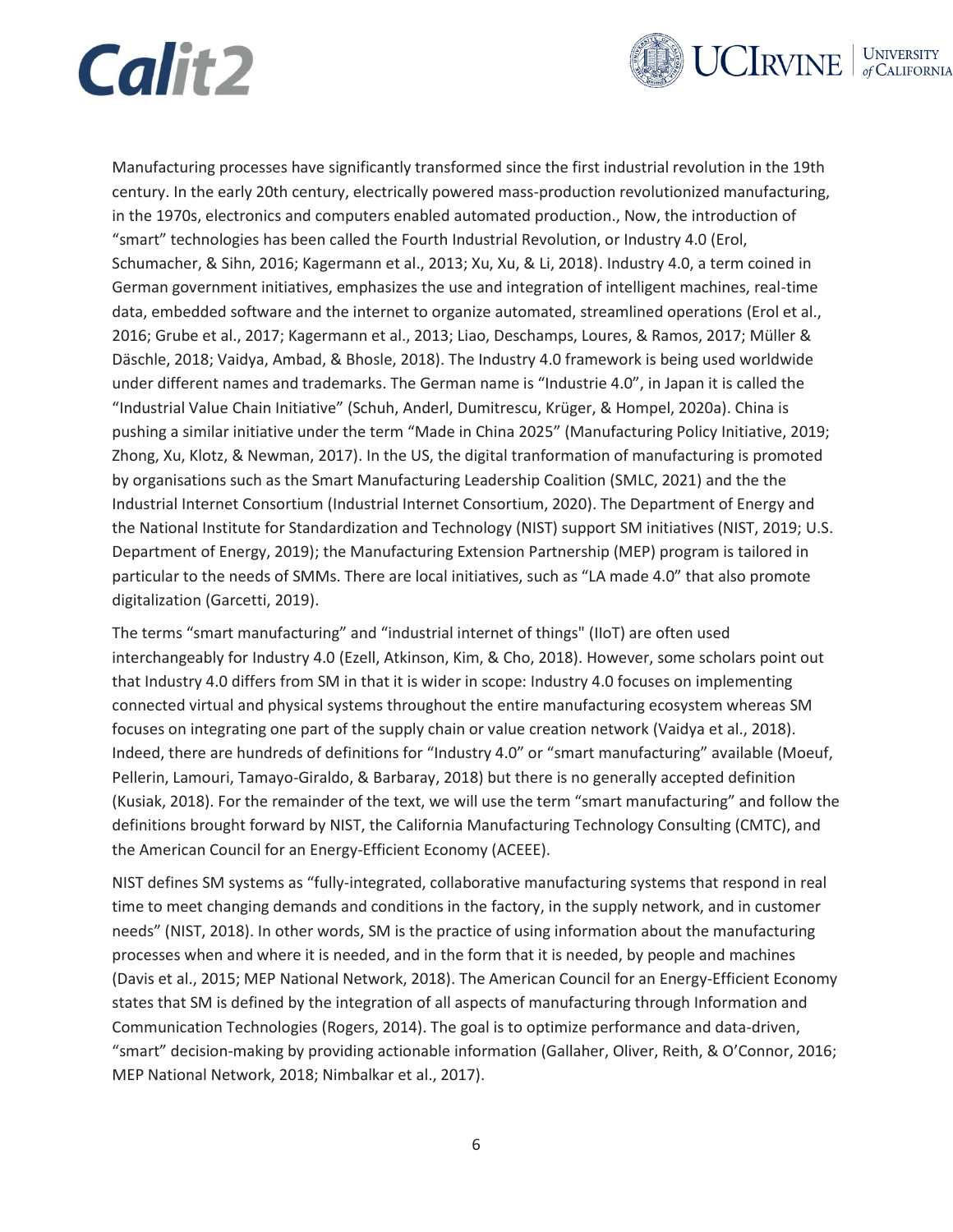![](_page_15_Picture_0.jpeg)

![](_page_15_Picture_1.jpeg)

The goal of SM is to increase the amount of value-added services to generate more revenue and to improve productvity and efficiency within an agile network (Bechtold, Kern, Lauenstein, & Bernhofer, 2014). Applying SM technologies can potentially decrease the cost for production, energy, and water, the equipment down-time, and the environmental impact of the operation overall; and they can increase energy productivity, energy efficiency, production flexibility, and product quality (Gallaher et al., 2016; MEP National Network, 2018; Nimbalkar et al., 2019). As previously mentioned, the introduction of SM has been equated with the fourth industrial revolution and is commonly seen as a means for manufacturers to stay competitive in a global market (Brune, 2019; Manufacturing Policy Initiative, 2019; National Science & Technology Council, 2018)

SM addresses issues of low productivity and inefficiencies through cyber-physical systems that expedite the workflow; these systems also provide a wealth of information that can be used to make datainformed decisions on allocation of resources or customer needs (Huang, Talla Chicoma, & Huang, 2019; Kagermann et al., 2013; Xu et al., 2018). This data-informed approach can result in better training and development modules, and can increase motivation and opportunities for growth within the industry (Bhoganadam, Rao, & Rao, 2017).

Intelligent technology can help develop workers' skills through augmented reality and virtual reality training, assist in expediting tedious or cumbersome processes, and create safer work environments by informing employees of potential threats and minimizing injury risk (Kagermann et al., 2013). SM also has the potential to allocate resources more efficiently, resulting in higher financial returns (Kagermann et al., 2013; Müller & Däschle, 2018). The expansive amount of data provided by cyber-physical decision systems can then inform more efficient day-to-day operations in terms of machine maintenance and product quality control (Accenture, 2016; Joerges & Müller, 1983; Xu et al., 2018). Data gathered across the supply chain about customer needs and preferences can also be used to enhance marketing strategies (Müller & Däschle, 2018). Moreover, smart connected manufacturing processes function to reduce energy waste and ensure product quality.

#### <span id="page-15-0"></span>**Smart Manufacturing in Small and Medium Manufacturing Enterprises**

Definitions about what constitutes a small to medium enterprise differ across countries and regions (Kushnir, Mirmulstein, & Ramalho, 2010), which is important to keep in mind when comparing across studies (Centre for Strategy & Evaluation Services, 2012). Internationally, "small" or "small and medium" enterprises are most commonly defined as having fewer than 250 employees (Kushnir et al., 2010; OECD, 2017). The European Union employs a threshold of fewer than 250 employees for medium enterprises and sets limits on annual turnover (value of invoices no more than 50 million Euro) or the balance-sheet total (net worth no more than 43 million Euro) (Centre for Strategy & Evaluation Services, 2012). In the US, the US Small Business Administration (SBA) uses varied size standards to qualify as small (U.S Small Business Administration, 2019). For most manufacturers, the threshold to qualify as a small business is 500 employees (note that the SBA does not define medium-sized businesses). Specific industries, such as tobacco manufacturing, carpet and rug mills, or sanitary paper product manufacturing, are defined as small with up to 1,500 employees. The National Association of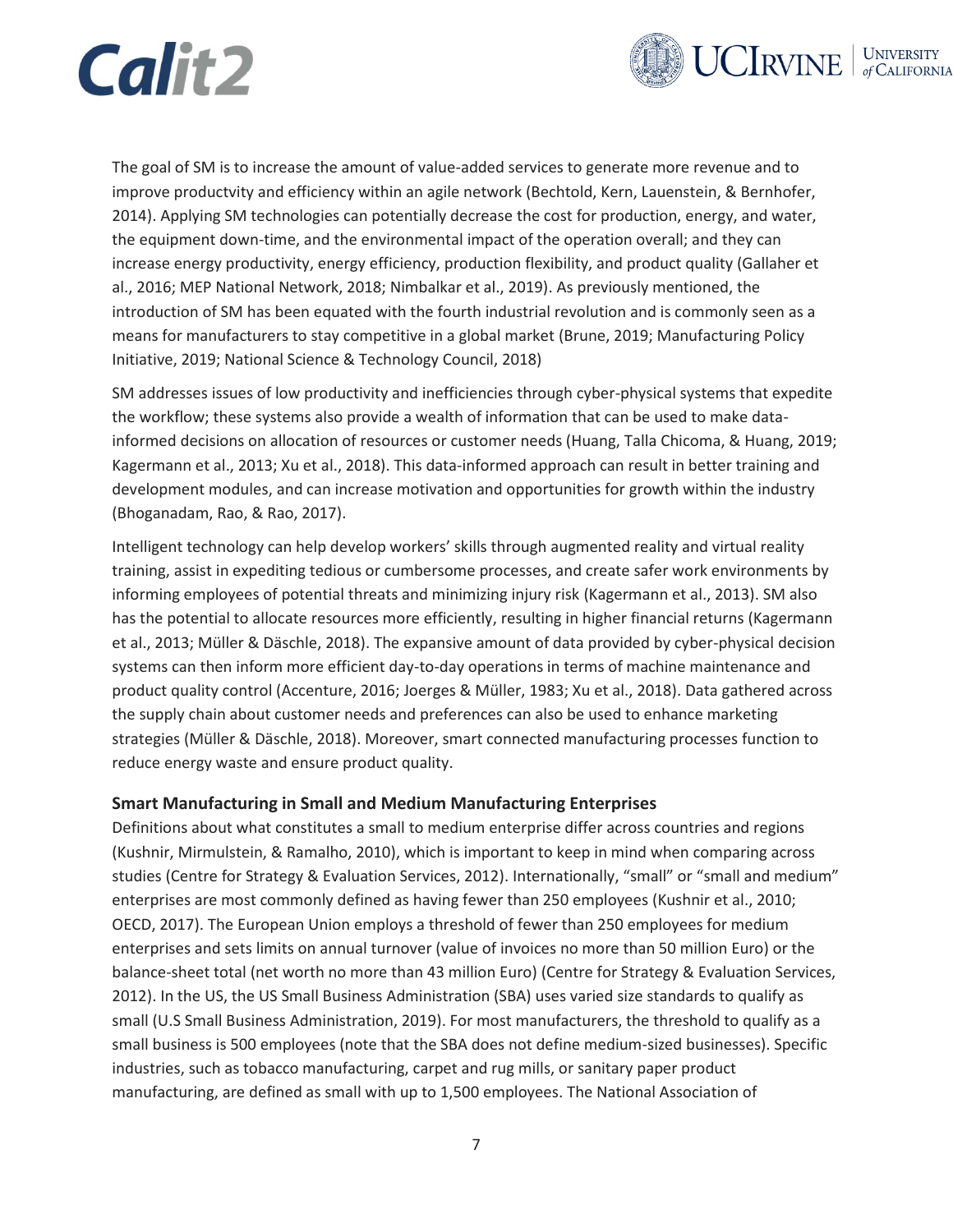![](_page_16_Picture_0.jpeg)

![](_page_16_Picture_1.jpeg)

Manufacturers labels manufacturers with fewer than 50 employees as small, those with 50 to 499 employees as medium, and those with 500 or more employees as large. Some definitions focus solely on the annual revenue of a business to determine its size. For example, the "middle market" in manufacturing (i.e., neither a small nor a large business) can be defined by an annual revenue of between \$10 million and \$1 billion (National Center for The Middle Market, 2018); however, thresholds vary greatly, for example BDO (2019) uses a threshold of \$200 million and \$3 billion revenue to define middle market. Other definitions add the energy intensity of a manufacturer as a criterion for the size (Trombley, 2014). For the purpose of this review, we defined the size for SMMs by the number of employees: manufacturers with fewer than 500 employees are considered SMMs and those with 500 or more employees are considered large, unless indicated otherwise.

It is generally recognized that SMMs are working under different conditions and constraints than large manufacturers. Mittal et al. (2018) compare some defining features for SMMs and large manufacturers based on the literature (see [Table 2](#page-17-2) for selected features). Typically, SMMs face specific financial, technical, and organizational constraints that may hinder the adoption of SM practices. Indeed, large manufacturing companies worldwide have been in the process of adopting this SM approach and have reimagined their business models to capitalize on the benefits of executing this manufacturing framework; as a result, they have gained a competitive advantage in the globalized market by improving productivity and product quality, reducing costs, and adding data-based services (Erol et al., 2016; Kagermann et al., 2013; Xu et al., 2018). Those emerging smart technologies and the internet of things may also be able to benefit small and medium manufacturers (SMMs) with a tailored approach (Xu et al., 2018). However, there is a concern that SMMs are not able to leverage SM technologies to the same extent as large companies (Sommer, 2015): SM technologies are mostly made for large manufacturers by large corporations, making this technology less applicable and too expensive for SMMs (Radziwon, Bilberg, Bogers, & Madsen, 2014). There is a concern not just about the implementation cost of IoT technologies (Rogers, 2014), but also about the energy cost of operating these devices and networks (Dwyer & Bassa, 2018), even more so for SMMs. To get a comprehensive picture of how US SMMs perceive the benefits and challenges of SM, what the current status of adoption is, and whether these SMMs are willing and feel ready to adopt these technologies, we reviewed all national survey studies published on the topic. Where appropriate, we also used insights of international studies to highlight some issues and results that may also be relevant for the US and to guide further research in the US.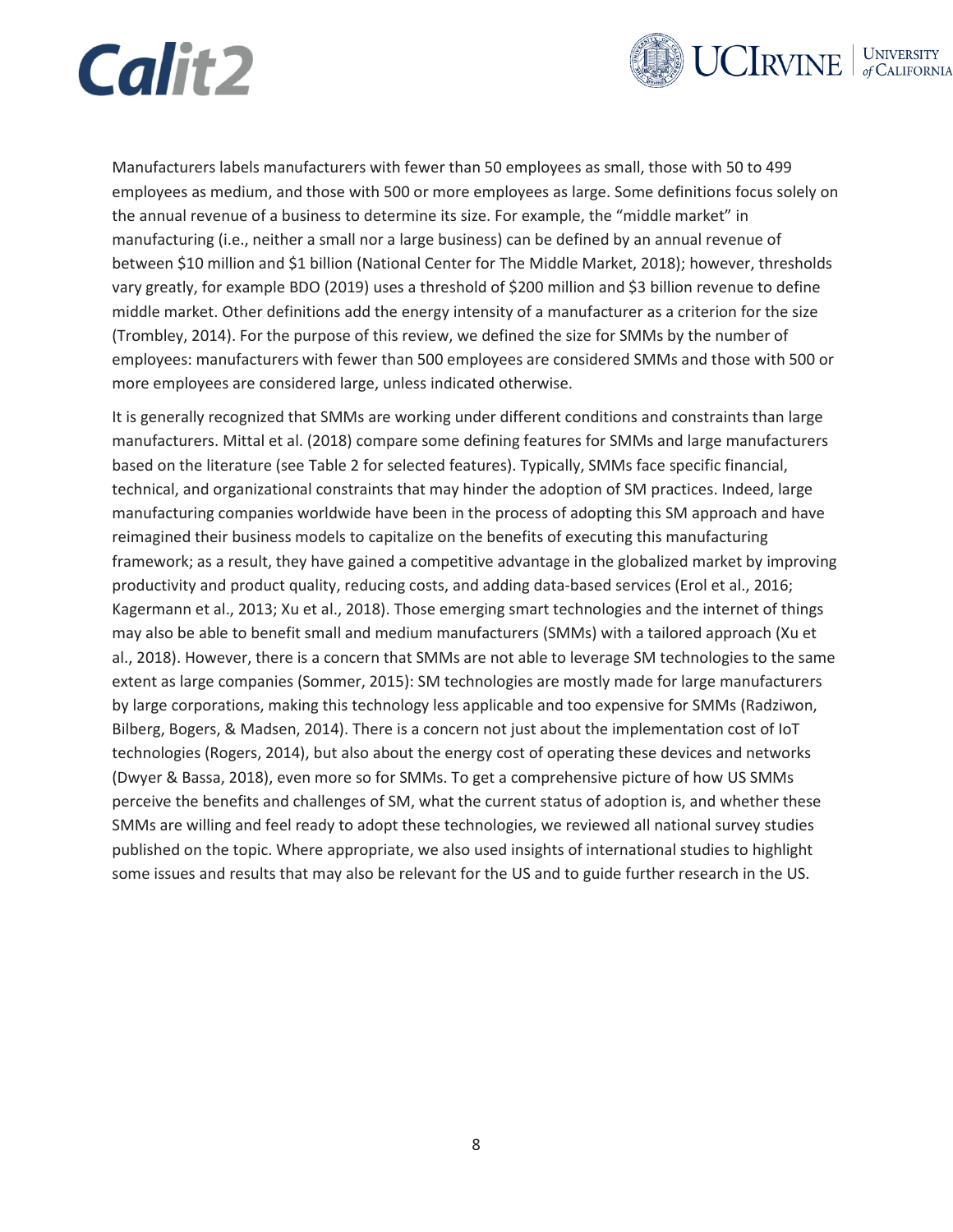![](_page_17_Picture_0.jpeg)

![](_page_17_Picture_1.jpeg)

#### <span id="page-17-2"></span>*Table 2: Comparison of SMMs and Large Enterprises on Selected Features*

| Feature                                                      | <b>SMMs</b>                                    | Large Enterprise                                       |
|--------------------------------------------------------------|------------------------------------------------|--------------------------------------------------------|
| <b>Financial Resources</b>                                   | Low                                            | High                                                   |
| Use of advanced manufacturing<br>technologies                | Low                                            | (Very) High                                            |
| IT (software) integration (incl.<br>data analytics)          | Low (often tailored solutions)                 | High (with more standardized<br>solutions)             |
| Research & Development                                       | Low                                            | High                                                   |
| Standards consideration (e.g.,<br>ISO)                       | Low                                            | High                                                   |
| Organization culture/<br>Leadership flexibility              | Low                                            | High                                                   |
| <b>Company Strategy</b>                                      | Dictated by instinct of leader<br>(owner)      | Market research & accurate<br>analyses                 |
| <b>Decision Making</b>                                       | Restricted to leader/few<br>knowledge carriers | Board of Advisors &<br>(internal/external) consultants |
| Human Resources Engagement                                   | Multiple domains ("Jack of all<br>trades")     | Specialized workforce                                  |
| Alliances with Universities/<br><b>Research Institutions</b> | Low                                            | High                                                   |

*Source: adapted from Mittal et al. (2018, page 197)*

#### <span id="page-17-0"></span>**Prior Studies Summary**

#### <span id="page-17-1"></span>**Readiness to Implement Smart Manufacturing**

The implementation of smart manufacturing (SM) technologies is a complex endeavor that depends on the technological, cultural, and organizational circumstances of a given SMM. SMMs need to fulfill certain basic technological requirements that allow them to embark on the SM journey. SM technology builds on the information and automation technologies from the 3<sup>rd</sup> industrial revolution (Kagermann et al., 2013); a computerized and networked environment sets the stage for the introduction of SM technologies (Schuh et al., 2020a; Schuh, Anderl, Gausemeier, Hompel, & Wahlster, 2017). The existing technology infrastructure affects how easy it is for a given company to connect their systems and use the generated data to the benefit of the whole operation. For example, companies require a reliable Wi-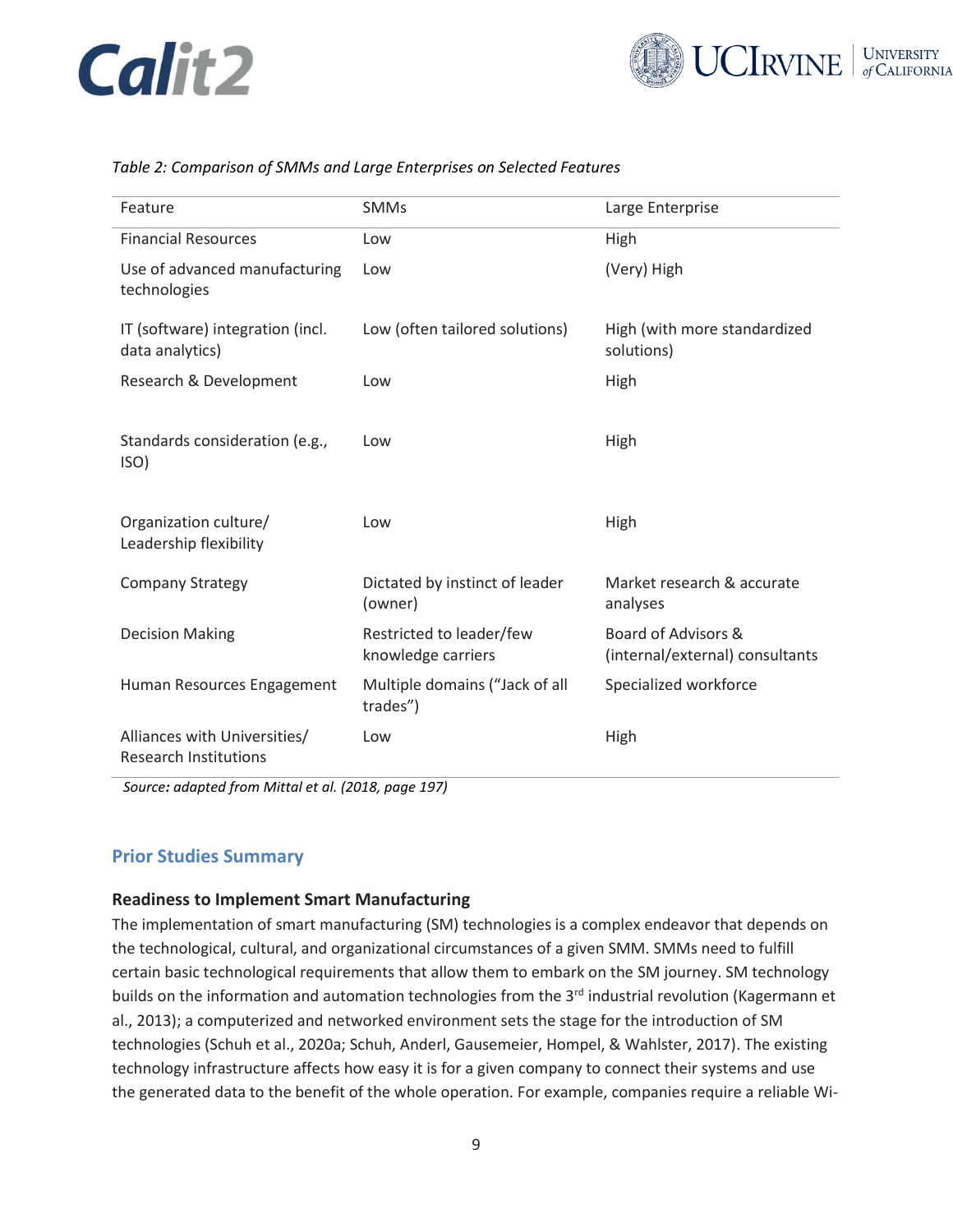![](_page_18_Picture_1.jpeg)

Fi network before installing a system that uses Wi-Fi to communicate between machines and sensors on the shopfloor (Mittal et al., 2018). Knowing which technologies are currently prevalent in SMMs helps gauge the readiness of these SMMs for SM technologies.

In addition to the technological capabilities, SMMs also benefit from an organizational culture that is open to change and innovations, and need the human resources to tackle the transformation. SMMs need to be aware about the new technical possibilities and think that this approach is relevant to them. Also, to make the task less daunting it helps if they are aware of any programs that may help them with transitioning. Depending on their existing capabilities and knowledge, SMMs can feel more or less prepared to implement SM technologies.

SM "readiness" and "maturity" are both concepts that assess the technological and organizational status of an enterprise in multiple dimensions. Some experts keep these similar concepts apart by defining "readiness" as the starting point state prior to adopting SM and "maturity" as the enterprise's developmental stage towards implementation of SM once adoption is underway (Schumacher, Erol, & Sihn, 2016). Stentoft, Wickstrom, Philipsen, and Haug (2020) describe the following dimension of Industry 4.0 readiness (adapted from an IT readiness scale introduced by Haug, Graungaard Pedersen, and Stentoft Arlbjørn (2011)):

- a perceived pressure to change processes;
- willingness to take risks with the new technologies;
- sufficient knowledge about the technologies,
- employees with the right competencies and the right motivation to work with the technologies and
- top management support in terms of financial support and attitude

There are numerous models that describe the process of how manufacturers transition through different maturity stages, however, they are mostly applicable to large, often multinational enterprises; maturity models reflecting the situations of SMMs still need to be developed (Mittal et al., 2018). Case studies are used to exemplify how maturity assessments can guide manufacturers through the implementation of a SM system (e.g., Schuh, Anderl, Dumitrescu, Krüger, & Hompel, 2020b)

The survey studies included in this review mostly addressed "awareness", "preparedness", and "readiness", discussing whether SMMs have a plan to implement these technologies. They spoke less of the maturity level of SMMs.

#### *Awareness, Preparedness/Readiness, and Plans To Implement*

In a 2017 industry survey, most respondents (83%) said that that only some or very few people that they meet understand what the IIoT is and how it can be applied (Industry of Things World USA, 2017). An academic survey of 54 West Virginia manufacturers (70% of which were SMMs with up to 499 employees) showed that overall, the surveyed manufacturers had little awareness of SM (Wuest et al., 2017). While almost 60% said that they had heard the term, there was little knowledge about SM technologies and applications. From accompanying interviews, the authors concluded that smaller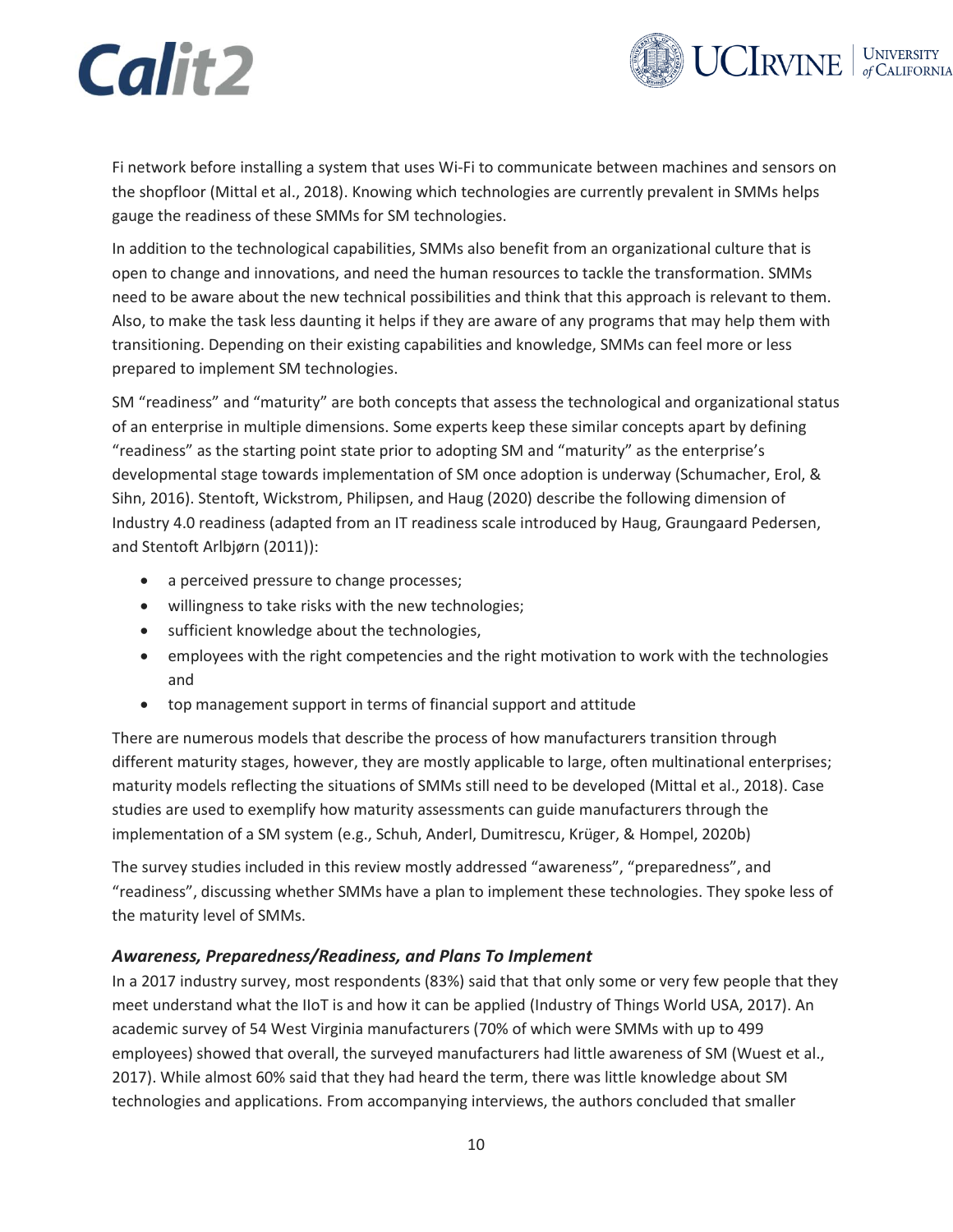![](_page_19_Picture_0.jpeg)

![](_page_19_Picture_1.jpeg)

companies have less awareness about this topic and that even those companies that are interested in the topic are still in the early phases to transition to smart manufacturing. Less than one fifth said that their company was dealing with concepts like SM or the (Industrial) Internet of Things, however, 80% thought that these concepts were relevant. Rauch et al. (2019) found in their survey of 28 manufacturers that how many and which SM concepts mattered to manufacturers varied by size. For both small (10 to 49 employees) and medium (50 - 249 employees) manufacturers, four concepts out of 42 emerged as relevant. Small manufacturers think that for them, agile manufacturing systems, digital and connected workstations, continuous material flow models, and the cultural transformation matter most while medium enterprises find digital real-time monitoring systems, ERP/MES systems, an Industry 4.0 roadmap, and also digital and connected workstations relevant. By contrast, large enterprises (250 or more employees) saw eleven concepts as fairly to very important. This result, which was also replicated when asking experts from academia, indicates that SMMs find smart technologies less applicable for their operations than large enterprises. However, it reasonable to assume that both awareness, knowledge, and relevancy increased in the most recent years and especially during the Covid-19 pandemic, where digitalization in general was greatly accelerated (Lund et al., 2021).

Prior surveys also show reluctance to implement SM technologies. According to a US industry survey with a majority of medium-sized (50 to 250 employees) manufacturers represented in the sample, 77% said that they did not have plans to implement IoT technologies (Sikich, 2017). In this study, the top three priorities reported by manufacturers were addressing workforce challenges, cutting operational costs, and seeking new markets, while utilizing the industrial internet of things had the lowest priority. In the Industry of Things World USA (2017) survey, 32% said that they were already using or about to use IIoT technologies; of the remaining 68% only 5% said that they didn't have a clear sense of what IIoT is and why it is important, 20% were monitoring the development, and the rest was either evaluating the potential or already sensed a commitment and understanding among colleagues. In a more recent survey, Morton et al. (2020) were able to compare 2020 data to 2018 data. It showed that 84% are currently implementing or evaluating solutions (up 57 percent points from 2018), 5% were planning to start within the next one or two years (down 12 percent points), and only 12% said that they were not interested in implementing digital strategies (down 43 percent points). Note that this is not longitudinal data, but assuming that the samples were comparable, the results suggest a trend towards higher acceptance and adoption. However, more recent studies of SMMs still show a low degree of readiness and implementation in their samples (for example Stentoft et al., 2020; Yu & Schweisfurth, 2020).

#### *Existing Technology Infrastructure*

There is a common assumption that most SMMs tend to utilize and prefer simpler, more basic technologies (Nimbalkar et al., 2017). There are also regional differences, for example, Ingaldi and Ulewicz (2020) noted that the level of automation and robotization of SMMs in Poland is lower than in similar enterprises in other countries of the European Union. Most survey studies reviewed here did not provide a detailed assessment of specific existing technologies, however, a few studies mention classes of technologies used by SMMs. Morton et al. (2020) found in their mixed sample that 58% used enterprise resource planning software, 20% customer relationship management, another 20%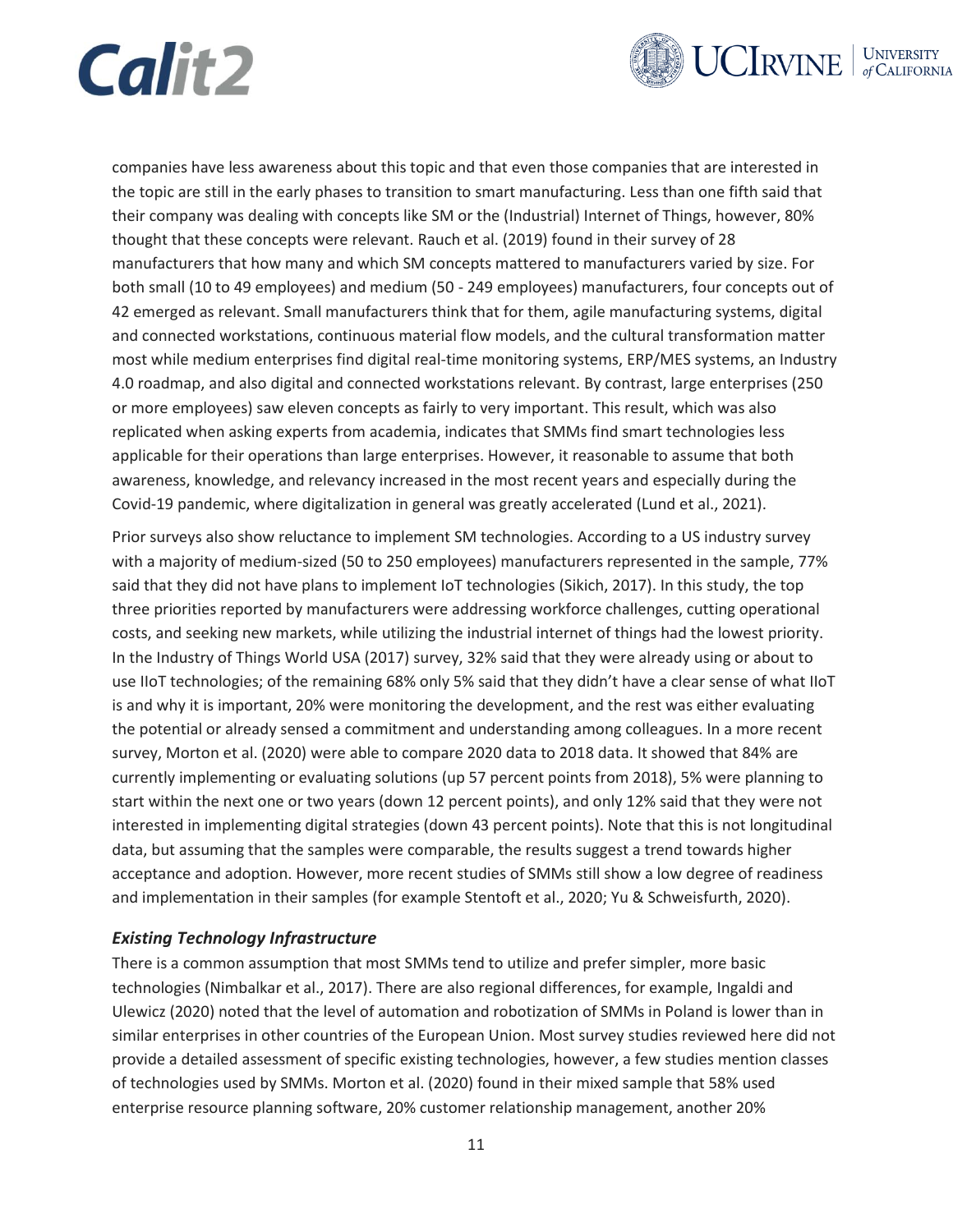![](_page_20_Picture_0.jpeg)

![](_page_20_Picture_1.jpeg)

manufacturing execution systems, 17% an enterprise quality management software, and 15% said that they were using an IIoT platform (multiple choice possible, 19% replied with "other"). Internationally, a survey of 43 small-to-medium manufacturers in New Zealand showed that almost all companies use Information Technology (IT) services with their accounting and finances (90%) and with procurement and inventory management (83%) (Hamzeh, Zhong, & Xu, 2018). IT technology was used less often for networked control of the production equipment (38%) and for managing or decreasing energy consumption (21%). However, the study also did not explore what specific types of IT or other technologies were used by these SMMs.

SM practices and the associated technologies are not widely adopted yet, however, there is an upward trend visible if comparing older and newer survey studies. In a 2018 survey repeated in 2020, the percentages of companies that described themselves as fully or mostly digital went from 26% to 41%, and only 16% described themselves as paper intensive (vs. 21% in 2018); the remainder are moving towards digitization (Morton et al., 2020). The 2017 West Virginia Study showed that only 14% of the respondents had adopted SM practices in their operations (Wuest et al., 2017). Similarly, 14% indicated in the Industry of Things World USA (2017) survey that their company is advanced in terms of applying the Internet of Things to both their business and manufacturing operations. The rest either already had islands of connectivity and collected data on key operations (40%), were on the way to adopting these technologies (21%), or were still getting informed (21%). Of those that were applying SM systems, 29% each were applying SM technologies either on the machine level or on enterprise/supply chain levels, 21% on the plant level and 17% percent used these systems integrated across all level. The percentages do not only depend on the time of the survey, but also on the sample. For example, 64% of the respondents of the Advanced Manufacturing Media (2015) survey said they were using advanced manufacturing equipment, 62% said they were using advanced software, 55% used advanced sensing, measurement, and process control, and 54% industrial robotics – all of which is comparatively high and likely not representative. Interestingly, Bosman et al. (2020) found that SMMs with less than 20 employees and/or less sales are prioritizing the implementation of digital technologies that impact directly the manufacturing process on the factory floor whereas larger SMMs prioritize enterprise support operations technologies .

The (pre-pandemic) preference for simpler and more basic technologies by SMMs is corroborated by case study findings. A recent paper analyzed the level of sophistication of SM energy efficiency measures that were implemented in SMMs between 2000 and 2016 through the US Department of Energy's Industrial Assessment Centers (Nimbalkar et al., 2017). Most of the implemented technologies employed simple controls or sensor-based control systems; "smarter solutions" using controls with communication systems and linking the information with other data to allow for optimal decision making were rare. Similarly, Moeuf et al. (2018) reviewed 23 case studies published in academic papers which focused on SM to improve inefficiencies in energy consumption and workflow. The review found that the SMMs under consideration used less-expensive and more established SM technologies, whereas more costly and revolutionary technologies were not reported as being utilized. Research is lacking regarding implementation of fully autonomous processes that offer self-organization and self-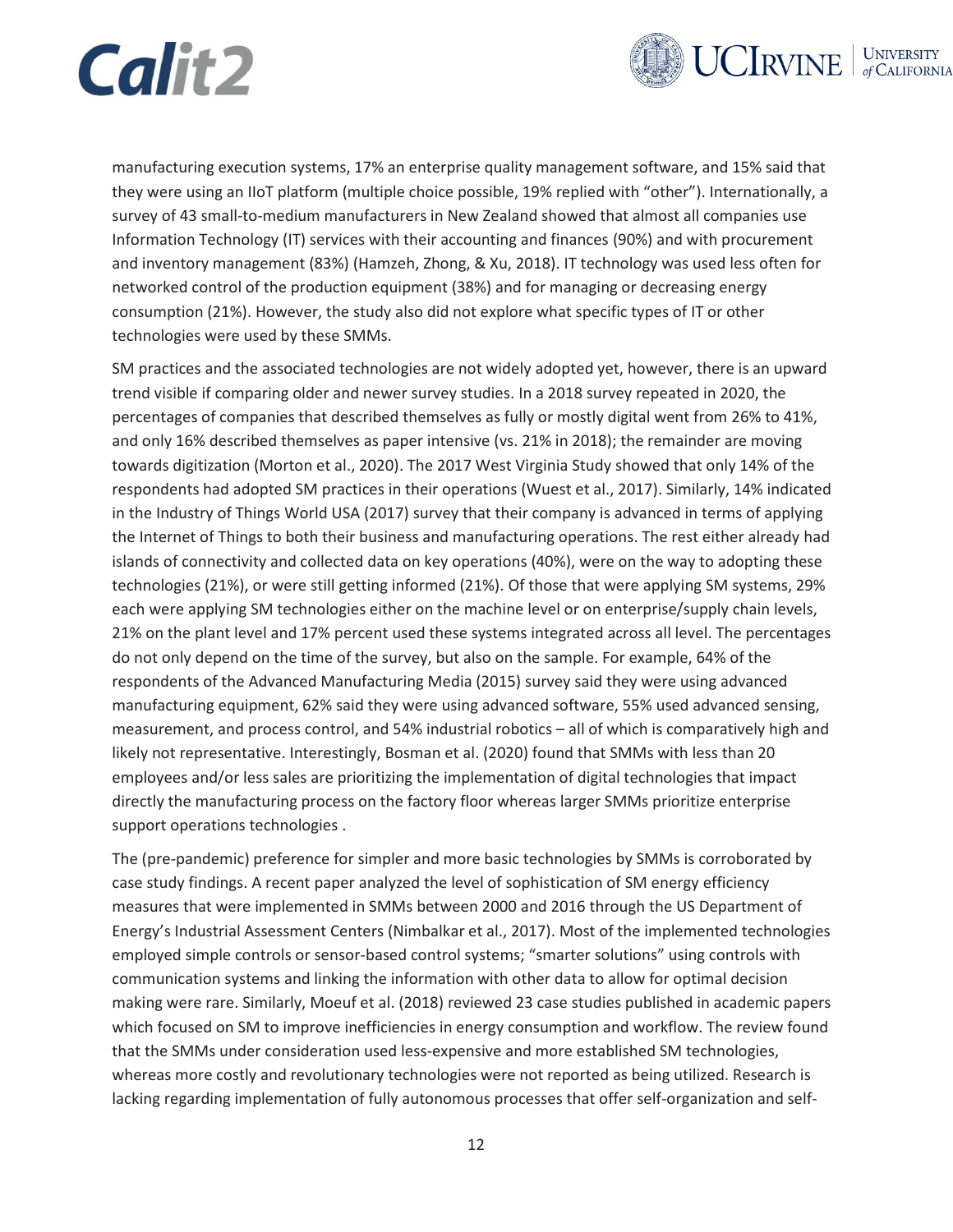![](_page_21_Picture_0.jpeg)

![](_page_21_Picture_1.jpeg)

diagnosis within SMMs. Indeed, there are questions about whether SMMs would benefit from more complex technologies, such as collaborative robotics, the same way as a large manufacturer would (Moeuf et al., 2018). The preference for more basic technologies and more established applications can be tied back primarily to the lack of technological expertise and funding of such complex endeavors in SMMs (Moeuf et al., 2018; Rauch, Dallasega, & Matt, 2017). However, higher-level smart technologies may have the potential to increase energy savings and avoid the degradation of these savings (Nimbalkar et al., 2017; Rogers, Elliott, Kwatra, Trombley, & Nadadur, 2013).

#### <span id="page-21-0"></span>**Drivers for Adoption**

SMMs can experience multiple benefits to adopting a SM approach, including a reduction in environmental and energy waste, additional value-added services based on real-time data, and improved connectedness (Grube et al., 2017; Müller & Däschle, 2018; Vaidya et al., 2018); expected benefits drive the adoption of innovative technologies. Two studies addressed the relative weight of these factors using regression models, and concluded that drivers exert an even stronger influence on SM adoption than barriers (Arnold & Voigt, 2019; Stentoft et al., 2020).

The perception that SM adds value helps drive adoption (Wuest et al., 2017); a more positive attitude towards SM leads to greater perceived benefits (Masood & Sonntag, 2020). Consistent with that notion, in a few recent studies the authors found that the knowledge about technology and the expected benefit of the new technology was significantly associated with the implementation of SM technologies (Arnold & Voigt, 2019; Yu & Schweisfurth, 2020; Zheng, Ardolino, Bacchetti, Perona, & Zanardini, 2020). Support from top management showed a significant positive effect on the decision to adopt SM (Arnold & Voigt, 2019). A long-term strategy to adopt a SM approach that is driven by customer requirements, the desire for cost reduction, the need to improve time-to-market, and by competitors adopting SM can also set the stage for the transition to smart technologies (Stentoft, Jensen, Philipsen, & Haug, 2019; Trianni et al., 2016). External/public advisors (such as the Manufacturing Extension Partnership National Network) also play a role to drive the advancement of new technologies (NIST, 2019; Stentoft et al., 2019; Trianni et al., 2016).

Other previous surveys showed that lowering production cost acts as a driver for about half of the respondents (Morton et al., 2020; Sikich, 2017). Survey respondents hoped to improve on-time delivery (chosen by 51% of the respondents), reduce quality risks (47%), increase manufacturing capacity (45%), improve visibility into production (40%), and predict machine or tool failure (39%) (Morton et al., 2020). Also, respondents want to solve issues between multiple business systems (Sikich, 2017) and increase supply chain collaboration (Morton et al., 2020). Moreover, SMMs may want to improve customer service. Improving service and response time was the top driver in one survey, surpassing the wish to reduce cost (Sikich, 2017).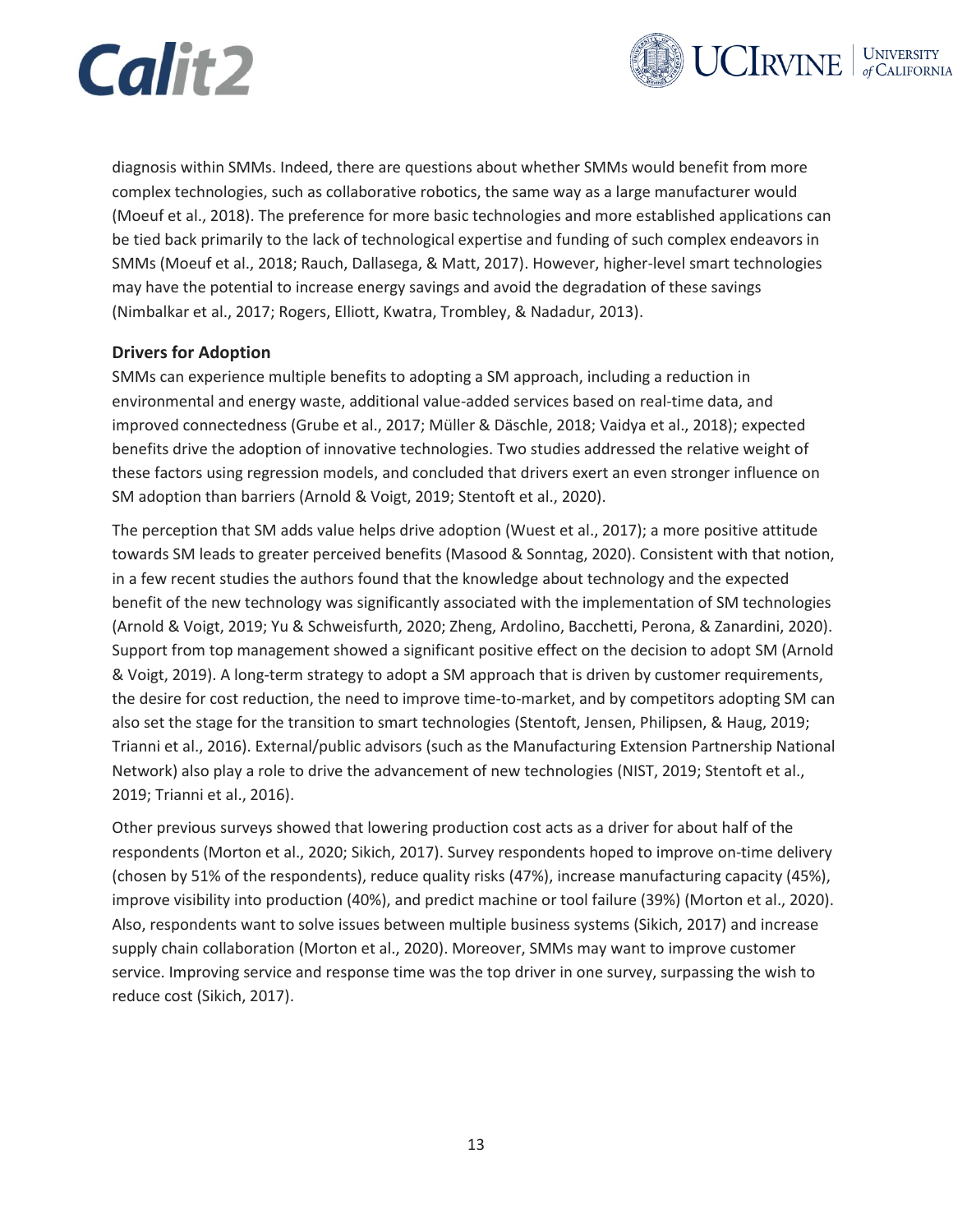![](_page_22_Picture_0.jpeg)

![](_page_22_Picture_1.jpeg)

#### <span id="page-22-0"></span>**Barriers for Adoption**

#### *Top Management Support and Mindset*

Several barriers hinder SMMs from adopting SM technologies. First and foremost, SMMs need to be willing to consider SM technologies for their operation. Thus, a mind-set that does not embrace new technologies acts as a major barrier (Wuest et al., 2017), especially at the beginning of the transformation into a "smarter" enterprise (Mittal et al., 2018). Morton et al. (2020) found that 29% of their respondents said that the lack of management buy-in and support acts as a major hurdle to pursuing digital transformation. Similarly, in the Industry of Things report, about one quarter of respondents said that resistance from management was a challenge for implementing SM in their company (Industry of Things World USA, 2017). SMMs often lack long term strategies for investments, production, and equipment decisions, and are still using manual processes for planning and operations (Grube et al., 2017). Many SMMs require all their available labor time just to maintain day-to-day operations and other imminent tasks, and cannot focus on long-term strategy and company development (Stentoft et al., 2019; Türkeș et al., 2019; Wuest et al., 2017). This makes top management support and a mindset that embraces innovations even more crucial.

#### *Financial Considerations*

Cost emerges as one of the main challenges in several studies (Advanced Manufacturing Media, 2015; Masood & Sonntag, 2020; Morton et al., 2020; Wuest et al., 2017). Without a clear business case to introduce SM technologies and an uncertain return of investment (Morton et al., 2020), financially strapped SMMs are unlikely to take the risk of implementing new technologies. The West Virginia SM study pointed out that for those manufacturers who have decided to embark on the SM journey, the initial cost of these new technologies is the main barrier (Wuest et al., 2017). In the survey by Advanced Manufacturing Media (2015), the lack of funding was mentioned by 52% of the respondents as a main reason for withholding investments in SM, and 36% mentioned an insufficient return on investment. The study showed that 26% of the surveyed small manufacturers (defined as fewer than 50 employees) were not allocating any funds at all towards SM capabilities for the next two years. About half of small manufacturers planned on spending less than \$300,000 and about another quarter planned to spend \$300,000 or more. Medium-sized manufacturers planned to invest more. Only 4% of the medium-sized manufacturers (defined as 50 to 499 employees) said that they had not allocated any funds to expand their advanced manufacturing capabilities, a third of them were planning to spend less than \$300,000, and 63% were planning to spend more than that. By contrast, only 1% of the large manufacturers said that they did not allocate any funds; almost 75% allocated more than \$100,000 for SM, and almost onequarter allocated \$5 million or more. This finding highlights the financial constraints of SMMs relative to larger firms, and the need for low-cost solutions for these manufacturers.

Surveys conducted in Europe (Sevinç, Gür, & Eren, 2018), New Zealand (Hamzeh et al., 2018), and South America (Huang et al., 2019) identify one specific cost restricting adoption of smart technology for manufacturers in general and SMMs especially: the substantial financial investment necessary to implement cyber-physical systems.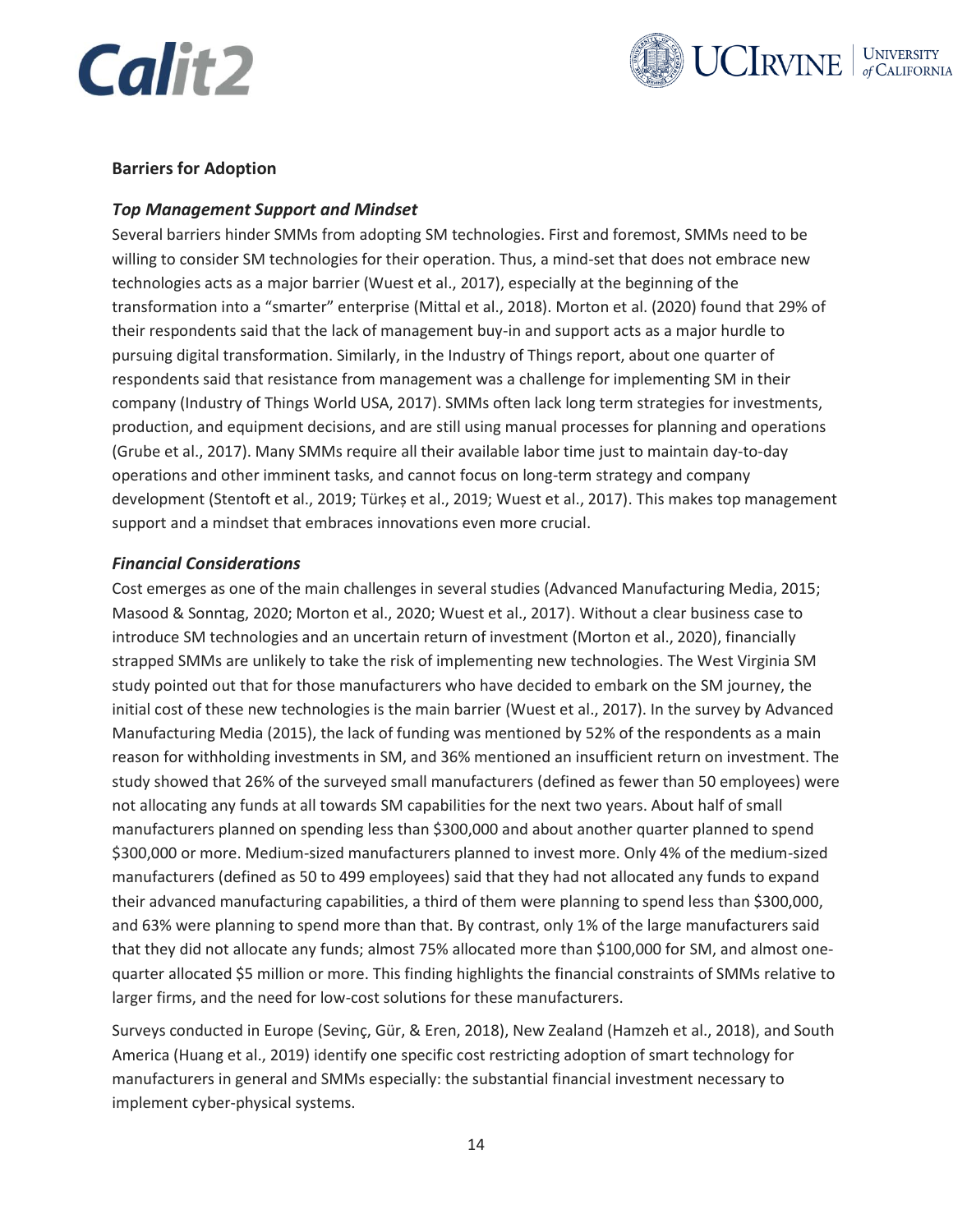![](_page_23_Picture_0.jpeg)

![](_page_23_Picture_1.jpeg)

#### *Time and Personnel Resources*

Another significant barrier is the amount of time it takes to research, select, implement, and maintain smart solutions (Hamzeh et al., 2018). Three quarters of all US SMMs employ fewer than 20 people; many SMMs lack the capacity to tackle the process of digitalization of their operations. SMMs often do not employ sufficient personnel with the skills or training needed to use these technologies (Hamzeh et al., 2018; Wuest et al., 2017); the lack of human resources is the most-cited barrier in the study by Morton et al. (2020), mentioned by 47% of the respondents, surpassing even high costs as a hurdle. The complexity of technology and anticipated technical problems can be off-putting for SMMs that lack specialized personnel to support the implementation and maintenance of smart infrastructure (Swamidass, 2003). Indeed, 32% of the respondents in the Advanced Manufacturing Media Survey (2015) mentioned a lack of technical skills as a barrier to invest in smart technologies. According to a recent study, companies have problems to find employees with the right competences to implement SM (Bosman et al., 2020). Most companies do not have dedicated financial and/or human resources to help with the transition, highlighting the needs for programs to support SMMs (Wuest et al., 2017).

#### *Other Barriers*

There are many more barriers that apply to both large and small manufacturers. These include data security concerns (Accenture, 2016) and cyber security risks (Morton et al., 2020; Sikich, 2017), the lack of common standards and protocols (Gallaher et al., 2016), interoperability issues between systems (BDO, 2019), and the potential complexity of system generation (Morton et al., 2020). In some cases, SMMs may not have access to the necessary infrastructure for digitalization (Industry of Things World USA, 2017). Other considerations are the stress that workers may experience from the connected technology (Körner et al., 2019; Oh & Park, 2016), and fears of employee pushback or resistance (BDO, 2019; Industry of Things World USA, 2017). However, as outlined above, compared to large manufacturers, SMMs encounter more challenges to introduce any technological and organizational innovations (Swamidass, 2003), including not only SM technologies, but related energy efficiency and information technologies.

#### <span id="page-23-0"></span>**Implications**

The review of the current literature revealed important insights about smart manufacturing (SM) concepts and what issues SMMs face transitioning to an SM framework. Unfortunately, there is relatively little empirical research specifically for US SMMs that addresses the main issues that emerge: the uptake of SM technologies in those enterprises, the needs SM might address in SMMs, and the drivers toward versus barriers against adopting SM. In the US, most surveys have been conducted by consulting firms or interest groups, but these focus on larger and already engaged manufacturers (see for example Accenture, 2016; BSquare, 2017; Industry of Things World USA, 2017; Lorenz, Küpper, Rüßmann, Heidemann, & Bause, 2016); when they include smaller manufacturers, results are rarely presented stratified by enterprise size (see for example Advanced Manufacturing Media, 2015; Sikich, 2017). The US Manufacturing Energy Consumption Survey (MECS) is representative of the population,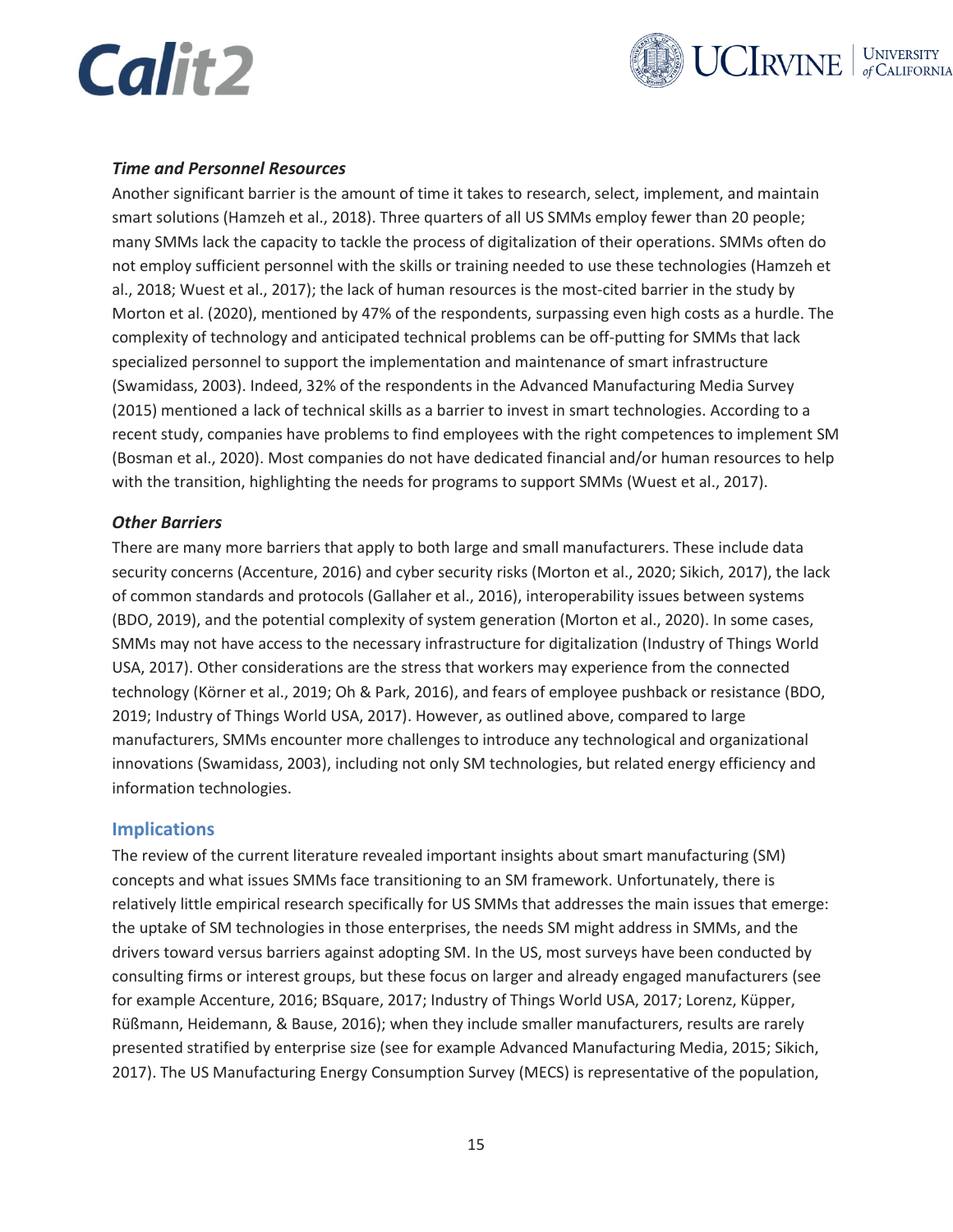![](_page_24_Picture_0.jpeg)

![](_page_24_Picture_1.jpeg)

but it excludes manufacturers that have fewer than five employees; also, it focuses on energy efficiency technologies, not explicitly SM technologies (U.S. Energy Information Administration, 2002, 2014).

Academic research about SM implementation and barriers specifically in SMMs have been conducted in countries as diverse as Denmark (Stentoft et al., 2020), New Zealand (Hamzeh et al., 2018), Peru (Huang et al., 2019), Turkey (Sarı, Güleş, & Yiğitol, 2020; Sevinç et al., 2018), and Romania (Türkeș et al., 2019). Findings from these studies are consistent with expectations about barriers for smaller manufacturers. However, difference across countries in policy, law, and economics necessarily limits the conclusions that can be drawn for SMMs in the US. In the US one academic research project addressed the state of SM in West Virginia by surveying 54 manufacturers; the study results are consistent with previously described barriers, but it is not clear how the results generalize to a larger or different area of the US.

In sum, there are significant gaps and weaknesses in the research assessing the state of SM for SMMs across the US. Specifically, more work is needed that addresses:

- which SM technologies and connected strategies are already being used,
- how prepared SMMs are to adopt these technologies,
- which specific barriers SMMs encounter to introduce this technology,
- what desired benefits do SMMs want from SM,
- which of these technologies are perceived to be the most promising to increase efficiency given the special constraints and needs of SMMs.

The results from this literature review were used to design a survey that addressed these gaps. The survey data can be used to inform the development of technological solutions that are affordable and easily adaptable for SMMs.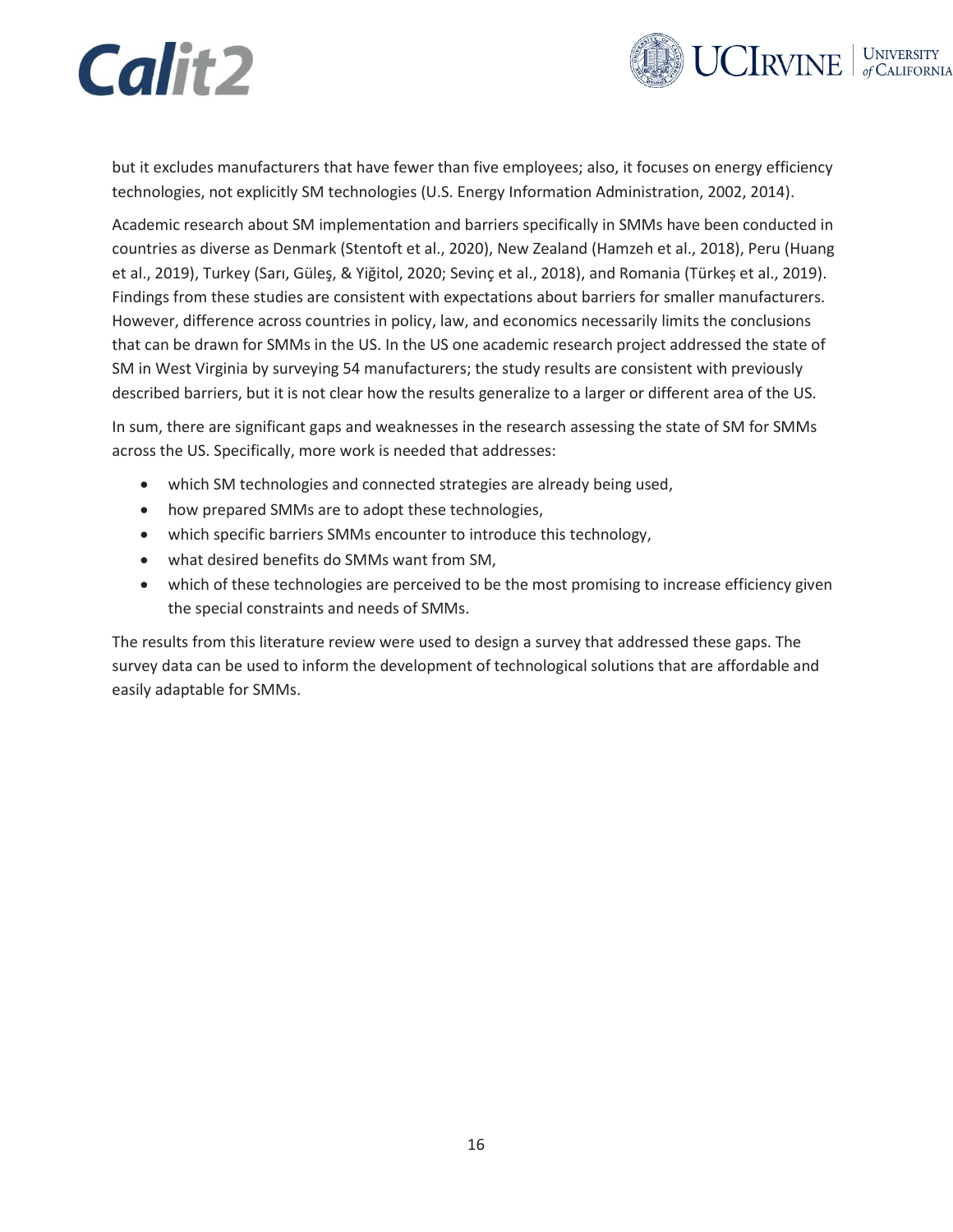![](_page_25_Picture_0.jpeg)

![](_page_25_Picture_1.jpeg)

#### <span id="page-25-0"></span>**METHODS**

To get a comprehensive picture of how US SMMs perceive the benefits and challenges of smart manufacturing (SM), what the status of adoption is, and whether these SMMs are willing and feel ready to adopt these technologies, we first reviewed the questions and results of the prior surveys identified in the literature review to build upon. We then designed a survey based on key questions from prior surveys that replicated exact wording whenever appropriate.<sup>2</sup> In addition, we consulted with experts to construct a list of twenty specific SM technologies and designed questions to assess how they have been used or could be used in SMMs. To manage survey length, after the key questions were asked, subjects were thanked for completing the main survey and asked if they would be willing to answer some more questions.

One version of the question set was designed to capture the experiences and opinions of SMM owners and employees. A second version rephrased the questions to apply to consultants who work with multiple SMMs, either within the Manufacturing Extension Program (MEP) or independently. Questions were kept as similar as possible across the two versions, but the response options are necessarily different. Individual representatives of companies are reporting on whether something is true for their current company, whereas consultants are asked to think about all the SMMs they have worked with in the past two months. Thus, consultant questions were generally reframed to ask what proportion of those companies had a particular experience. For many questions there was no way to construct perfectly comparable response options, but some comparison is still possible.

All questions allow for "don't know" and "prefer not to answer" responses to avoid forcing uninformed guesses. For the rare questions where more than a few subjects chose these responses, that is considered a finding and is discussed; otherwise they are omitted from analyses of that question and only the "valid" responses are included.

Subjects were recruited via the national MEP network between November 2020 and March 2021. The recruitment plan involved sending recruitment materials to regional MEP Center leaders across the country who were asked to include them in regular email newsletters. However, monitoring revealed that few of these networks actually sent regular email newsletters, and few of those that did complied with requests to include recruitment announcements despite repeated requests from MEP representatives. As a result, sample size was substantially smaller than expected, and heavily skewed toward California subjects, as the California MEP director assisted with recruitment efforts and effectively conveyed messages to California MEP members. The survey was conducted online on the Qualtrics survey platform. As an incentive, subjects were offered the chance to win one of three randomly selected lottery prizes: Visa gift cards worth \$500, \$300, and \$200. Subjects were deemed eligible if they were 18 or older and owned, worked for, or were a consultant for SMMs. Statistical analyses were conducted using SAS 9.4.

<sup>&</sup>lt;sup>2</sup> Survey instrument is available upon request.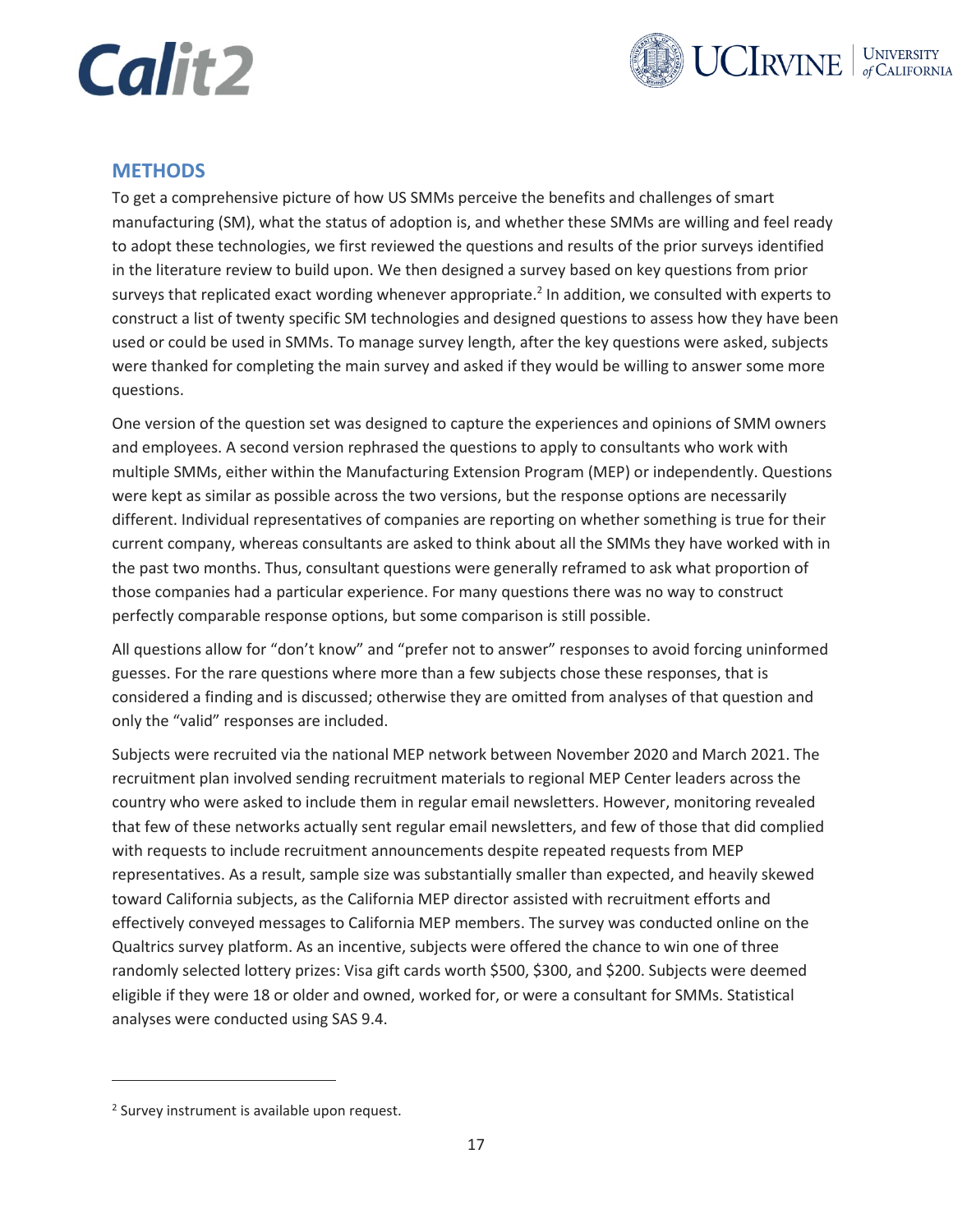![](_page_26_Picture_0.jpeg)

![](_page_26_Picture_1.jpeg)

### <span id="page-26-0"></span>**RESULTS**

### <span id="page-26-1"></span>**Subject Characteristics**

A total of 102 subjects completed the main questions, including 48 consultants (CON) and 54 individual owners and employees of SMMs (IND). Unless otherwise noted, demographics and other results refer to these 102 subjects. Of these, 32 CON subjects and 42 IND subjects continued on to answer all of the supplemental questions.

IND subjects are younger than representative samples of working adults, largely due to the presence of younger production workers. Of the 54 IND subjects, 48% are 25 to 34 years old, compared to 11-15% each in the categories of 18-24, 35-44, 45-54, and 55-64. By contrast, only 29% of CON subjects are 25 to 34, with almost as many in the 35 to 44 (27%) and 45 to 54 (21%) ranges.

IND subjects identified their current position in the company, which was collapsed into four categories to facilitate analyses. Management (n = 19; 35%) includes "owner", "upper manager (president, CEO,  $VP$ , and "middle manager (supervise people and processes)". Administrative (n = 7; 13%) includes "administrative worker (purchasing, marketing, clerical)." Expert (n = 14; 26%) includes "technical expert (engineer, scientist, IT, or R&D)" and "operations manager (manage facility, machines, operators)." Worker (n = 14; 26%) includes "production worker (operate machines, assemble product)." Given how few administrative workers were captured in the sample, they are not included in separate employment category analyses, although their answers are included in overall results. The rationale of the grouping was to separate management, who would presumably know more about executive decisions, major investments, and costs, from production workers, who would presumably know more about what technology is actually used (or needed) on the factory floor. Technical experts and operations managers offer a useful midline view, presumably knowing more about the technology being employed across the range of workers and manufacturing processes than either management or workers. Finally, employees in administrative positions may range widely in knowledge of the company's operations and products, but are unlikely to have either the big picture view of management or the technical understanding of the experts and workers. Of course, assumptions about knowledge areas and expertise may not apply equally to all members of these groups, particularly given the small and nonrepresentative sample. As explained in the methods section, almost half (48%) of subjects are from California. The other subjects are scattered across 21 other states, with only one or two subjects from each state.

Manufacturing companies were defined as being "small to medium" if they had fewer than 500 employees. Of the individual companies represented by this sample, 17% have 1 to 19 employees, 57% have 20 to 99, and 26% have 100 to 499. Although only one IND subject gave a "don't know" response for this question, CON subjects did not estimate a size for 14% of the companies they work with, on average. Of the valid responses, on average more CON companies are small than for IND subjects, with 32% having up to 19 employees, 43% having 20 to 99, and 25% having 100 to 499.

Industry type categories were drawn from the North American Industry Classification System (Office of Management and Budget, 2017); subjects vary widely across these types. For IND subjects, the largest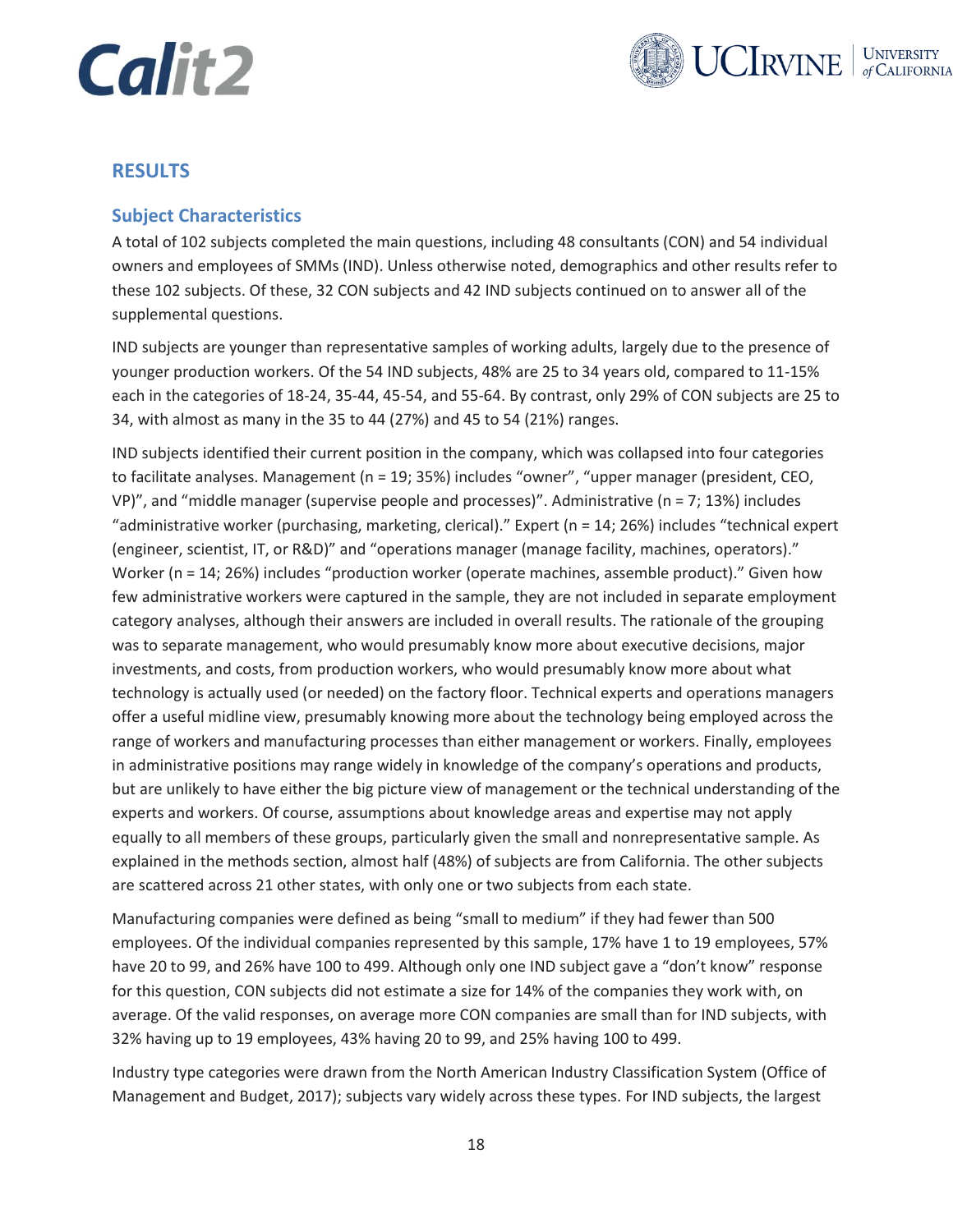![](_page_27_Picture_0.jpeg)

![](_page_27_Picture_1.jpeg)

groups are food manufacturing, with 10 subjects (19%), and textile and textile product mills (15%). Fifteen other categories include one to five subjects each, with the larger including apparel manufacturing, leather and allied products, wood products, fabricated metal products, and computer and electronic products. CON subjects were asked for up to three type of SMMs they had worked most with in the previous two years, resulting in higher percentages for any given industry type. Again, food manufacturing was mentioned most often (25%), followed by apparel manufacturing (19%) and fabricated metal products (17%).

#### <span id="page-27-0"></span>**Readiness to Implement Smart Manufacturing**

One major question in this study, as with other studies of SMMs, is how prepared companies are to implement smart manufacturing (SM) solutions and the extent to which they have already adopted some measures. One measure of readiness uses seven items based on the Industry 4.0 Readiness Index (Stentoft et al., 2020) (see [Table 3\)](#page-27-1). The items were slightly modified to correspond to the rest of our survey. The question for IND subjects used a five-level Likert scale from strongly agree to strongly disagree (coded so that higher numbers indicate higher agreement). Results for IND subjects show a mean of 3.8 (s.d., 0.7), just below "somewhat agree." Average responses were similar across items. There were no differences in readiness score across employment categories. This level of perceived readiness is higher than the scale mean of 2.95 (s.d., 0.7) reported in the previous study (Stentoft et al., 2020). Additional readiness items are also shown in [Table 3,](#page-27-1) and show similarly high perceptions of management's understanding of and willingness to implement SM technology. There was somewhat lower agreement that the company was already using that technology, however.

|                                                | <b>IND</b>        |      | <b>CON</b>        |      |
|------------------------------------------------|-------------------|------|-------------------|------|
|                                                | Mean <sup>1</sup> | s.d. | Mean <sup>2</sup> | s.d. |
| Readiness Index                                | 3.82              | 0.77 | 2.72              | 0.90 |
| Management pressured to work with SM           | 3.70              | 1.01 | 2.77              | 1.20 |
| Management willing to take risks to experiment | 3.87              | 1.03 | 2.72              | 1.09 |
| Management has necessary knowledge about SM    | 3.91              | 1.10 | 2.67              | 1.15 |
| Company has support from top management        | 3.98              | 1.08 | 2.70              | 1.13 |
| Employees have right competencies              | 3.79              | 1.12 | 2.56              | 0.97 |
| Employees have right motivation                | 3.74              | 1.01 | 2.91              | 1.14 |
| Company has economic freedom                   | 3.72              | 1.13 | 2.68              | 1.14 |
| Management has clear concept of technology     | 3.81              | 0.98 | 2.78              | 1.21 |
| Management has clear concept of potential      | 4.00              | 0.84 | 2.70              | 1.09 |
| Management willing to implement near future    | 3.98              | 0.91 | 2.70              | 1.06 |
| Company already using SM                       | 3.61              | 1.19 | 2.70              | 1.09 |
| N                                              | 53                |      | 44                |      |

<span id="page-27-1"></span>*Table 3. Mean for Readiness Index and Individual Measures*

*1 IND response options range from 1 "strongly disagree" to 5 "strongly agree" it is true for your company. 2 CON response options range from 1 "none" to 5 "all" for how many consulted companies this is true for.*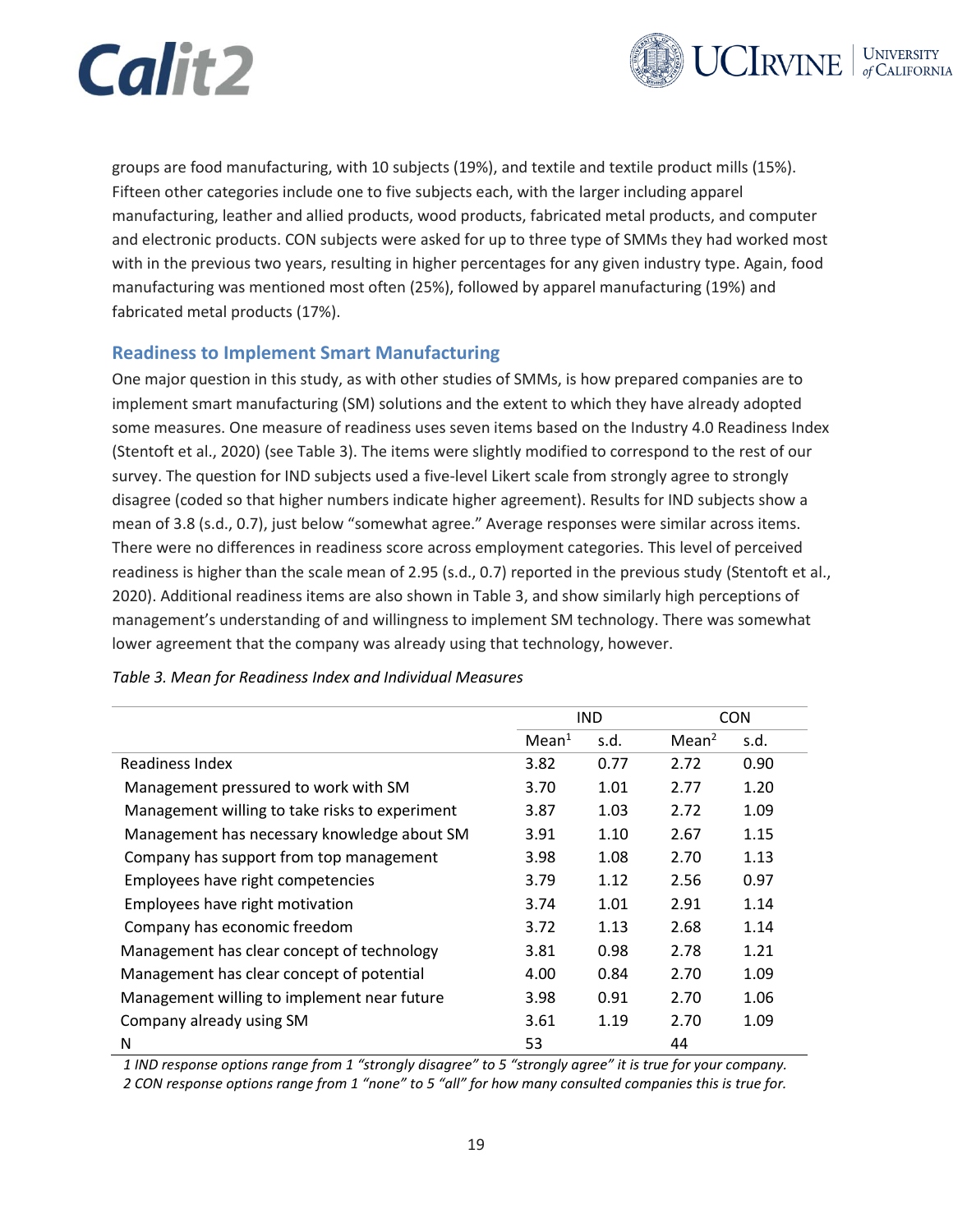![](_page_28_Picture_0.jpeg)

![](_page_28_Picture_1.jpeg)

Consultants were asked how many of the companies they worked with these statements were true for, with the response options of none, a few, about half, most, or all. The average readiness index across their companies is 2.72, or almost "about half." To compare this to the IND answers, we first posited that IND subjects' response of "somewhat agree" or "agree" for their company was the equivalent of "true" for each of the CON subjects' multiple client companies. Then IND subjects were divided based on whether their readiness index score was 4.0 or higher (averaging at least "somewhat agree" to the seven items) versus lower. Almost half (47%) of IND subjects met that criteria, indicating that the CON and IND subjects' average readiness scores are similar.

Two other measures of readiness level include a question on how prepared the company is to introduce new technologies, and whether the existing employees have sufficient skills to adapt to SM. Subjects report a wide range of preparation levels for their companies (see [Table 4\)](#page-28-0). Among IND subjects, about one in three (33%) say the company has a clear business case, with another third reporting that their companies are more prepared than this and about one in four reporting their companies are less prepared. The variation across employment categories is not statistically significant, although it is notable that managers appear more likely than other groups to report the extremes, both of being fully implemented and being not prepared. CON subjects range from reporting most of their consulted companies at early stages to most in higher stages of preparation; the averages are shown in [Table 4.](#page-28-0) On average, CON subjects report lower levels of preparedness for SM than IND.

|                                   | <b>IND</b> |         |        |        | <b>CON</b> | Valid only |            |
|-----------------------------------|------------|---------|--------|--------|------------|------------|------------|
|                                   | All        | Manager | Expert | Worker |            | <b>IND</b> | <b>CON</b> |
| Full concept in<br>implementation | 15%        | 21%     | 7%     | 7%     | 12%        | 16%        | 17%        |
| Implemented first<br>measures     | 19%        | 5%      | 29%    | 36%    | 14%        | 20%        | 18%        |
| Developed clear<br>business case  | 33%        | 26%     | 29%    | 36%    | 14%        | 36%        | 18%        |
| Developed first concepts          | 15%        | 11%     | 29%    | 14%    | 18%        | 16%        | 23%        |
| Not prepared                      | 11%        | 21%     | 7%     | 0%     | 18%        | 12%        | 24%        |
| Don't know                        | 6%         | 11%     | 0%     | 7%     | 15%        |            |            |
| Prefer not to answer              | 2%         | 5%      | 0%     | 0%     | 9%         |            |            |
| N                                 | $54*$      | 19      | 14     | 14     | 48         | $50*$      | 35         |

#### <span id="page-28-0"></span>*Table 4. Preparation Level*

*\* Total includes administrative category.*

*Question: IND "How prepared is your company to introduce new technologies for smart manufacturing?" CON, same wording, but prompted to give the percentage of companies they work with that are at each level.*

Compared to other questions, a relatively large minority of subjects say they don't know or choose not to answer, which is especially surprising among the manager category for INDs (16%) and even more pronounced for CONs (24%). Comparing only those subjects with valid responses, IND and CON results are more similar, although consultants still report more companies in the lowest levels of preparedness.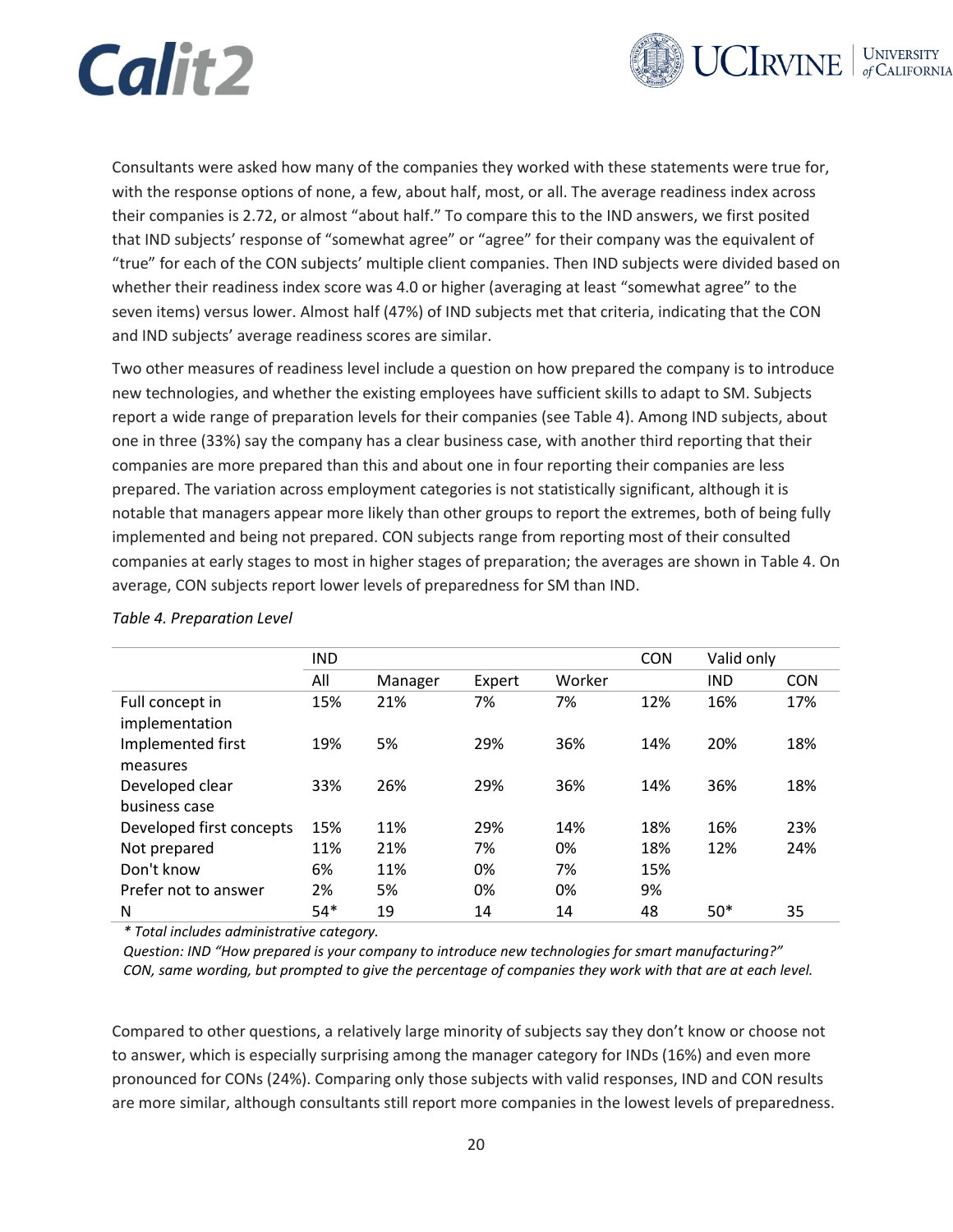![](_page_29_Picture_0.jpeg)

![](_page_29_Picture_1.jpeg)

Both IND and CON subjects report higher preparation level than a prior study using this question, although the sample there differed. A study of larger US and German manufacturers (annual revenue of more than 50 million) by the Boston Consulting Group (Lorenz et al., 2016) showed that about 5 years ago, only 3% of the sampled US manufacturers had the full Industry 4.0 concept in implementation and 41% identified their company as not yet prepared. The largest share (29%) had developed first concepts.

A frequent worry is that the skillset needed for SM cannot be met with the existing workforce. As shown in [Table 5](#page-29-0), few subjects believe their company's existing employees have the skills needed to adapt to SM technology. The majority of IND subjects (63%) think their company's workers could adapt if given a little training, but one in four believe the company would need to hire new workers. These perceptions are quite similar across employment categories. About one in four CON subjects (27%) gave a "don't know" or "prefer not to answer" response to this question, suggesting that consultants may not be as familiar with this important element of SM readiness as perhaps they should be. Among those who gave a valid answer, on average they reported more companies having employees with necessary skills than IND subjects, although an equally high number who would need to hire new employees.

<span id="page-29-0"></span>*Table 5. Skill Level of Workers*

|                                                                                                                                           | <b>IND</b> |         |        |        | <b>CON</b> |
|-------------------------------------------------------------------------------------------------------------------------------------------|------------|---------|--------|--------|------------|
|                                                                                                                                           | All        | Manager | Expert | Worker |            |
| Existing employees have enough<br>skills to adapt to new technology                                                                       | 11%        | 11%     | 7%     | 14%    | 33%        |
| Existing employees could adapt<br>to new technology with a little<br>training                                                             | 63%        | 63%     | 57%    | 64%    | 37%        |
| Existing employees would find it<br>significantly difficult to adapt to<br>new technology, so there would<br>be a need to hire new people | 26%        | 26%     | 36%    | 21%    | 30%        |
| N                                                                                                                                         | $54*$      | 19      | 14     | 14     | 35         |

*\* Total includes administrative category.*

*Question: IND, "What best describes the skill level of the workers in your company?" CON, same wording, but prompted to give the percentage of companies they work with that are at each level.*

Another aspect of readiness is the extent to which the company is already using digital processes. This question was asked in the supplementary section and thus has a smaller subsample size. Among IND subjects, only 11% called their companies paper intensive and 36% describe them as fully digital and automated. A trend is observed in which managers believe their companies are less digitalized than experts and workers, although these differences are not statistically significant. CON subjects report more companies as paper intensive and fewer as fully digitized than IND subjects.

As with previous questions, this study's subjects report higher rates of digitization than a previous survey using the same question. Morton et al. (2020) report the results for this question from a 2018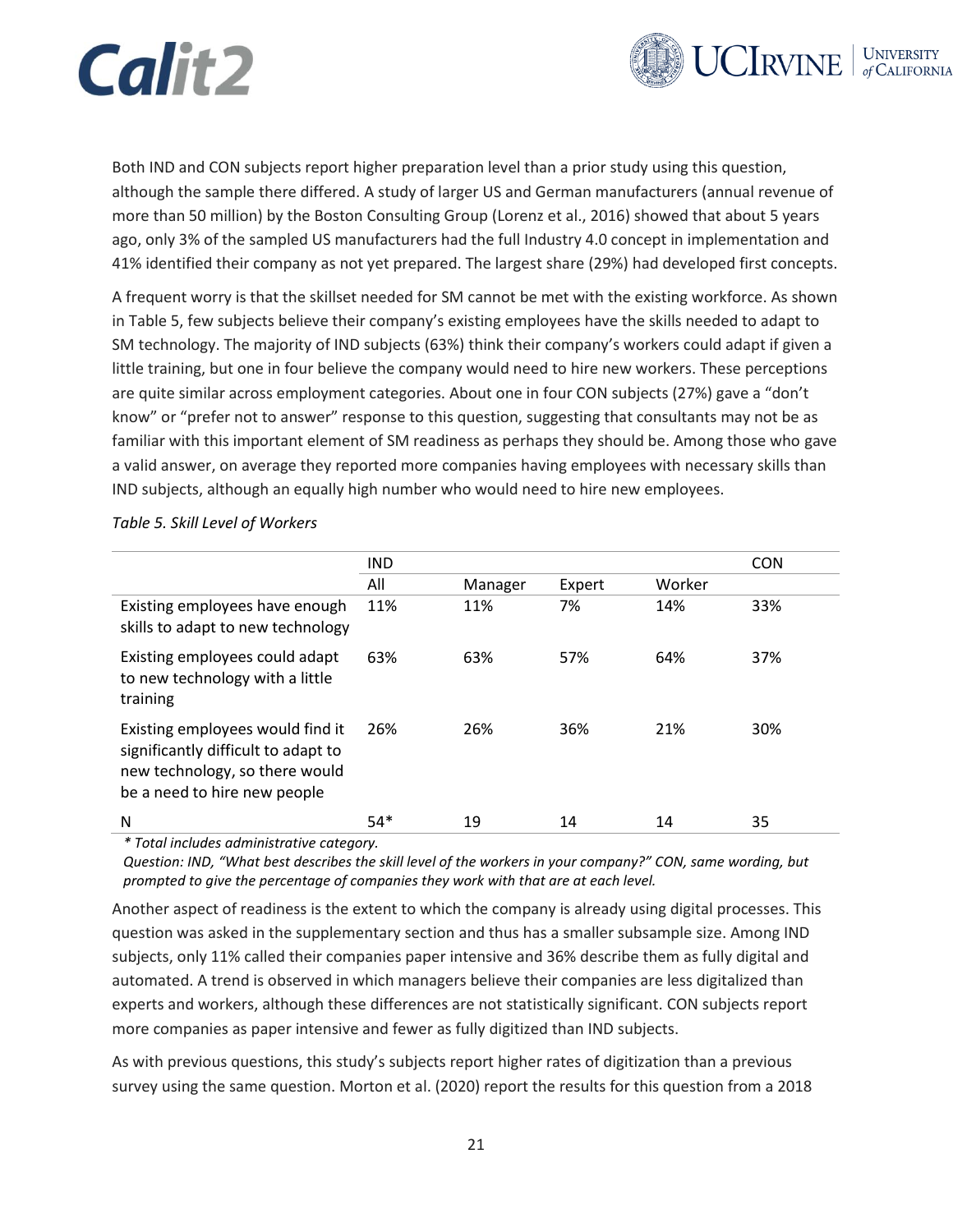![](_page_30_Picture_0.jpeg)

![](_page_30_Picture_1.jpeg)

and 2020 survey conducted with a mix of small, medium, and large manufacturers. In 2018, 21% of the surveyed manufacturers called themselves paper intensive, while in the 2020 sample the share had decreased to 16% (note that this was not a longitudinal study and thus the proportions are not directly comparable). The proportion claiming to be fully digital did not increase greatly from 2018 to 2020 (from 2% to 6%) but the proportion who said they were mostly digital increased from 24% to 35%.

#### <span id="page-30-1"></span>*Table 6. Digitization Level of Company*

|                             |     |         | <b>IND</b> | <b>CON</b> |     |       |
|-----------------------------|-----|---------|------------|------------|-----|-------|
| Level                       | All | Manager | Expert     | Worker     | All | Valid |
|                             |     |         |            |            |     | only  |
| Paper intensive             | 11% | 13%     | 17%        | 8%         | 24% | 29%   |
| Moving toward digitization  | 33% | 47%     | 25%        | 25%        | 27% | 32%   |
| Mostly digital              | 16% | 13%     | 8%         | 8%         | 16% | 18%   |
| Fully digital and automated | 36% | 20%     | 50%        | 58%        | 17% | 20%   |
| Don't know                  | 4%  | 7%      | 0%         | 0%         | 7%  |       |
| No answer                   | 0%  | 0%      | 0%         | 0%         | 10% |       |
| N                           | 45* | 15      | 12         | 12         | 35  | 28    |

*\* Total includes administrative category.*

*Question: Ind, "Which of the following best describes your company's digitization level?" CON, same wording, but prompted to give the percentage of companies they work with that are at each level.*

### <span id="page-30-0"></span>**Problems that Smart Manufacturing Could Solve**

A related question is the extent to which companies have sufficient incentive to upgrade to smart technologies for any specific tasks or processes. Lower-tech approaches can be effective, especially at the smaller scale of SMMs. If companies are not experiencing productivity problems that would be noticeably improved by new technology, the investment of time and money would not be worth it.

Subjects were asked whether they thought smart technology would help with specific tasks or whether they thought that traditional, lower-tech solutions, such as paperwork on clipboards, would work equally fine. The tasks are listed [Figure 2](#page-31-0) for IND subjects, and the same order in [Figure 3](#page-31-1) for CON subjects. Results are fairly similar across IND and CON subjects. Both groups reported smart solutions already being used for specific tasks in about 20% to 35% companies, although there is a slight trend for CON subjects to report higher rates of current usage (e.g., for timesheets, managing stock, and communicating with third parties). The top three tasks most IND subjects thought would benefit from SM are analyzing data (60%), accessing job and/or task information (54%), and managing stock (50%). The top three tasks CON subjects thought would benefit also include analyzing data (50%), along with accessing data (53%) and inputting information into forms (53%); inputting information onto forms (48%) is a close fourth place. Another way to approach this question is which tasks subjects think work fine with lower-tech solutions. For IND subjects, the top three are assigning jobs and tasks (43%), communicating with third parties (41%) and internal communication (35%), suggesting a preference for direct interpersonal communication rather than mediated methods. Two of these are the same for CON subjects, whose top three are internal communication (38%), assigning jobs and tasks (34%) and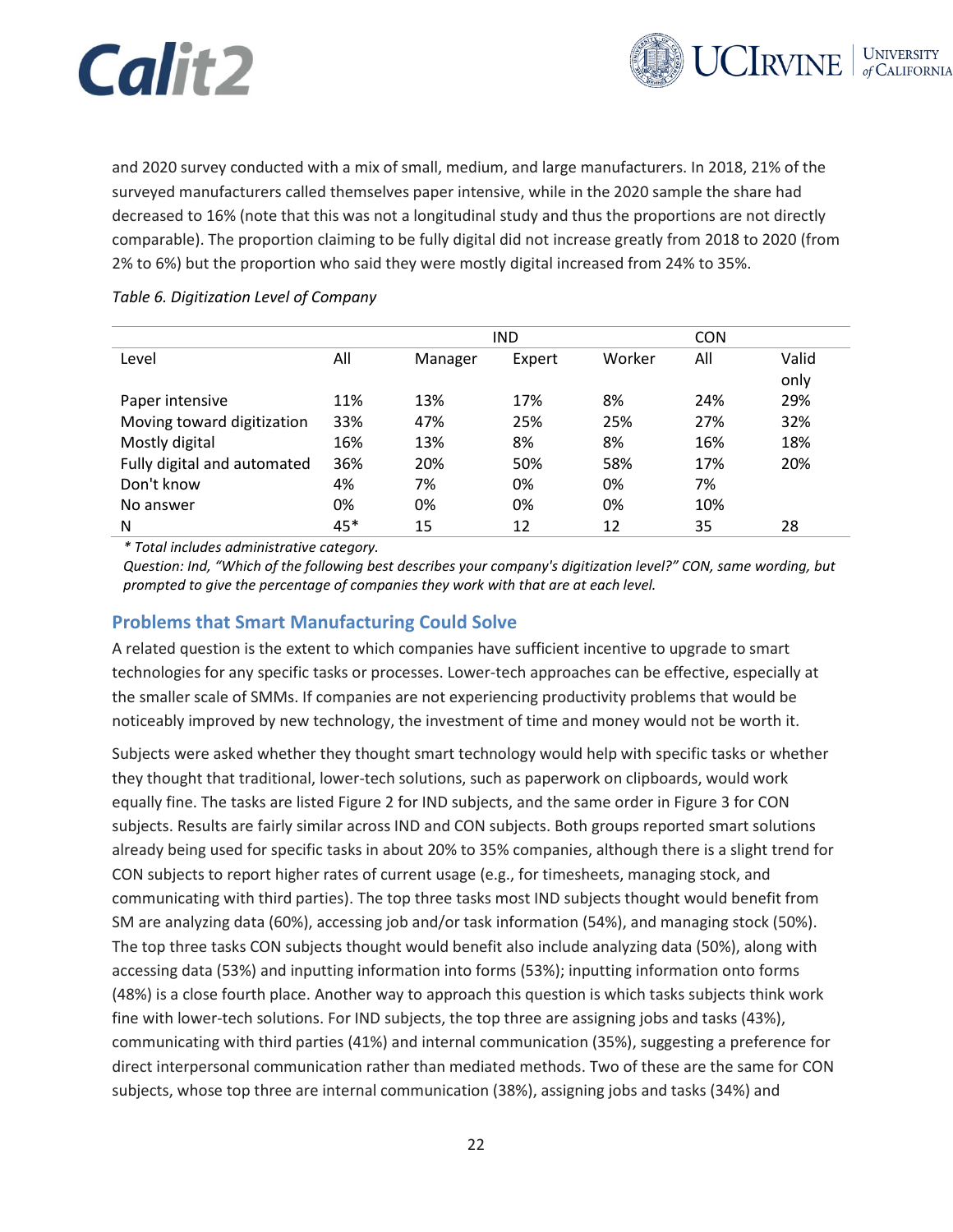![](_page_31_Picture_0.jpeg)

analyzing data (33%). That last result is surprising, given that analyzing data is also seen as most likely to benefit from smart solutions; it is possible that subjects are picturing different types of analyses that lend themselves to varied methods, such as computer-based statistics versus on-the-spot personal diagnoses of problems.

![](_page_31_Figure_3.jpeg)

<span id="page-31-0"></span>*Figure 2. Tasks that Could Benefit from Smart Manufacturing Solutions, Individual Subjects*

![](_page_31_Figure_5.jpeg)

<span id="page-31-1"></span>*Figure 3. Tasks that Could Benefit from Smart Manufacturing Solutions, Consultant Subjects*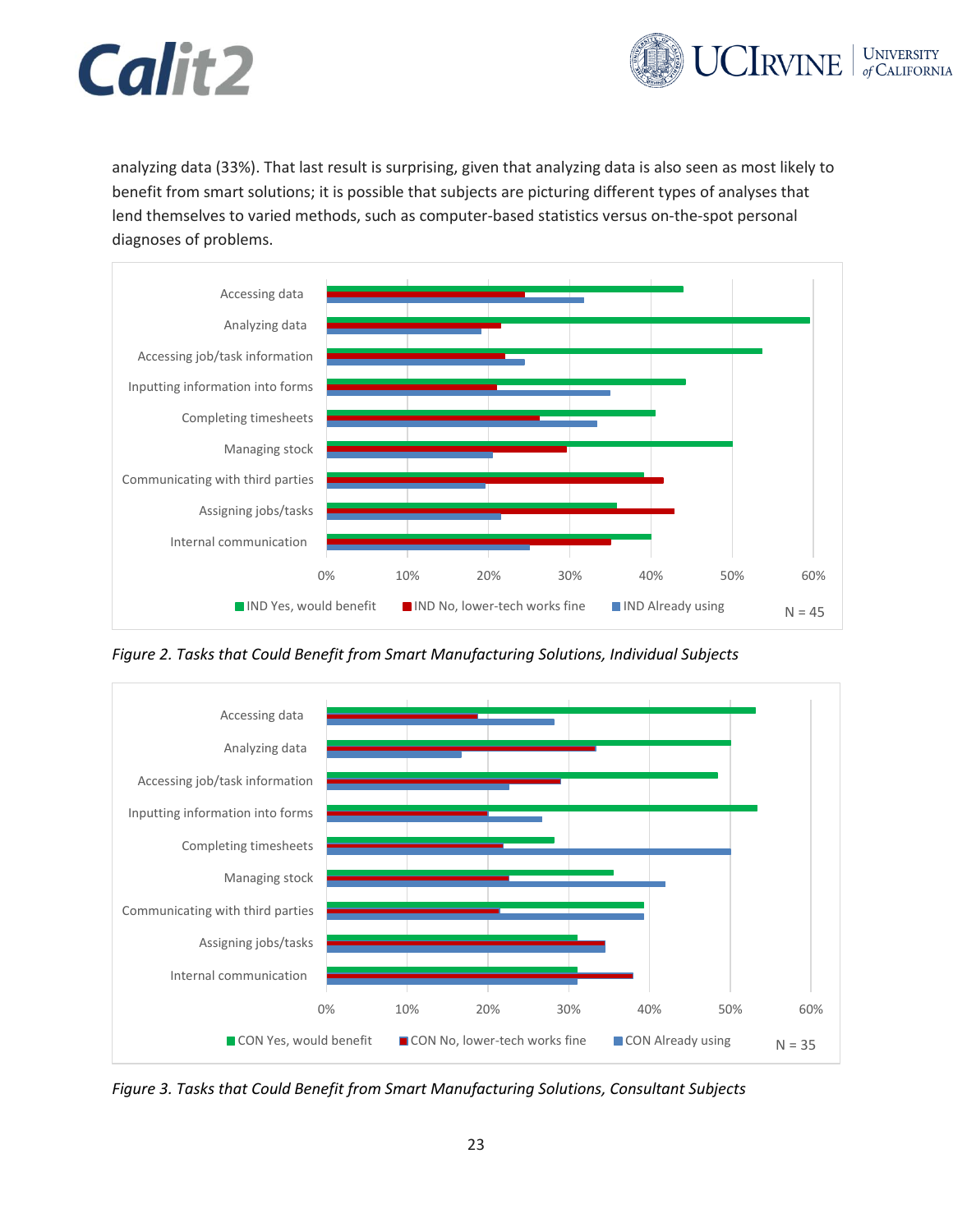![](_page_32_Picture_0.jpeg)

![](_page_32_Picture_1.jpeg)

The productivity problems that a company faces provide a key incentive to adopting new solutions for those tasks or issues. One way of looking at productivity problems that might be solved with new technology is to assess where inefficient outcomes are observed in the production process. Based on the productivity ("waste") problems identified in lean management (Caldera, Desha, & Dawes, 2019), subjects were asked which waste stream issues have the strongest negative impact on productivity for their company (or for CON subjects, for the companies they have worked with in the past two years). They were allowed to select up to three. Among IND subjects, 9% said they didn't know or chose to give no answer. Of those who gave valid answers, one said "none", 37% marked one issue, 10% marked two, and 51% marked the maximum of three. Likewise, among CON subjects who gave valid answers, 64% marked the maximum of three waste stream issues, 9% gave two, 25% gave one, and one person said none. Results were fairly similar across IND and CON subjects, although CON subjects reported more issues overall (and thus generally higher rates for each one), except for non-utilization of talent (e.g., trained workers doing less-skilled tasks), which IND subjects were somewhat more concerned about.

Results are shown i[n Figure 4.](#page-32-0) As subjects could choose up to three options, the percentages add up to more than 100%. Lack of training (e.g., delays while waiting for skilled worker) was cited most frequently by both IND (37%) and CON (42%) subjects, and substantially more often than the next-highest ranked for both groups. The next top three for IND subjects are non-utilized talent (26%), delays while waiting for earlier processes to complete (22%), and losing batches due to defects (20%). For CON, the next top three also include waiting (27%) and defects (27%), along with waste due to overproduction (e.g., machines cooling product longer than necessary) (25%).

![](_page_32_Figure_4.jpeg)

<span id="page-32-0"></span>*Figure 4. Waste Stream Issues with the Strongest Negative Impact on Productivity*

Subjects were asked in the supplementary part of the survey about whether SMMs faced "significant productivity issues" due to a list of problems with how tasks are done, such as sharing information or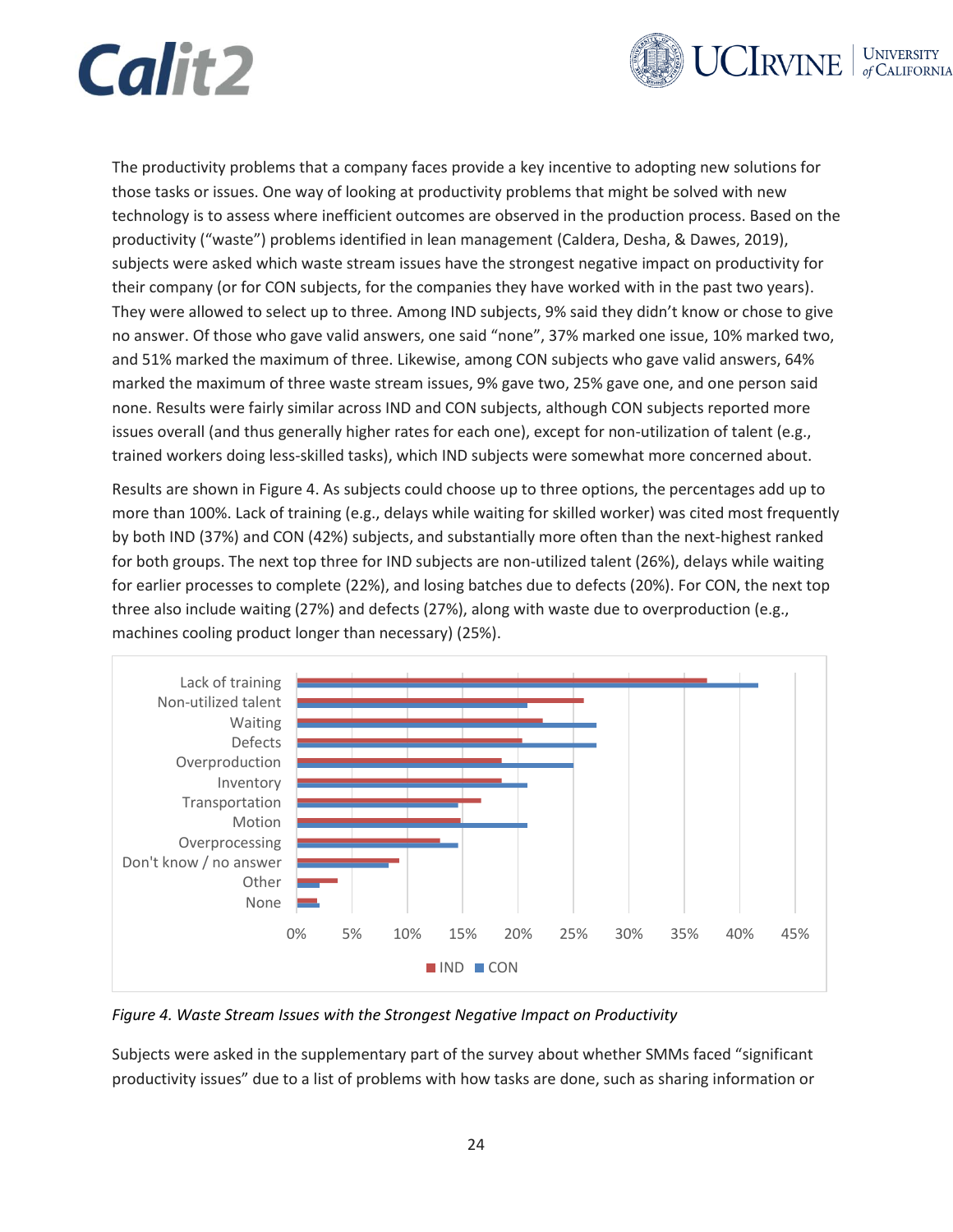![](_page_33_Picture_1.jpeg)

using tools (see Question, [IND: How often does your company](#page-33-1) face significant productivity issues due to [the following problems?](#page-33-1)

#### *[Figure 5](#page-33-1) for IND and [Question, CON: How many of these SMMs face significant productivity issues due to the](#page-34-2)  [following problems?](#page-34-2)*

[Figure 6](#page-34-2) for CON). Response options for IND were always, often, sometimes, rarely, and never. For ease of analyses, these were collapsed into two binary variables, one comparing "always or often" versus less frequent and one comparing "always, often, or sometimes" versus less frequent. Response options for CON were all, most, about half, a few, and none. These were likewise collapsed into two variables, for "most or more" and "about half or more." The tasks listed here were at least sometimes a problem for 49% to 78% percent of IND subjects, and often or always a problem for 18% to 36%. Having to do tasks manually (e.g., on paper) and having to wait for information needed for the job or task were reported most frequently as problematic. The tasks are shown in the same order for the CON subjects, for ease of comparison. Overall, the productivity issues that CON subjects reported more SMMs having roughly corresponds to the frequency with which IND subjects reported having the same productivity problems; having to do tasks manually and having to wait for information were again the top two issues.

![](_page_33_Figure_5.jpeg)

<span id="page-33-1"></span><span id="page-33-0"></span>*Question, IND: How often does your company face significant productivity issues due to the following problems? Figure 5. Productivity Problems Reported by Individual Subjects*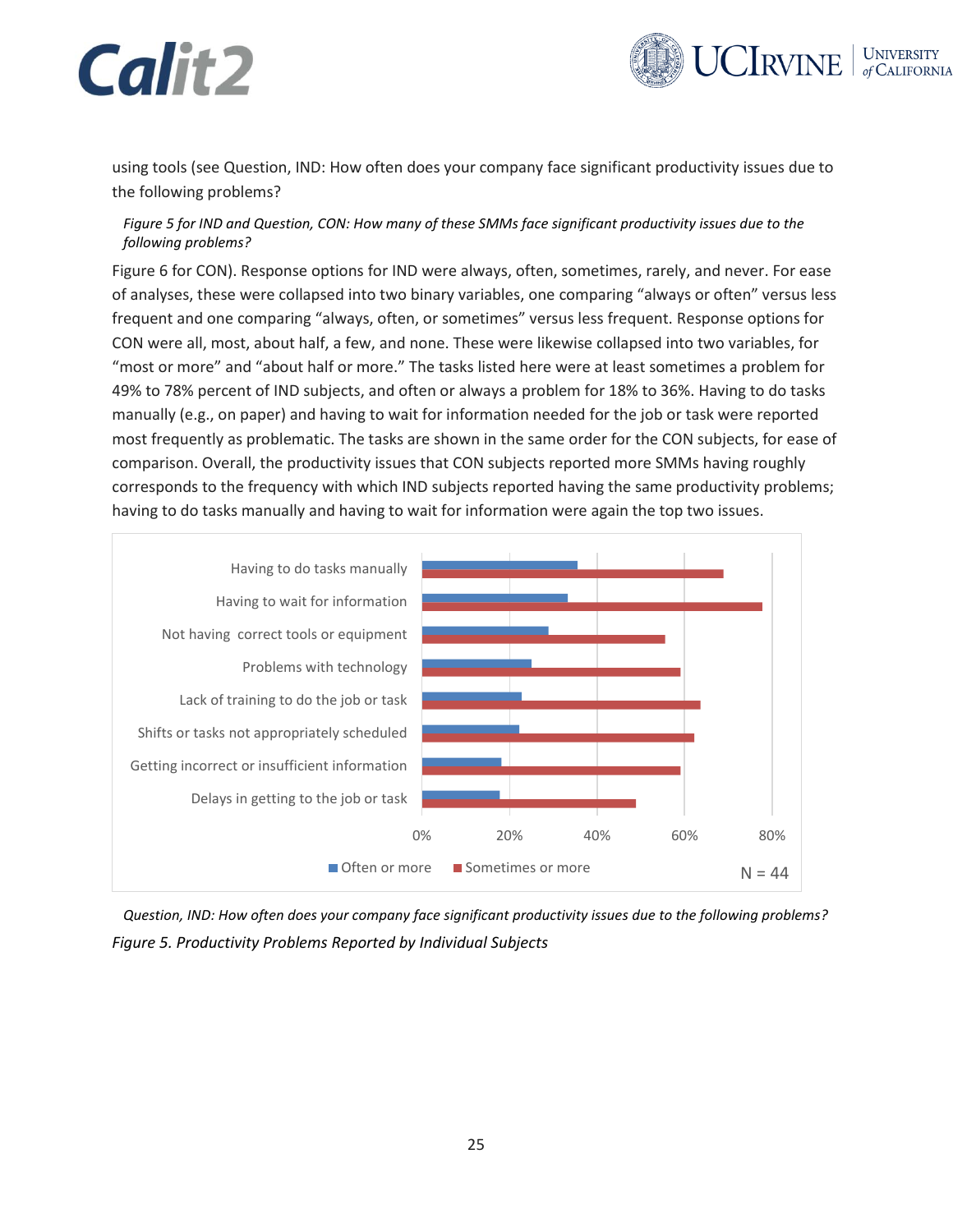![](_page_34_Picture_0.jpeg)

![](_page_34_Picture_1.jpeg)

![](_page_34_Figure_2.jpeg)

<span id="page-34-2"></span><span id="page-34-1"></span>*Question, CON: How many of these SMMs face significant productivity issues due to the following problems? Figure 6. Productivity Problems Reported by Consultant Subjects*

### <span id="page-34-0"></span>**Perceived Drivers and Barriers**

One driver for adopting SM is the perceived benefits. Subjects were offered ten potential drivers and asked what they saw as the most critical factors driving their company (or for CON subjects, the SMMs they work with) to implement smart technologies. They were allowed to select up to three, and could write their own answers into an "other" category. Subjects who chose more than one driver were then asked to narrow down the top-most factor. Three IND subjects and four CON subjects marked no drivers, while 48% of IND subjects and 46% of CON subjects chose the maximum of three.

Results are shown i[n Figure 7](#page-35-0) for IND subjects and [Figure 8](#page-35-1) for CON subjects, sorted by the topmost driver reported. The most frequently cited of these drivers for both IND and CON was to reduce costs. It is notable that having a conscious strategy about SM was mentioned frequently by both groups in their top three – second-most for IND (33%) and third-most for CON (29%) – it was the second topmost driver for IND subjects (15%) and the lowest rated topmost driver by CON subjects (2%). Customer requirements and competitors who practice SM were also major drivers for both IND and CON subjects, while consultants were more likely to mention the influence of consultants as being an important driver for SMMs.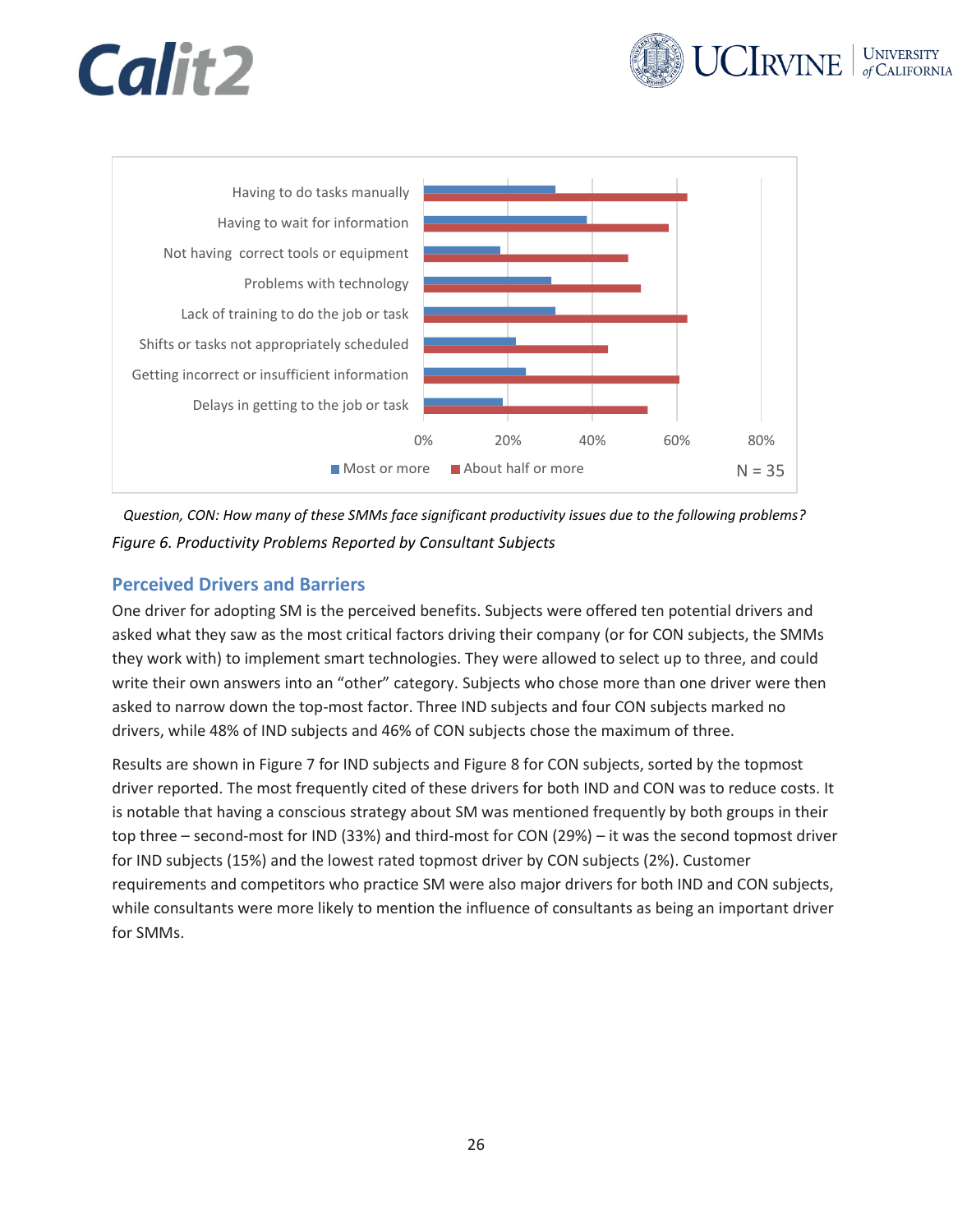![](_page_35_Picture_0.jpeg)

![](_page_35_Picture_1.jpeg)

![](_page_35_Figure_2.jpeg)

<span id="page-35-0"></span>*Figure 7. Perceived Drivers for Subject's SMM to Adopt Smart Manufacturing from Individual Subjects*

![](_page_35_Figure_4.jpeg)

<span id="page-35-1"></span>*Figure 8. Perceived Drivers for SMMs to Adopt Smart Manufacturing from Consultant Subjects*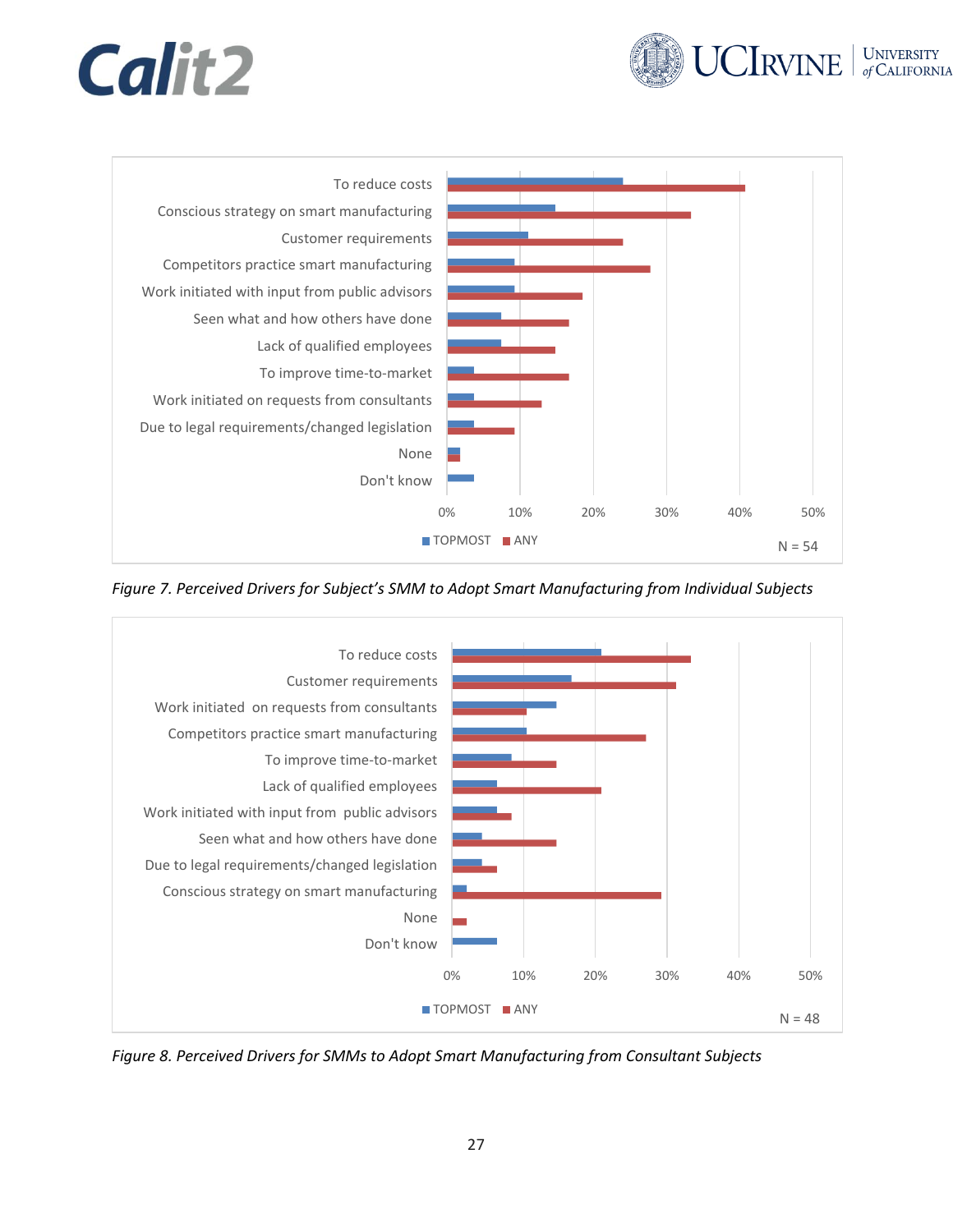![](_page_36_Picture_0.jpeg)

![](_page_36_Picture_1.jpeg)

These results are largely consistent with past research. Lowering costs emerges consistently as the top driver in numerous other survey studies (Hamzeh et al., 2018; Morton et al., 2020; Stentoft et al., 2020; Türkeș et al., 2019). The relative importance of other drivers varies across studies and may be influenced by how choices are presented to the respondents. In two European studies that used mostly the same categories as the authors, the desire to improve time-to-market (Stentoft et al., 2020; Türkeș et al., 2019), and having a conscious strategy on SM (Stentoft et al., 2020) were the top drivers.

As with drivers, barriers are influenced by perceptions of anticipated problems, such as the difficulty or costs of the solution. Subjects were offered eleven potential barriers and asked what they saw as the most critical barriers to implementing SM for their company or for the SMMs they consulted with. Subjects were allowed to select up to three options and to write their own answers into an "other" category. Subjects who chose more than one barrier were then asked to narrow down the top-most critical barrier. One IND subject and one CON subjects marked no drivers, while 56% of both and CON subjects chose the maximum of three

Results are shown i[n Figure 9](#page-37-0) for IND subjects and [Figure 10](#page-37-1) for CON subjects, sorted by the topmost barrier reported. For IND subjects, the most frequently cited of these barriers is the additional investment of funds needed to adopt SM technologies: this is cited in the top three barriers by 43% of IND subjects and listed as the top-most barrier by 26%. A close second, and related issue, is the uncertainty about the implications of investment on the company's operating profits, cited in the top three by 30% of IND subjects and top-most for 22%. These are by far the two most important barriers for IND subjects. Third place for top-most barrier drops to 9%, and is tied between lack of qualified employees and concerns about data security. For CON subjects, uncertainty about whether the investment will positively affect profits is also a key barrier, mentioned by 31% in their top three and cited as top-most barrier by 21%. However, slightly more CON subjects cite low prioritization or insufficient management commitment as being a barrier (33% in top three and 23% top-most). As with IND subjects, the next most-cited top-most barrier for CON subjects is substantially lower rated, with investments of time and of funding tied at 10%. With such a small sample, it is unwise to overinterpret slight differences in percentages caused by only a few people. However, it is interesting that IND and CON subjects ranked certain barriers so differently. In particular, while management commitment was cited by more CON subjects as the top-most barrier than any other, it was almost the lowest-cited barrier for IND subjects (4%). Also, lack of qualified employees was tied for third-most important barrier for IND subjects and tied for least important barrier for CON subjects. Put together, this suggests that consultants may not be as aware of staff training issues as individuals working in these SMMs, while consultants are more aware of the role of management support for SM initiatives. It's notable that for both IND and CON subjects, employee pushback was mentioned by the fewest subjects as a barrier of concern.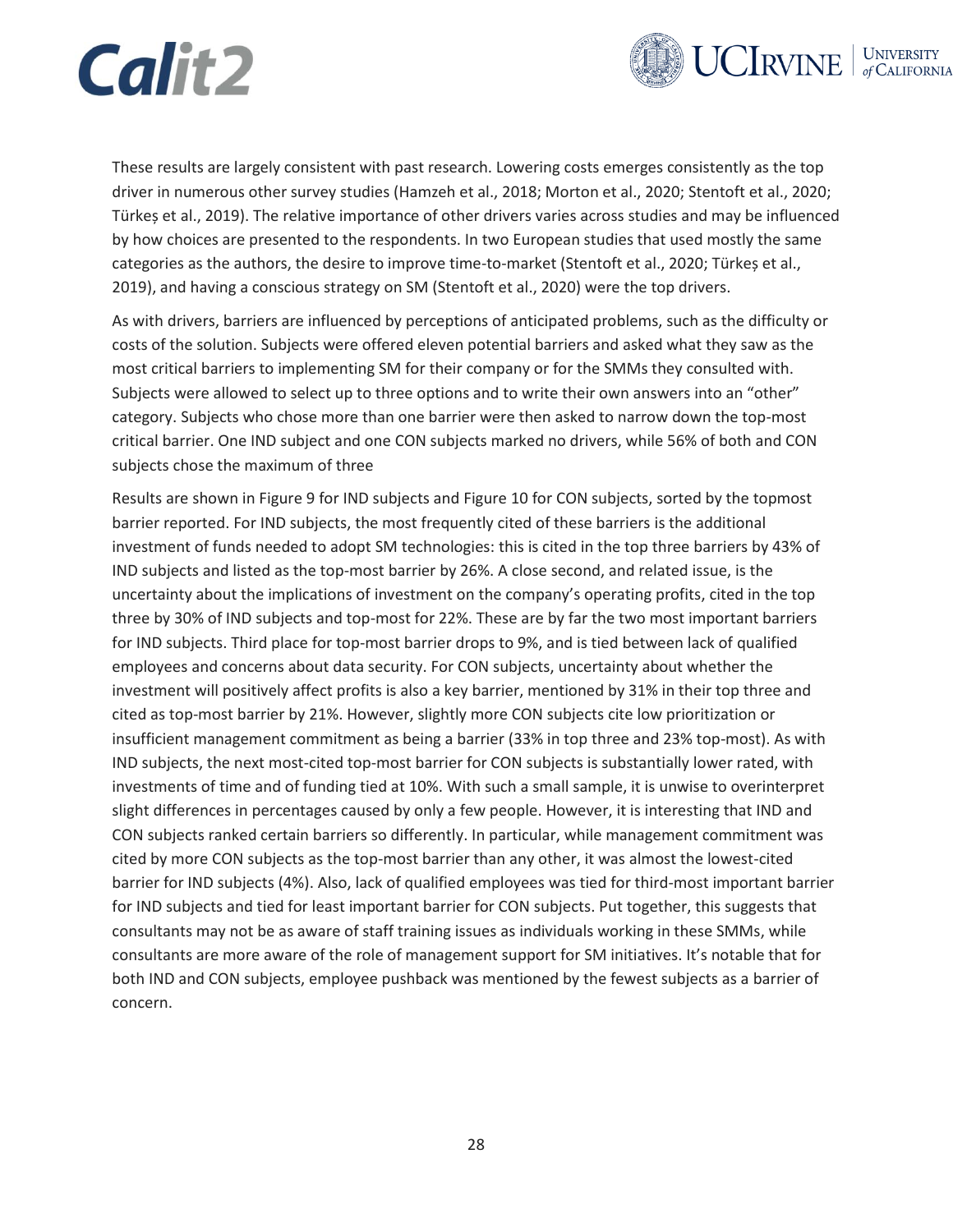![](_page_37_Picture_0.jpeg)

![](_page_37_Picture_1.jpeg)

![](_page_37_Figure_2.jpeg)

<span id="page-37-0"></span>*Figure 9. Perceived Barriers to Adopting Smart Manufacturing from Individual Subjects*

![](_page_37_Figure_4.jpeg)

<span id="page-37-1"></span>*Figure 10. Perceived Barriers to Adopting Smart Manufacturing from Consultant Subjects*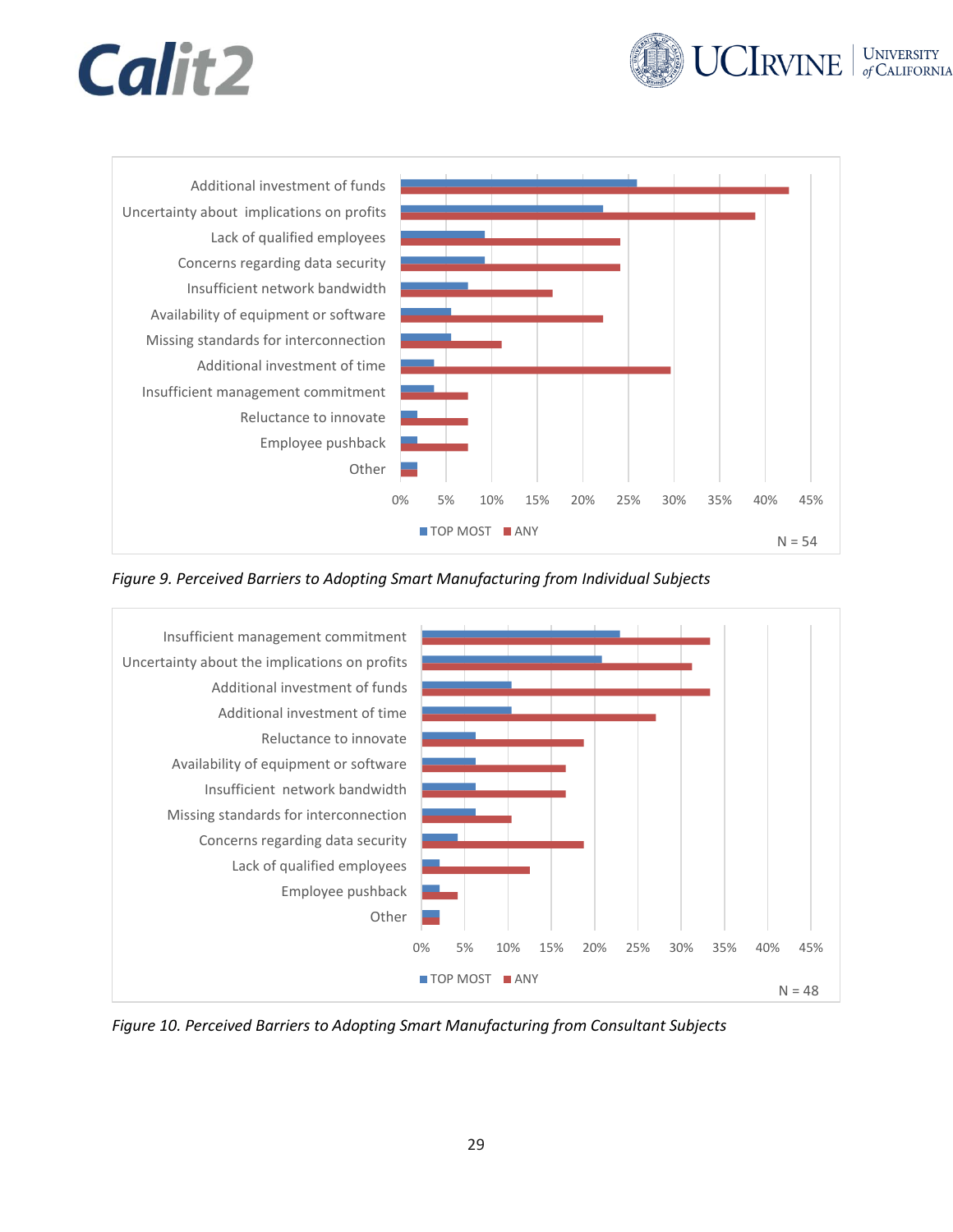![](_page_38_Picture_0.jpeg)

![](_page_38_Picture_1.jpeg)

### <span id="page-38-0"></span>**Specific Smart Manufacturing Technology Types**

One of the main purposes of this study was to determine which specific SM solutions SMMs already had deployed, as well as which ones they had tried or considered and decided against, and what the pros and cons of each type are perceived to be.

#### <span id="page-38-1"></span>**Currently Used Technologies**

The survey offered a choice of twenty technologies that might be used in SMMs "as part of a SM solution." IND subjects are asked whether the technologies are currently being used in their companies. CON subjects are asked how many of the SMMs they've worked with in the previous two years are using them, with the response options of all, most, about half, a few, and none.

Looking first at overall averages, IND subjects reported an average of 8 smart technology types being used in their companies. This differed by employment category, with management reporting an average of 4.7 types, experts reporting 7.9, and workers and administrative employees reporting 11.1 and 11.3, respectively.<sup>3</sup> CON subjects reported that at least "a few" of the companies they worked with used many more than this (average of 14.6 across types), compared to "almost half" or more (7.5), at least "most" of them (3.5), or all of the SMMs (1.2).

[Figure 11](#page-39-0) shows the percentage of IND subjects reporting that these technologies are currently being used in their companies, overall and separately for the three main employee categories. The primary take-away is which technologies are most common: not surprisingly, cyber-security, big data and analytics, and tablets are in the lead, with IoT sensors (and machine-to-machine communications) and mobile phones close behind. The results do not indicate a clear division between one group of popular solutions and another group of less-used solutions, but rather a gradual decline from almost two-thirds in use to only about one in five for the lowest ranked, including VR headsets, smart glasses, and radiofrequency identification (RFID) and/or real-time locating system (RTLS) technologies. Cybersecurity also emerged as the most-applied technology in other survey studies (Sarı et al., 2020; Stentoft et al., 2020; Yu & Schweisfurth, 2020); for other technologies the order differed, which may also indicate the sampling of different industries or geographical differences. Another interesting finding is the pattern of differences by employment category. For every technology, workers are more likely to report it being used than managers, and for most of them, technical experts and operations managers are in the middle of these two groups. This is one of the few clear differences found across employee categories for IND subjects, and it is a surprisingly robust one, spanning across all twenty technologies from the most often to the least often used. It is difficult to discern from the current data which subjects are more likely to be correct; the implications are explored more thoroughly in the discussion section, below.

<sup>&</sup>lt;sup>3</sup> The lower rate for managers is significantly different from workers at  $p < .001$ , from administrative employees at *p* < .01, and from experts at the trend level of *p* < .10.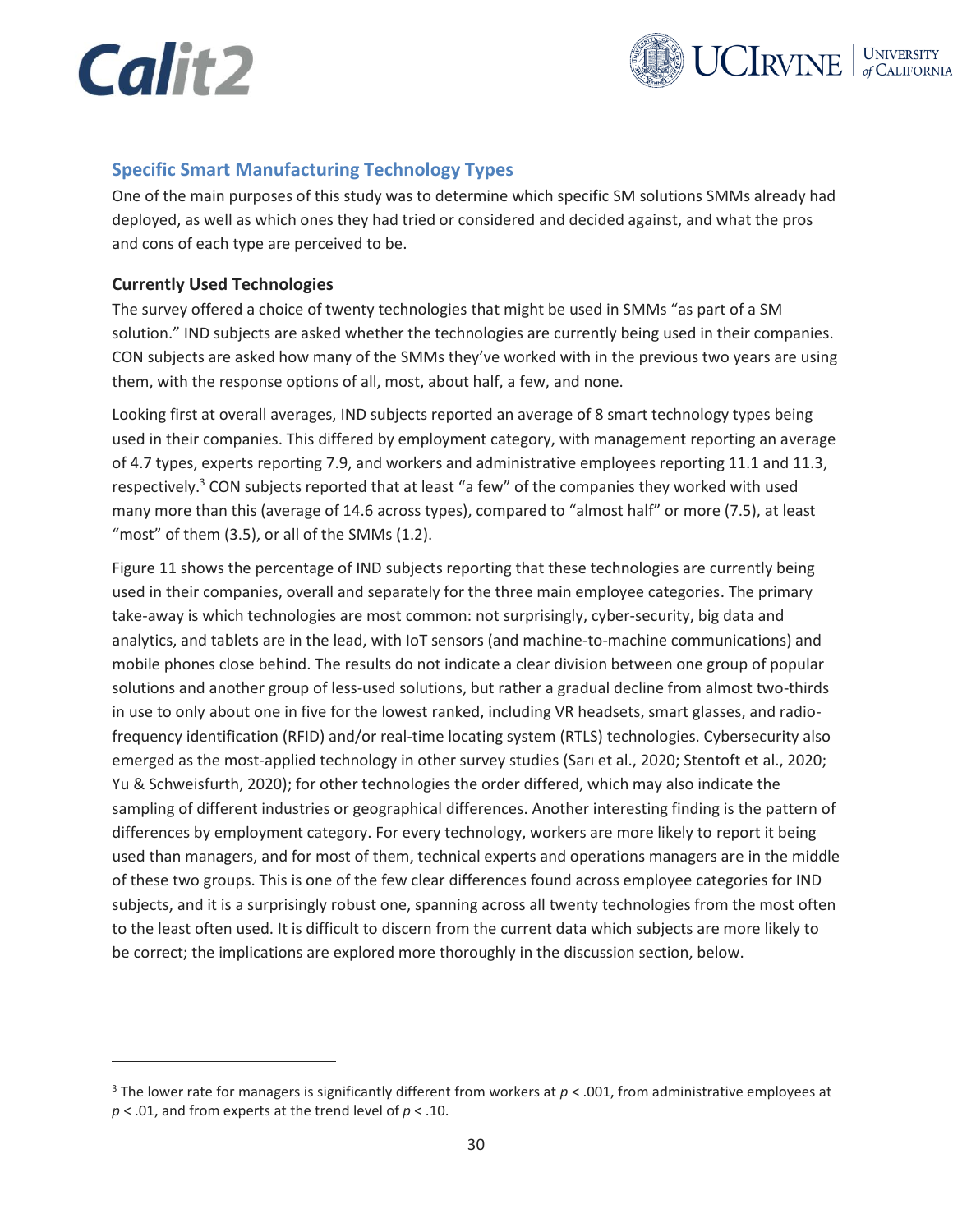![](_page_39_Picture_1.jpeg)

![](_page_39_Figure_2.jpeg)

<span id="page-39-0"></span>*Figure 11. Technology Types Currently Implemented in Individual Subjects' Companies by Employee Type*

CON subjects reported on how many of the SMMs they worked with used each of the technology types. These results are shown in [Figure 12.](#page-40-0) These results are complicated to present, as the technology types most often reported being used by "all" the SMMs are not necessarily the ones also more likely to be used by "most" or least likely to be used by "none" of the SMMs. The results are shown sorted in two of the possible ways, for ease of interpretation: by which types are used by at least half the SMMs that these consultants work with (Panel A) and by none of them (Panel B). Based on use by at least half of the SMMs, the top five types are cybersecurity (61%), mobile phones (58%), tablets (48%), handheld scanners (47%), and cloud computing (47%). However, relative to the other four, cybersecurity ranks lower among devices used by all or even most of the SMMs. Mobile phones have the highest ranking there, with 19% of CON subjects reporting them being used for SM purposes in all of the SMMs they work with, and 33% saying all or most.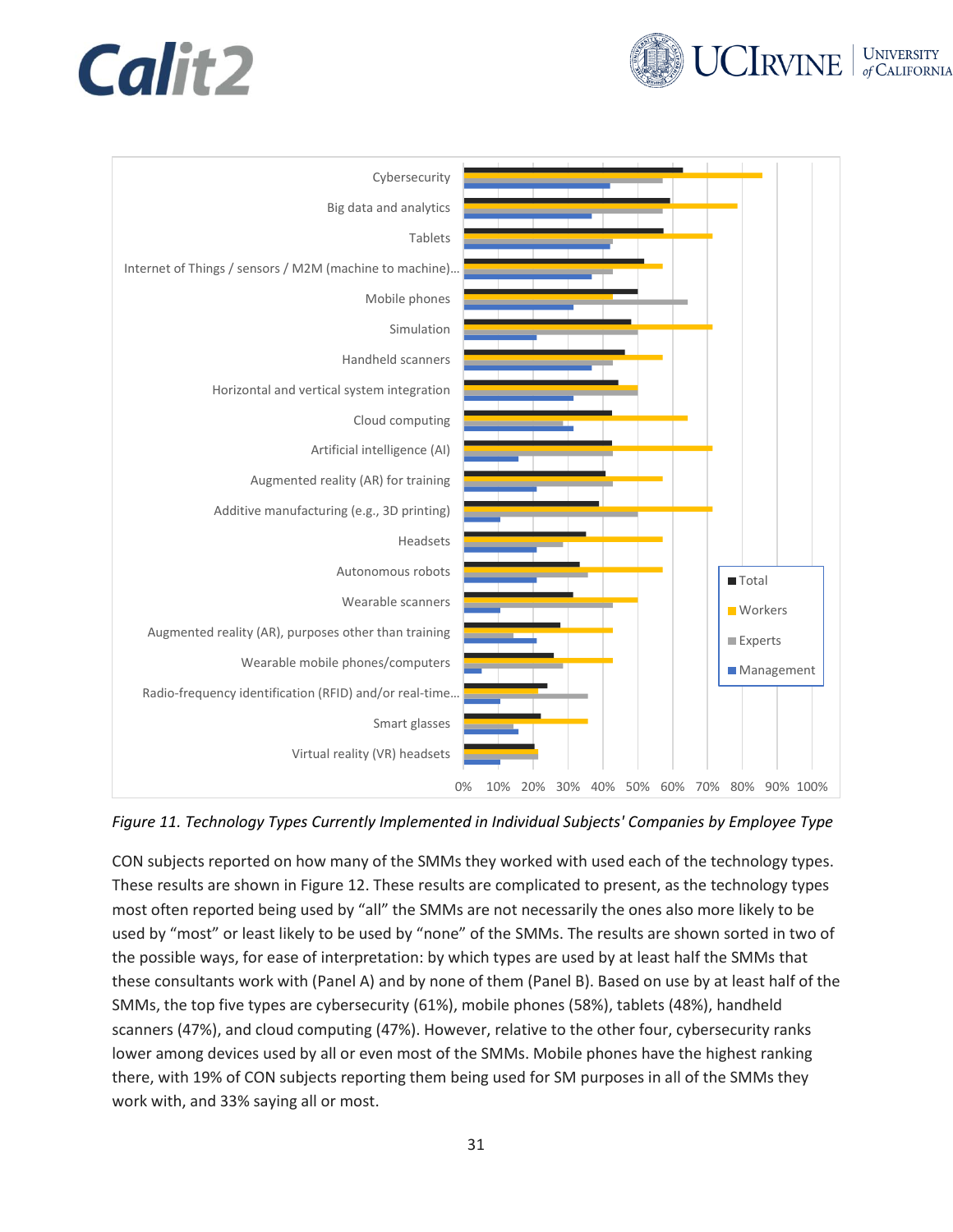![](_page_40_Picture_1.jpeg)

![](_page_40_Figure_2.jpeg)

*Note: Panel A is sorted by "half or more" and Panel B is sorted by "none".*

<span id="page-40-0"></span>*Figure 12. Consultant Reports of How Many SMMs Use Each Technology Type*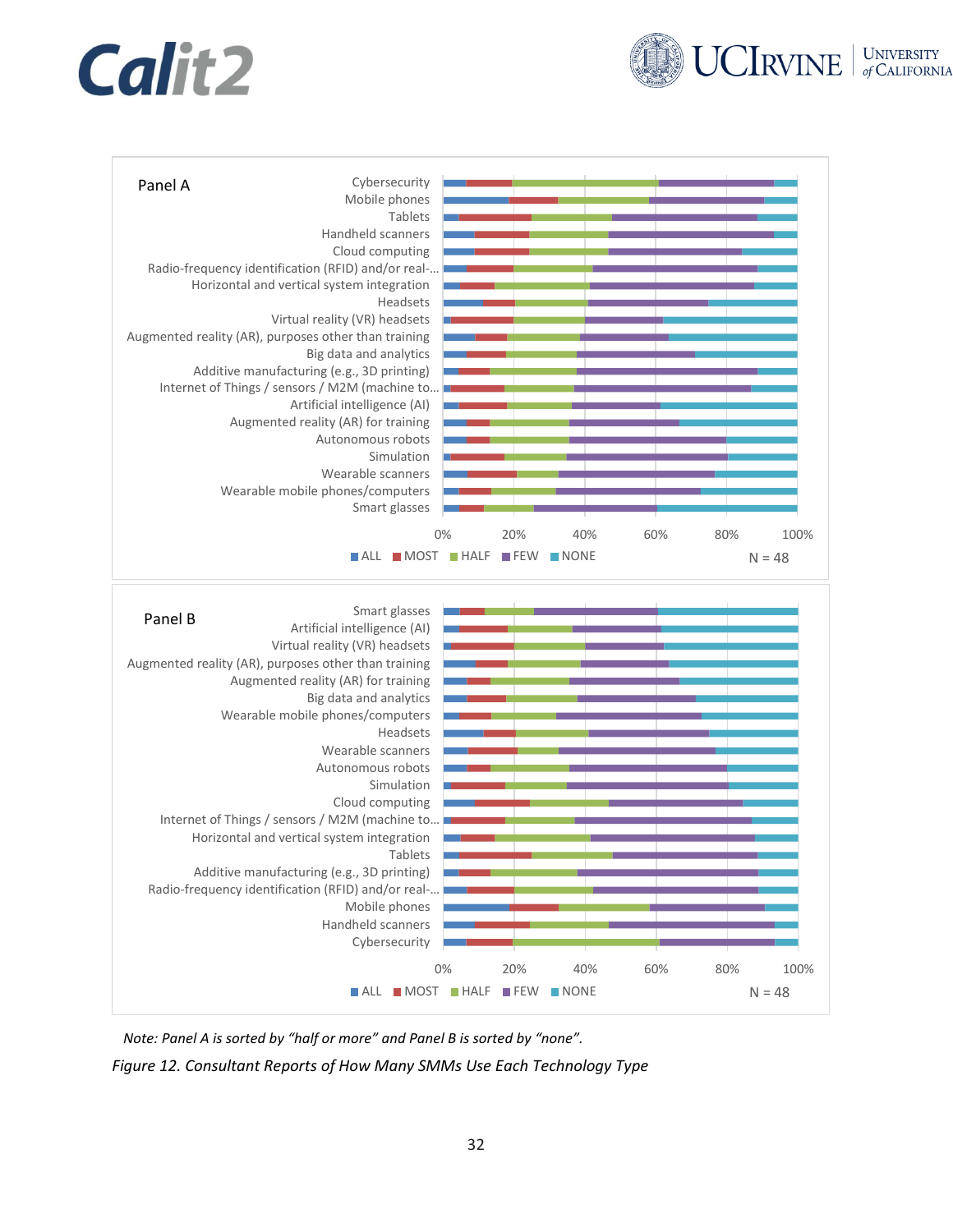![](_page_41_Picture_0.jpeg)

![](_page_41_Picture_1.jpeg)

Turning to the other end of the spectrum, the technology types most CON subjects report being used by *none* of the SMMs are smart glasses (40%), artificial intelligence (39%), virtual reality headsets (38%), augmented reality (AR) for purposes other than training (36%) and AR for training (33%). These are key technologies in current trends toward SM for larger companies, but they are also relatively expensive solutions, and may not be as clearly linked to productivity and profitability for SMMs as simpler, more flexible solutions.

Reports of usage differ across subjects. For IND subjects, the top five most used technologies are cybersecurity, big data and analytics, tablets, IoT, and mobile phones. For CON subjects, the top five (used by at least half of their clients) are cybersecurity, mobile phones, tablets, handheld scanners, and cloud computing. CON and IND subjects are generally in agreement on cybersecurity, tablets, and mobile phones, and somewhat on handheld scanners (number 7 on the IND list) but have very different rankings for the other four types.

#### <span id="page-41-0"></span>**Technology Types Rejected or Discontinued**

Subjects who reported that a given technology type was not currently used in their companies were asked whether that technology had ever been implemented but was later discontinued due to problems with it, or if the company had seriously considered implementing the technology but decided against it based on expected problems. As this is strongly affected by whether the IND subject's company is already using the technology, the combined results of these two questions for IND subjects are shown in Figure 13. Several technologies had been discontinued by more than 5% of the companies represented, led by artificial intelligence and mobile phones (used specifically for SM solutions). The technology most often considered for use in SM but later rejected was additive manufacturing/3D printing (21%), with tablets, AR and VR types, autonomous robots, and RFID close behind. In total, 33% of subjects reported their companies discontinued at least one SM solution (with half of these reporting at least two) and 59% reported seriously considering but rejecting at least one solution (with half of these reporting at least three). No significant differences were observed by employment category.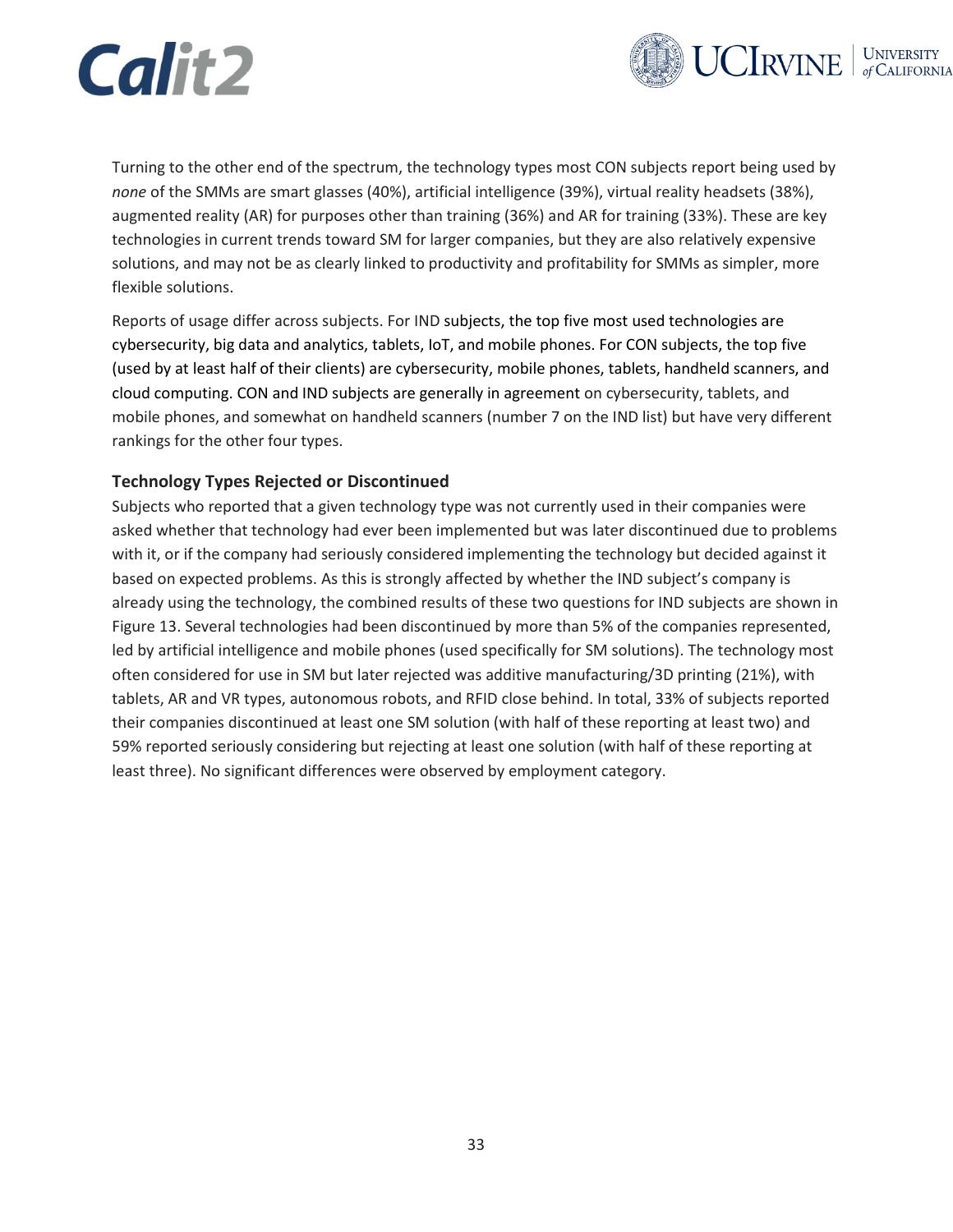![](_page_42_Picture_0.jpeg)

![](_page_42_Picture_1.jpeg)

![](_page_42_Figure_2.jpeg)

<span id="page-42-0"></span>*Figure 13. Current and Past Use of Technology Types Reported by Individual Subjects*

This question was asked for CON subjects as well. Unfortunately an error in the programmed skip pattern meant that only CON subjects who said that none of their SMMs used a technology type were asked this follow-up (rather than those who did not say "all"), producing results of questionable quality.

For each technology that subjects reported their company either discontinuing or rejecting, they were asked to select the main reason for that among those listed in [Table 7](#page-43-1) (or a write-in "other" category). Given the small number of subjects responding for each specific technology type, the responses were grouped and are presented as the proportion of subjects who selected that reason at least once (among those who reported discontinuing or rejecting any technology). Results show that cost is mentioned most often, followed by how complex the technology is to use and maintain. Difficulty of implementation is mentioned more often for rejecting a technology than for discontinuing it, which may suggest that by the time implementation problems manifest, the worst of the implementation is already be over and discontinuation is not warranted. Privacy and security threats were least often mentioned as the main reason for either rejecting or discontinuing a technology; such concerns may still be important, but are ranked lower than other issues.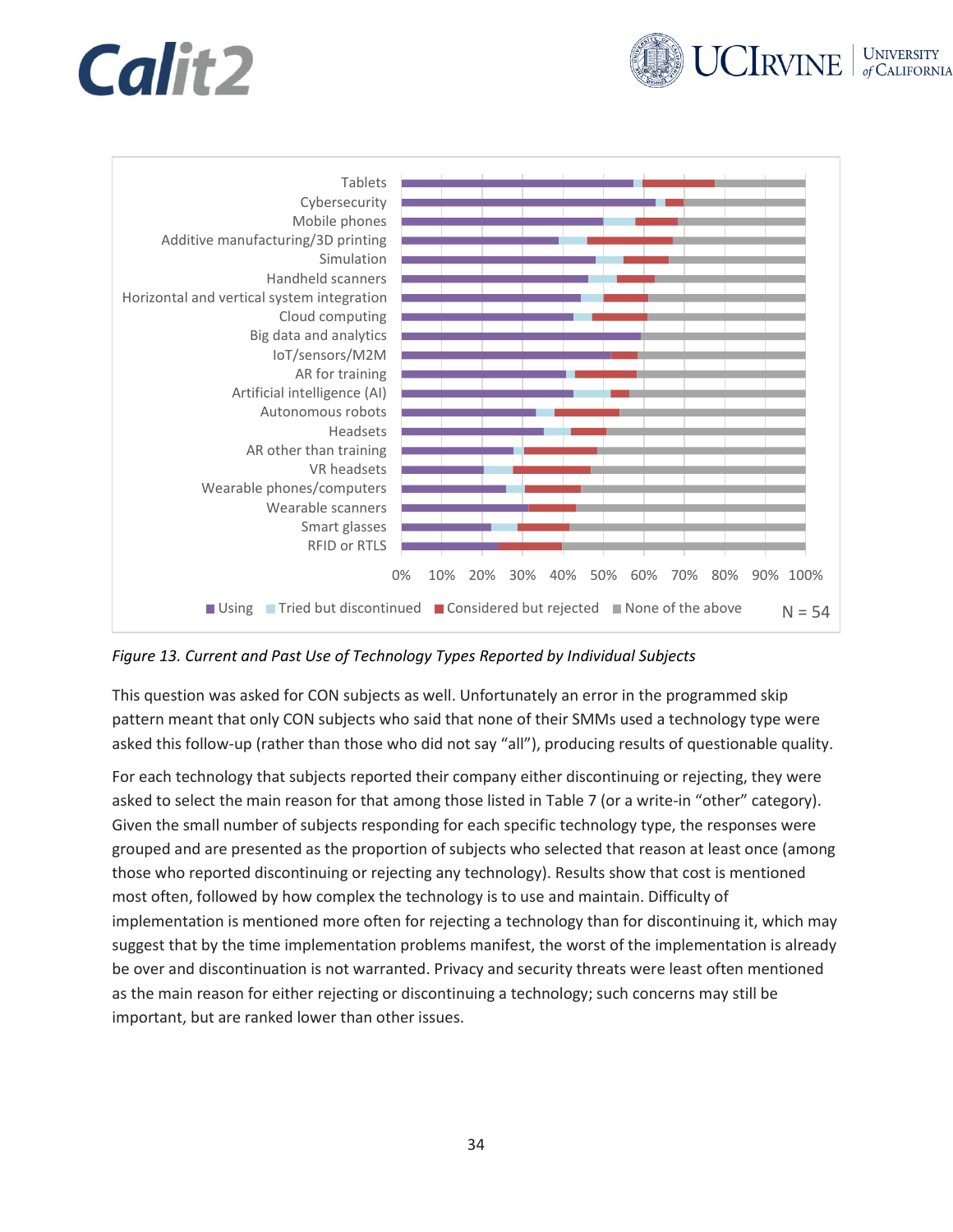![](_page_43_Picture_1.jpeg)

| Reasons                             |     | Tried but discontinued Considered but rejected |
|-------------------------------------|-----|------------------------------------------------|
| Cost                                | 56% | 66%                                            |
| Complexity of usage and maintenance | 50% | 47%                                            |
| Difficulty of implementation        | 28% | 41%                                            |
| Privacy and security threats        | 17% | 19%                                            |
| N                                   | 18  | 32                                             |

<span id="page-43-1"></span>*Table 7. Reasons for Discontinuing or Rejecting Any Technology Types*

#### <span id="page-43-0"></span>**Pros and Cons of Specific Technologies**

For each SM technology type IND subjects reported using in their company, they were asked for the most significant "pro" and "con" of that technology, based on their experience with it. CON subjects were asked the same question for every technology they reported any of their SMM companies using.

Five types of advantages or pros were listed, and subjects could write in their own "other" category as well. The percentages of subjects who reported each pro for each technology are shown for IND subjects in [Figure 14](#page-44-0) and for CON subjects in [Figure 15.](#page-45-0) For IND subjects, the technology types are sorted by how many subjects reported using them in their companies (see [Figure 11\)](#page-39-0) from lowest to highest. For CON subjects, the technology types are sorted by the percentage who reported that half of ore of their SMMs used it. Note that the subsample answering for each technology is limited to those who reported that their companies, or the SMMs they work with, use the technology. For each group, the overall average for each "pro" is shown at the far right of the figure.

Increased task completion speed is endorsed by more IND subjects than other options for most of the technologies, including all of the most-often used ones (to the right of the figure). Better ergonomics also does well for several technologies, including smart glasses, AR, and autonomous robots. It does less well for VR headsets and wearable mobile phones/computers, although this doesn't mean they don't also provide better ergonomics, only that task completion speed is more important. Reduced task complexity was the most often mentioned pro for wearable scanners, and second-most for headsets, AR for training, and tablets. Easier implementation was selected as the main pro by a small minority of subjects for every technology type, and mentioned somewhat more often for the most used technologies, such as cybersecurity, tablets, big data and analysis. Reducing 'management by walking around' was cited as the primary pro only 5% of the time on average, but cited by more than 40% of IND subjects for wearable scanners.

CON subjects did not show as much agreement about what the pros are for each technology, but several types showed 30% or even 40% of consultants agreeing on the most significant pro. For instance, easier implementation was considered most important for several types, including more commonly used solutions such as mobile phones, tablets, cloud computing, handheld scanners, and headsets, including VR headsets. Increased task completion speed was endorsed by over 20% of CON subjects on average, much fewer than for IND subjects, and only reached top place for RFID and/or RTLS solutions.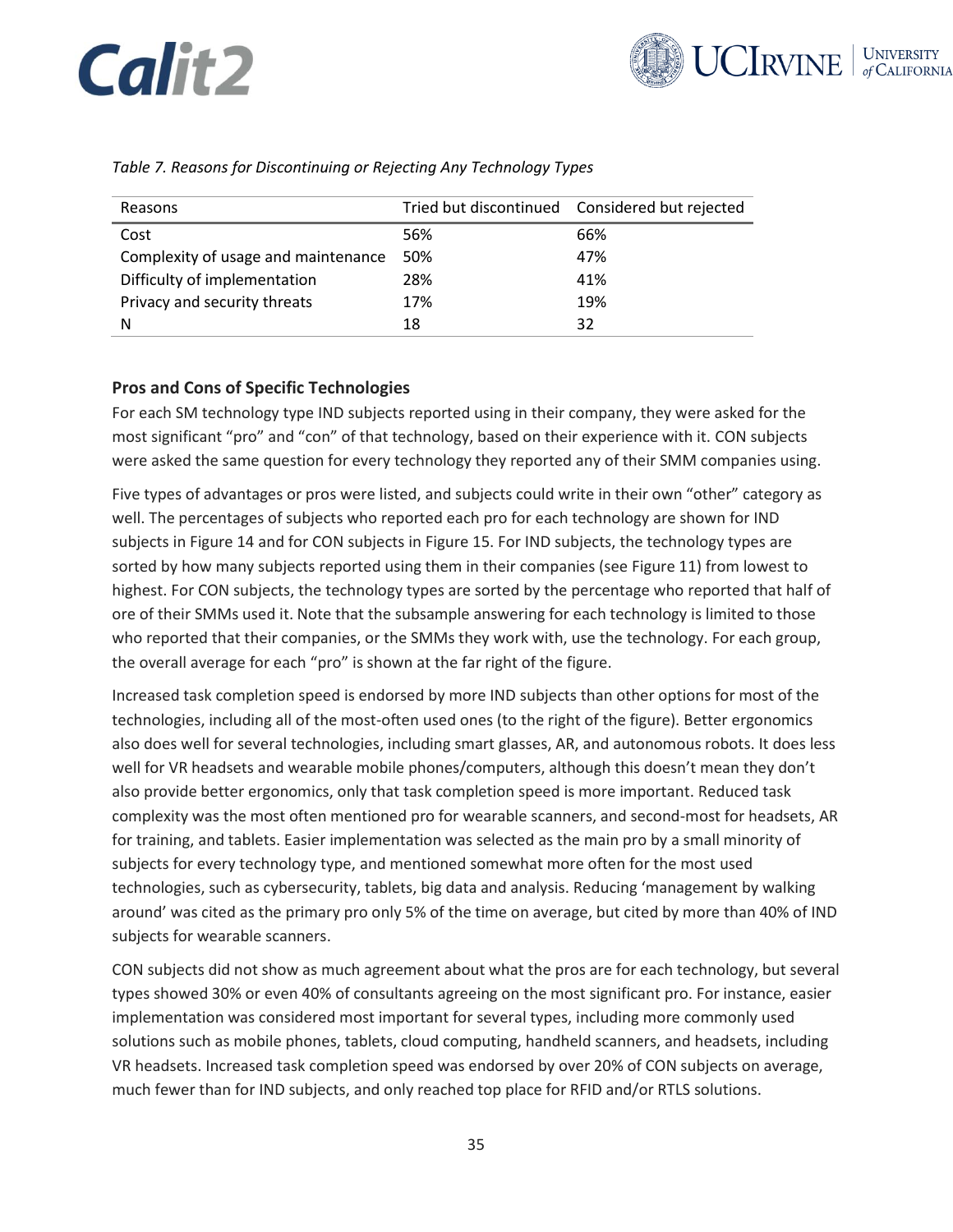![](_page_44_Picture_0.jpeg)

![](_page_44_Picture_1.jpeg)

Cybersecurity had an unusual number of "other" responses, the majority of which mentioned improved data security, privacy, or compliance with security protocols; this pro was not included in the original list and not as relevant for other technology types, but is clearly an important element for future research.

![](_page_44_Figure_3.jpeg)

<span id="page-44-0"></span>*Figure 14. Perceived Pros of Specific Technology Types for Individual Subjects*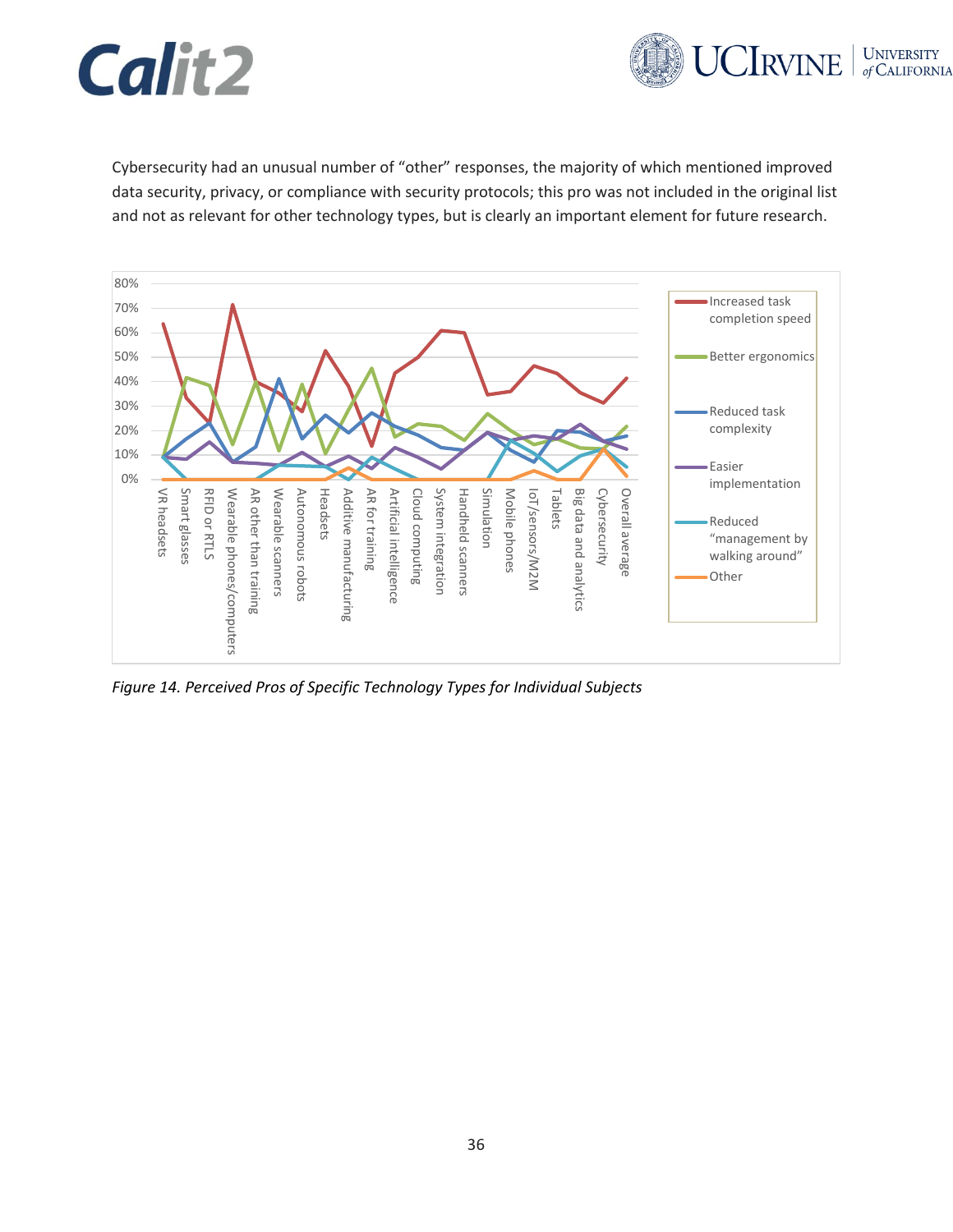![](_page_45_Picture_0.jpeg)

![](_page_45_Picture_1.jpeg)

![](_page_45_Figure_2.jpeg)

<span id="page-45-0"></span>*Figure 15. Perceived Pros of Specific Technology Types for Consultant Subjects*

Parallel questions in the survey asked for the most significant "con" for each task from a list of four. Results are shown i[n Figure 16](#page-46-0) for IND subjects and in [Figure 17](#page-46-1) for CON subjects; again, the technology types are sorted with more commonly used types to the right of the figure (which differ by IND versus CON groups). Despite having fewer cons to choose from, for most tasks, IND subjects were less unified in which cons were most important than they were on which pros were most important. Difficulty of implementation is mentioned least often for almost all solutions, which corresponds to how few IND subjects endorsed easier implementation as a pro for these same solutions. Cost was seen by many more IND subjects as a problem for certain technologies, including handheld scanners, cloud computing, artificial intelligence, and autonomous robots. However, for most of these technology types, cost, complexity of use and maintenance, and privacy and security threats were each endorsed as most significant by a substantial minority.

CON subjects were likewise divided among themselves about which cons were most significant for most of these technology types. Privacy and security threats were endorsed by a substantial number of CON subjects for only a few solutions, but these include some of the most often used: mobile phones, tablets, and cloud computing. Cost was on average the most often endorsed, but only by slightly more CON subjects for most types, such as cyber-security, VR headsets, AR (other than for training), additive manufacturing (3D printing), wearable scanners, and smart glasses.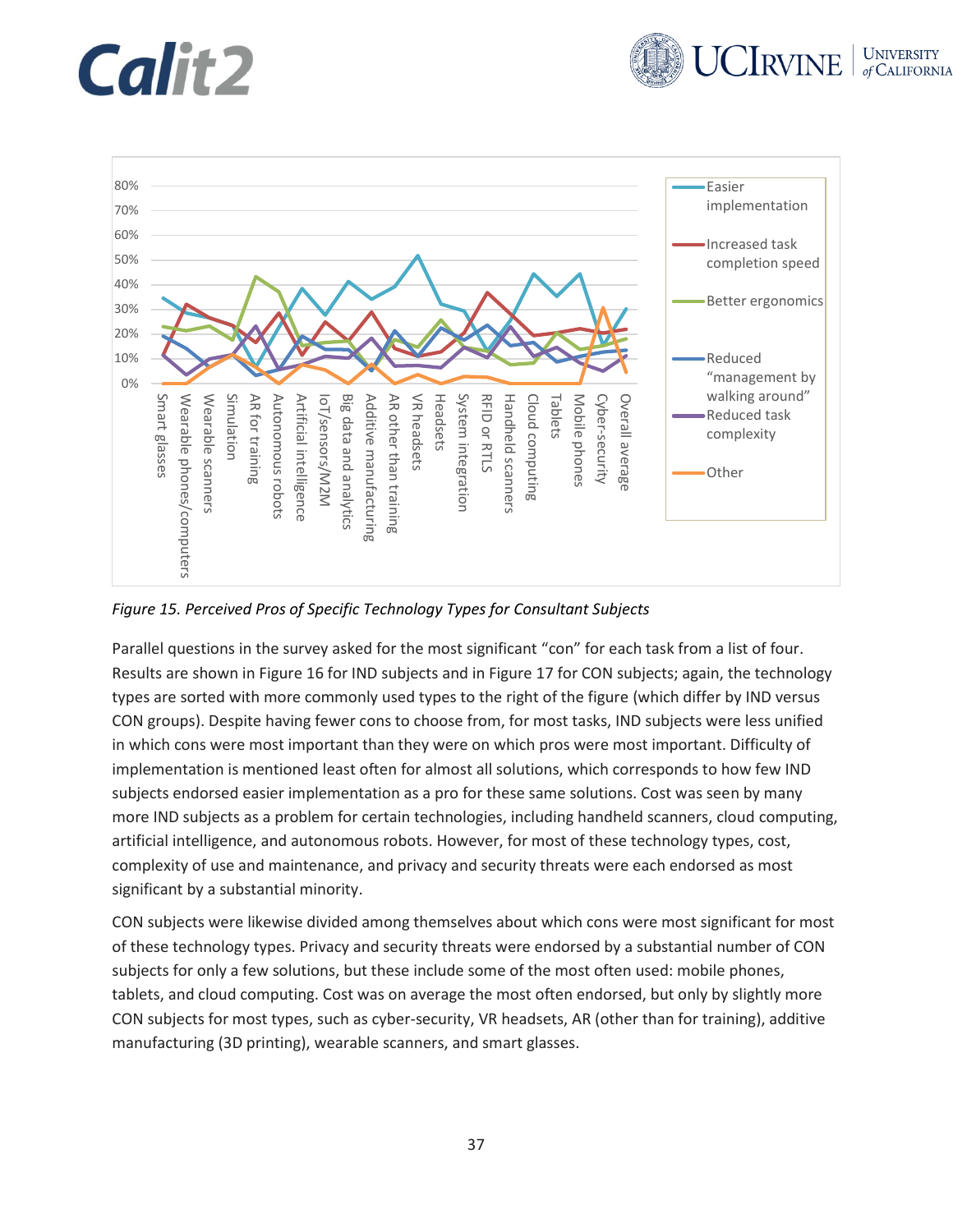![](_page_46_Picture_0.jpeg)

![](_page_46_Picture_1.jpeg)

![](_page_46_Figure_2.jpeg)

<span id="page-46-0"></span>*Figure 16. Perceived Cons of Specific Technology Types for Individual Subjects*

![](_page_46_Figure_4.jpeg)

<span id="page-46-1"></span>*Figure 17. Perceived Cons of Specific Technology Types for Consultant Subjects*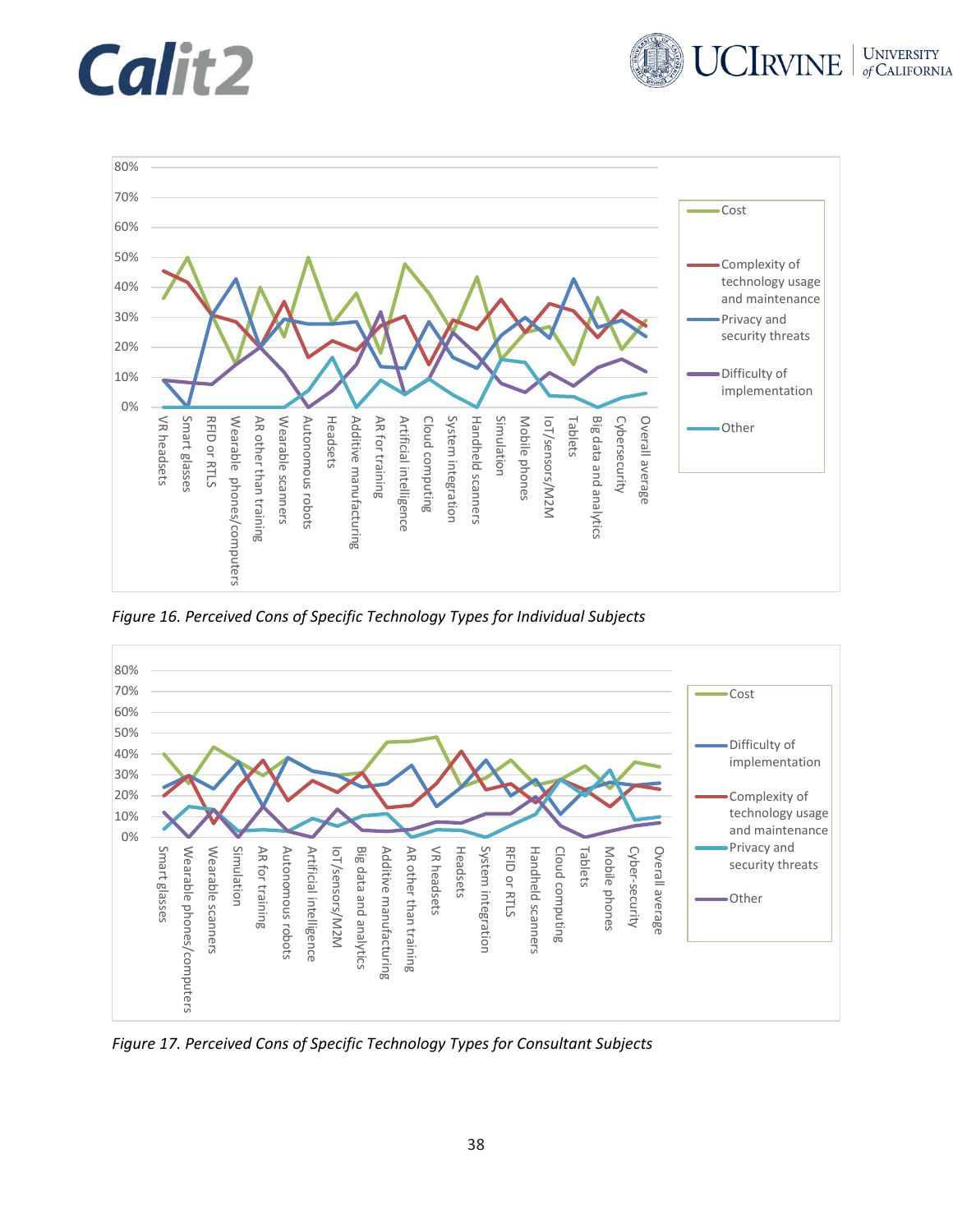![](_page_47_Picture_0.jpeg)

![](_page_47_Picture_1.jpeg)

### <span id="page-47-0"></span>**Worker Reactions**

In the supplemental questions section, subjects who reported that their companies had implemented specific new technologies were asked how most workers reacted, overall. Responses from CON subjects, for the SMMs they worked with in the previous two years, were substantially more negative for both of these questions than those from IND subjects.

Individual owners and employees of SMMs reported strongly negative worker reactions for only one technology type: autonomous robots (se[e Figure 18\)](#page-47-1).<sup>4</sup> For all these technology types, over half the IND subjects reported at least somewhat positive worker reactions, with many types reaching two-thirds positive reaction. Still, many types of technology received somewhat negative or mixed or neutral reactions and the only technologies that reached 50% strong positive support were mobile phones, tablets, smart glasses, and cyber-security. This lack of support is potentially problematic, given the importance of worker buy-in to the success of implementing any new solutions. Moreover, lack of positive reaction may signal problems in human–machine interactions, which can result in work-related stress (Körner et al., 2019).

![](_page_47_Figure_5.jpeg)

<span id="page-47-1"></span>*Figure 18. Individual Subjects' Perception of Workers' Reactions when Smart Manufacturing Technology was Implemented*

By contrast, CON subjects rated worker reactions at their client SMMs substantially more negatively across the board (see [Figure 19\)](#page-48-0). Only one technology type garnered more than half positive responses:

<sup>4</sup> Results are not shown for two technology types, VR headsets and RFID and/or RTLS, for which fewer than ten IND subjects gave valid answers to this question.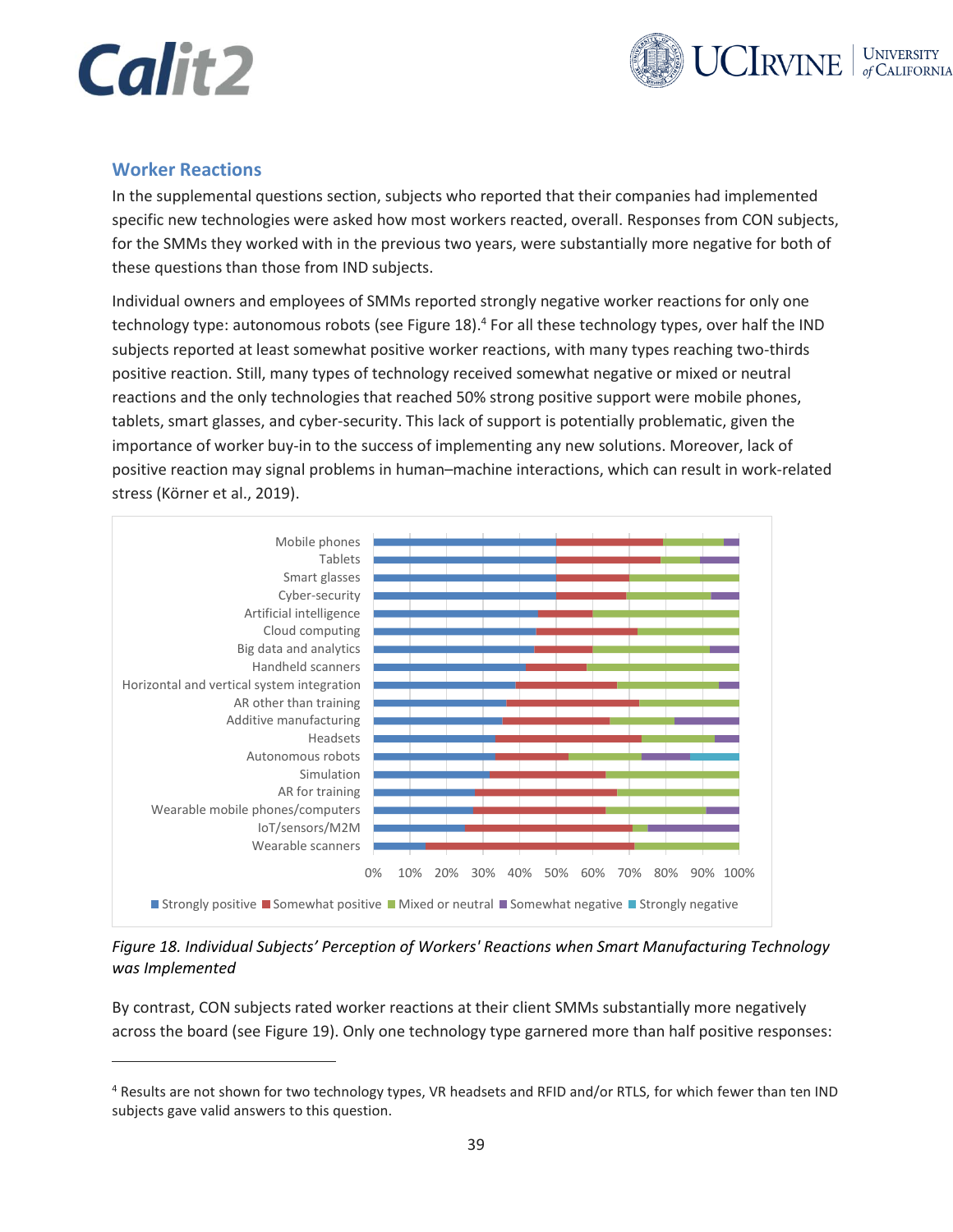![](_page_48_Picture_0.jpeg)

![](_page_48_Picture_1.jpeg)

the category including internet of things (IoT), sensors, and machine to machine (M2M) communication; this was one of only two technology types, along with RFID and/or RTLS, to receive more than 20% strongly positive responses. All technology types were seen as receiving negative worker responses at a substantial minority of companies (at least one in four), including but not led by the autonomous robots that the IND subjects reported perceiving negative worker responses to.

![](_page_48_Figure_3.jpeg)

<span id="page-48-0"></span>*Figure 19. Consultant Subjects' Perception of Workers' Reactions when Smart Manufacturing Technology was Implemented*

Another way to present this is the average perceptions of worker responses across all technology types, as shown in [Figure 20.](#page-49-0) This illustrates the difference in CON and IND reports, with many more CON subjects reporting somewhat negative reactions on average and many more IND subjects reporting strongly positive reactions. Expressed as a mean score, where higher numbers mean more negative responses, this is statistically significant even with the small sample size (IND 2.13 [s.d., 0.78] v. CON 2.84 [s.d. .84], F = 11.54, *p* = .0012). This difference between groups might be an artifact of the small and nonrepresentative sample, reflecting unmeasured differences across the companies that subjects have experience with. However, It could plausibly be due to differences in what people at different levels of a company experience.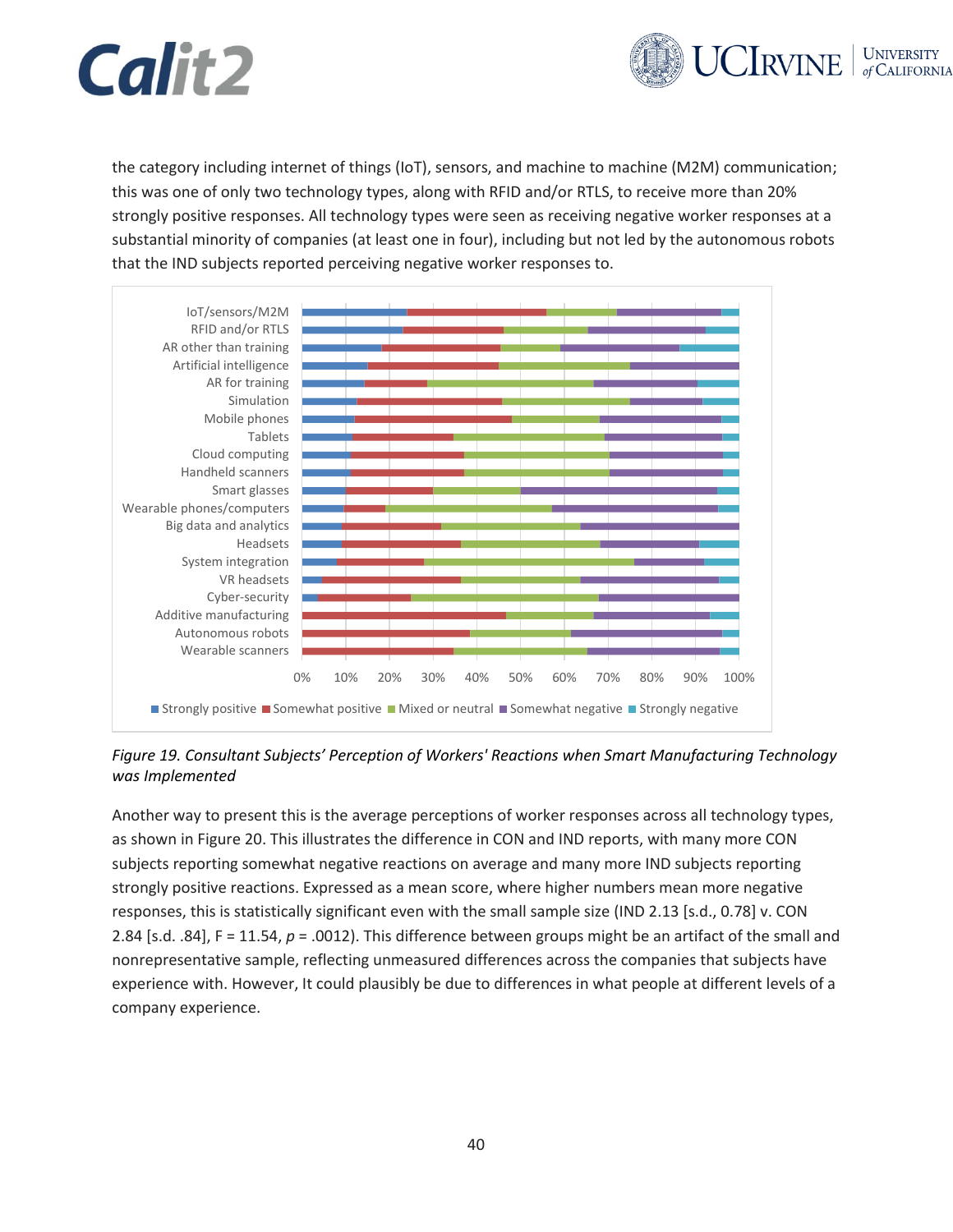![](_page_49_Picture_1.jpeg)

![](_page_49_Figure_2.jpeg)

<span id="page-49-0"></span>*Figure 20. Average Worker Reactions to Smart Manufacturing Technology by Subject Type*

Another question in the supplemental section asked how worried subjects thought workers in their company (or in the SMMs consultants worked with) were about sharing data about themselves, which may contribute to workers' worries about SM solutions. Five type of data sharing were asked about. As shown in [Figure 21,](#page-49-1) IND subjects perceive, on average, that more than half of workers are at least a little worried about all these types of data sharing, but relatively few report workers being very worried. There is not much distinction in perceived level of concern across the types of data sharing.

![](_page_49_Figure_5.jpeg)

<span id="page-49-1"></span>*Figure 21. Perceptions of Workers' Worries about Data, Individual Subjects*

As shown in [Figure 22,](#page-50-1) CON subjects report at least three out of four workers being at least a little concerned about four types of data: health data, work-related applications and software program, audio recordings of conversations, and data measuring the workers' productivity. However, CON subjects report lower worker concerns about data shared about workplace equipment.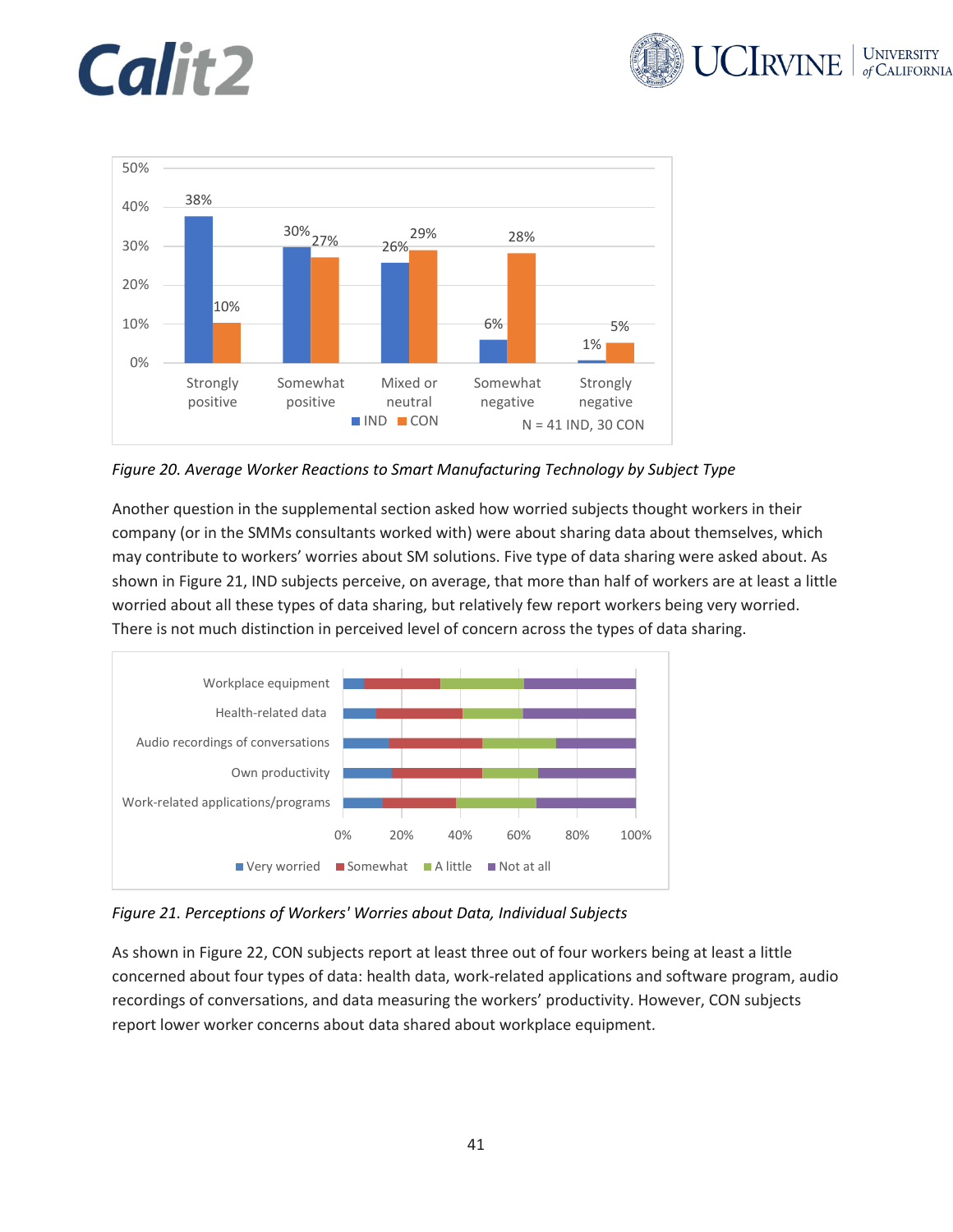![](_page_50_Picture_0.jpeg)

![](_page_50_Picture_1.jpeg)

![](_page_50_Figure_2.jpeg)

<span id="page-50-1"></span>Figure 22. Perceptions of Workers' Worries about Data, Consultant Subjects

### <span id="page-50-0"></span>**CONCLUSIONS**

The results presented here replicate key findings of other studies as well as add new findings. Although the sample size is not large, it is still one of the largest quantitative surveys of small and medium manufacturers (SMMs) in the United States. It thus helps to quantify previously generalized knowledge and also give insights into how small and medium American manufacturers compare to prior studies of large American manufacturers and smaller European manufacturers. These results also shed light on how consultants and other outside experts who work with SMMs may have different perspectives than owners and employees within those companies.

The study contained multiple measures of readiness and preparation for smart manufacturing drawn from various prior surveys. One take-away is that questions that seem to be capturing related aspects of readiness are not necessarily aligned with one another, which could explain some of the variation across prior studies. Another take-away is that consultants tend to report lower levels of readiness for the SMMs they work with than individual subjects report for their own companies, and yet both groups tend to report somewhat higher levels of readiness –and adoption—than seen in previous studies. Specifically, as expected, few subjects report that SMMs have fully implemented smart manufacturing (16% for IND and 17% for CON). However, they are moving in that direction. IND subjects report higher readiness than CON subjects, with 56% claiming to have developed a clear business case or even implemented first measures, compared to 36% of the SMMs consultants work with. A seven-item Readiness Index focused on management skills and motivation is also optimistic, with IND subjects scoring 3.82 on average (close to "somewhat agreeing" that their company is ready). Almost half of IND subjects averaged at least 4 ("somewhat agree") to these items; this matches well with the CON subjects giving an average score of 2.7 (where 3 is "about half") indicating how many of their companies fit the readiness items.

Given the infrastructure requirements of many smart solutions, it is promising that many IND subjects consider their companies either fully or mostly digitalized, with only 11% described as still paper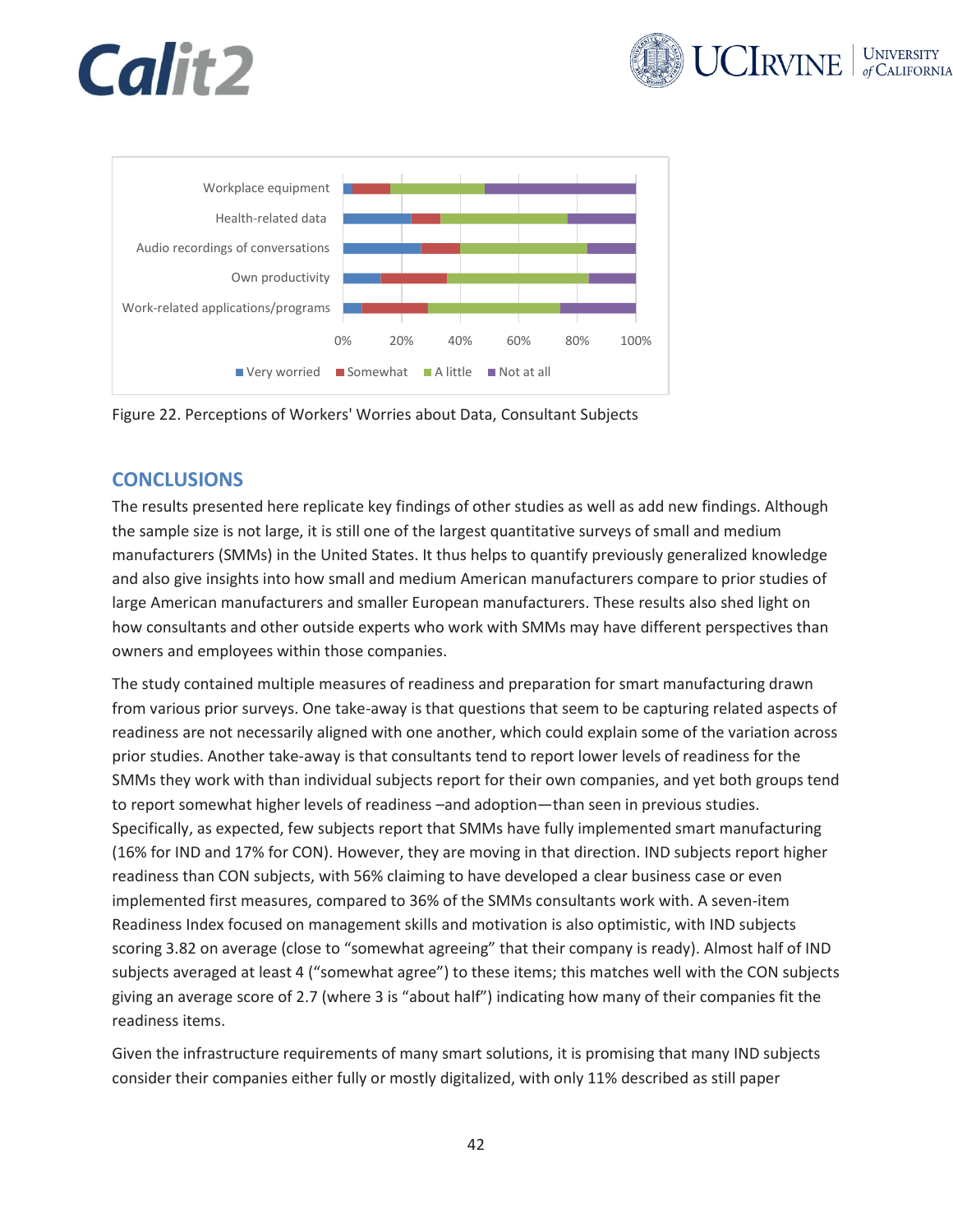![](_page_51_Picture_0.jpeg)

![](_page_51_Picture_1.jpeg)

intensive and 33% as moving toward digitalization. CON subjects report lower readiness here as well, with more companies paper intensive (24%) and fewer full digitized (17%).

An important aspect of readiness is the skill level of the current employees. A similar proportion of IND (26%) and CON (30%) subjects believe current employees would find it difficult to adapt to new technology and new, more skilled workers would need to be hired. However, only 11% of IND subjects believe current workers have sufficient skills compared to 33% of CON subjects.

For these overall measures, the current study indicates a higher level of readiness to adopt smart manufacturing technologies than was found in earlier studies of SMMs (Stentoft et al., 2020). For instance, a West Virginia study showed that only 14% of the respondents were working to adopt smart manufacturing practices in their operations (Wuest et al., 2017). This could suggest recent advances in awareness about smart manufacturing, and that SMMs have taken more steps towards implementation since earlier studies. However, it could also be due to varying ideas of what counts as smart manufacturing, digitization, and related terms. Another possibility is that the sample is biased toward SMMs that are more advanced than others, possibly due to being recruited through the NIST Manufacturing Extension Partnership (MEP) centers, which may indicate a higher level of engagement with new initiatives for these manufacturers. However, smart manufacturing is not yet a major initiative of the MEP network, which was a major impetus for conducting the current study. Also, it is worth noting that although about half the sample is from California and California is known for technology leadership, subjects from California did not express significantly higher readiness than others.

This study goes beyond general readiness level measures and gives insight into specific applications for smart manufacturing. Between 20% and 30% of IND subjects and a slightly higher percentage of CON subjects reported their companies as already using smart manufacturing solutions for specific tasks such as assigning jobs or tasks, internal communication, timesheets, inputting information into forms, managing stock, and accessing task information. For all the tasks asked about, the majority of subjects felt that smart manufacturing was either a current or possible benefit. However, a substantial minority of subjects reported being satisfied with how well low-tech solutions worked, particularly for assigning jobs or tasks (43% IND and 34% CON), communicating with third parties (41% IND), and internal communication (35% IND and 38% CON). This finding provides an important reminder that not all solutions should be sought simply because they are smart: SMMs need to concentrate their relatively limited resources on adopting only those solutions that solve their specific needs.

To help determine those special needs, the survey asked about productivity problems. The two tasks that most IND and CON subjects said they faced significant productivity issues "often" or "always" were having to do tasks manually and having to wait for information. Lack of training caused productivity issues for over half of both IND and CON at least "sometimes" and in another question, lack of training was mentioned most often by both IND and CON subjects (37% and 42%) as a waste stream issue having the strongest negative impact on productivity. Non-utilized talent (trained workers doing less skilled work) was the second most mentioned waste stream issue or IND subjects (26%). Both were much higher than production line problems, highlighting the importance of coordinating human resources in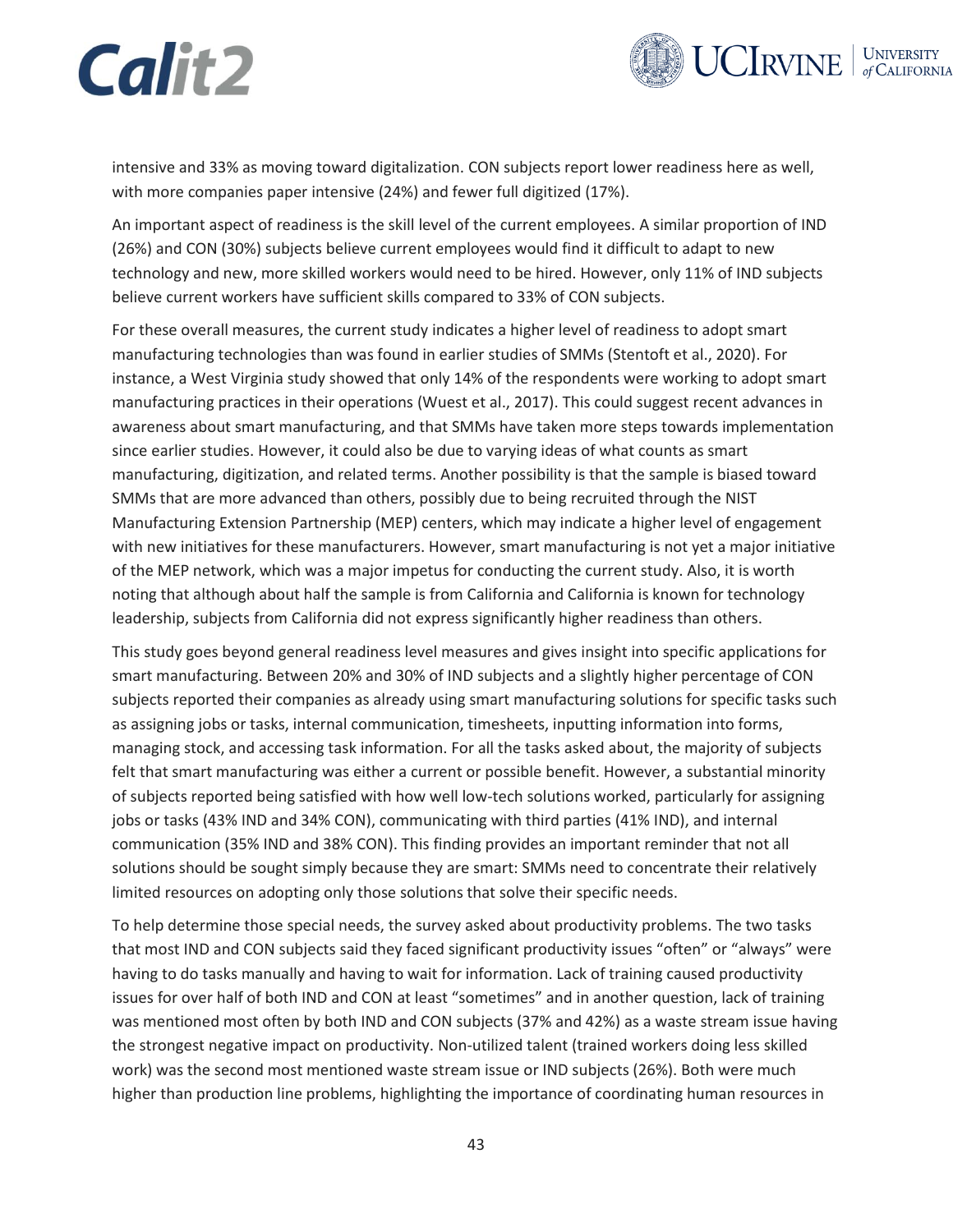![](_page_52_Picture_1.jpeg)

any smart manufacturing solution. On the other hand for CON subjects, waiting (e.g., for earlier processes to complete) and defects (e.g., leading to dumping whole batches) tied for second worst waste stream issue (27%).

Another way of approaching how smart manufacturing can benefit SMMs and also understand the slow adoption rates is to study drivers and barriers to SM. The differing perceptions from within the SMMS versus from consultants are again notable here. The driver most IND subjects identified as "topmost" for adopting smart manufacturing was reducing costs (24% IND), and the next most important was a conscious internal strategy that supported smart manufacturing (15%). The corollary is that the topmost perceived barriers to adopting smart manufacturing were the additional investment of time (26%) and money (22%). Since constructing a conscious internal strategy takes time and labor that most SMMs can't spare, these two findings illustrate the essential challenge faced by SMMs: they don't have the time and money they need to invest in order to make better use of their time and save more money. Results from CON subjects showed a slightly different story: although reducing costs was also their topmost driver (21% CON), they were more likely to rate customer requirements (17%) and requests of consultants (15%) as the topmost driver. More CON subjects listed the topmost barrier as insufficient management commitment (23%) or uncertainty about whether the investment would benefit profits (21%), which may reflect how and with whom they negotiate the adoption process.

The study makes another unique contribution by addressing experiences with and attitudes toward twenty major smart manufacturing technology types that SMMs might use. The technologies IND subjects most often reported using are cybersecurity, big data and analytics, tablets, IoT, and mobile phones, but many other technology types are used by at least a third of the subjects' companies. For CON subjects, cybersecurity, tablets, and mobile phones also appeared in the top five for use among half or more of their client companies, but they also included handheld scanners and cloud computing, with big data and analytics and IoT less often mentioned.

The pattern of differences in reported technology use by employment category for the IND subjects is striking. On average, managers report that their companies use significantly fewer technology types than workers and administrative employees do (and somewhat less than experts, as well). In fact, for every individual technology, workers are more likely to report it being used than managers, and for most of them, technical experts and operations managers are in the middle. For some of these technologies, it would seem logical for workers to be more aware because they are the ones interacting with those devices on a daily basis, in which case the workers' higher reported rates are more correct. For other technologies, it would seem logical for managers to be more aware of their presence because floor workers would not necessary interact with such solutions or be trained to understand them, such as cyber-security, cloud computing, or simulation tools. Technical experts and operations managers are better suited to understand and recognize the use of smart technologies, and probably have more accurate representations of their use. It should be noted that the survey subjects are from different companies all across the country: as with any of the questions in this survey, it cannot be inferred that workers and managers in the same company would disagree (or for other questions, that they would agree). It is possible that the workers' companies differ from those represented by the managers.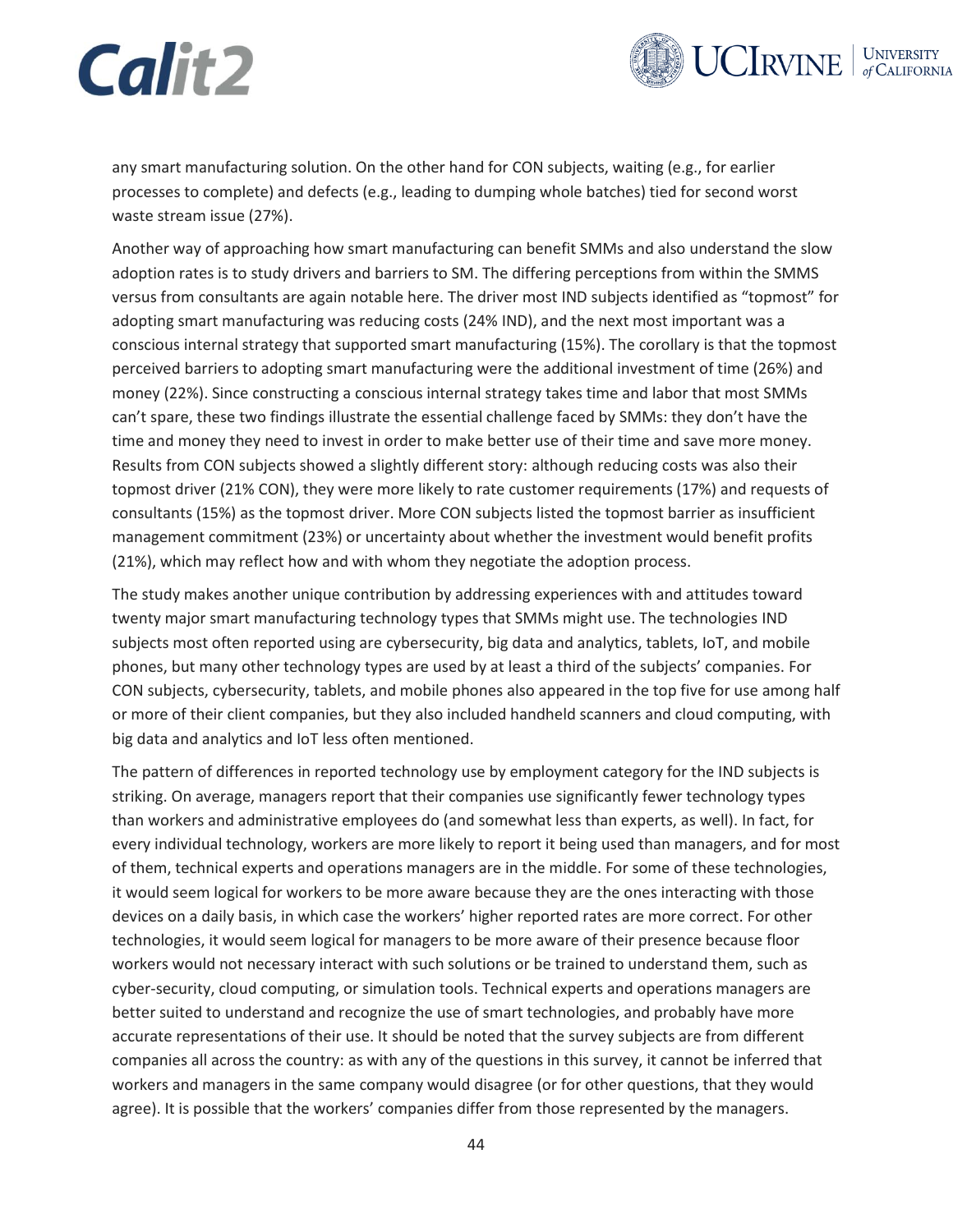![](_page_53_Picture_0.jpeg)

![](_page_53_Picture_1.jpeg)

However, this pattern is suspiciously consistent to be due to sampling bias: we would have to assume that the survey oversampled workers from companies with unusually high investments in SM technologies while oversampling managers from companies with relatively low adoption rates, and that this was consistent across all twenty of these types. Instead, we interpret the current pattern to suggest that managers (a category that includes owners and supervisors who don't work directly with manufacturing processes) tend to underestimate or be unaware of the use of SM solutions whereas production workers tend to overestimate the likelihood that such solutions are being used (perhaps elsewhere in the facility, or in ways that they can't perceive). This reinforces the importance of surveying a wide range of representatives from SMMs, and comparing the perspectives of different groups, while focusing on experts for specific factual answers.

For technology types not currently being used in the subjects' companies, 33% of IND subjects reported trying and discontinuing at least one of them, while 59% reported that their company seriously considered adopting at least one smart technology but decided against it because of anticipated problems. Many of the technologies considered and rejected were the same ones currently being used by many other subjects' companies, such as tablets, reflecting their ubiquity rather than their likelihood of rejection. More concerning are the technologies that companies tried and rejected, nine of which were reported by more than 5% of subjects (ranging from 6%-9%): mobile phones, additive manufacturing/3D printing, simulation, handhold scanners, system integration, artificial intelligence, headsets, VR headsets, and smart glasses. This is another important insight, that technologies that may work well for some companies (especially larger ones) may not work for SMMs. Indeed, the reasons most often given for discontinuing a smart solution were cost (56%) and complexity of using and maintaining the solution (50%). (Due to a survey error, responses are not available for CON subjects.)

Subjects were also asked about the pros and cons they have experienced with the technology types currently being used in their companies. This is another issue that reveals differences between consultants working with multiple SMMs and the owners and employees of individual SMMs. For IND subjects, increased task completion speed was by far the most commonly mentioned main pro, especially for the technologies used by the most companies. Reduced complexity and improved ergonomics were also highly rated for certain technologies. By contrast, CON subjects were most likely to cite easier implementation as the main pro for the listed technology types (which ranked fourth of five for IND subjects). It is interesting that consultants appear more focused on how easy smart solutions are to implement while owners and employees are more focused on how they speed up tasks; this may reflect the fact that consultants' role with these companies is generally at the planning and implementation stage whereas workers at those companies continue to be directly involved at the dayto-day task completion level long after implementation. There was even more variation in the main cons subjects cited for these technologies, with no single problem dominating across all types. On average across technology types, IND subjects were less likely to cite difficulty of implementation as the most significant con and CON subjects were less likely to cite privacy and security threats and most likely to cite cost. However, all the cons were cited by a substantial minority of subjects for at least some technologies. As an initial attempt to identify the most significant factors to focus on for improving each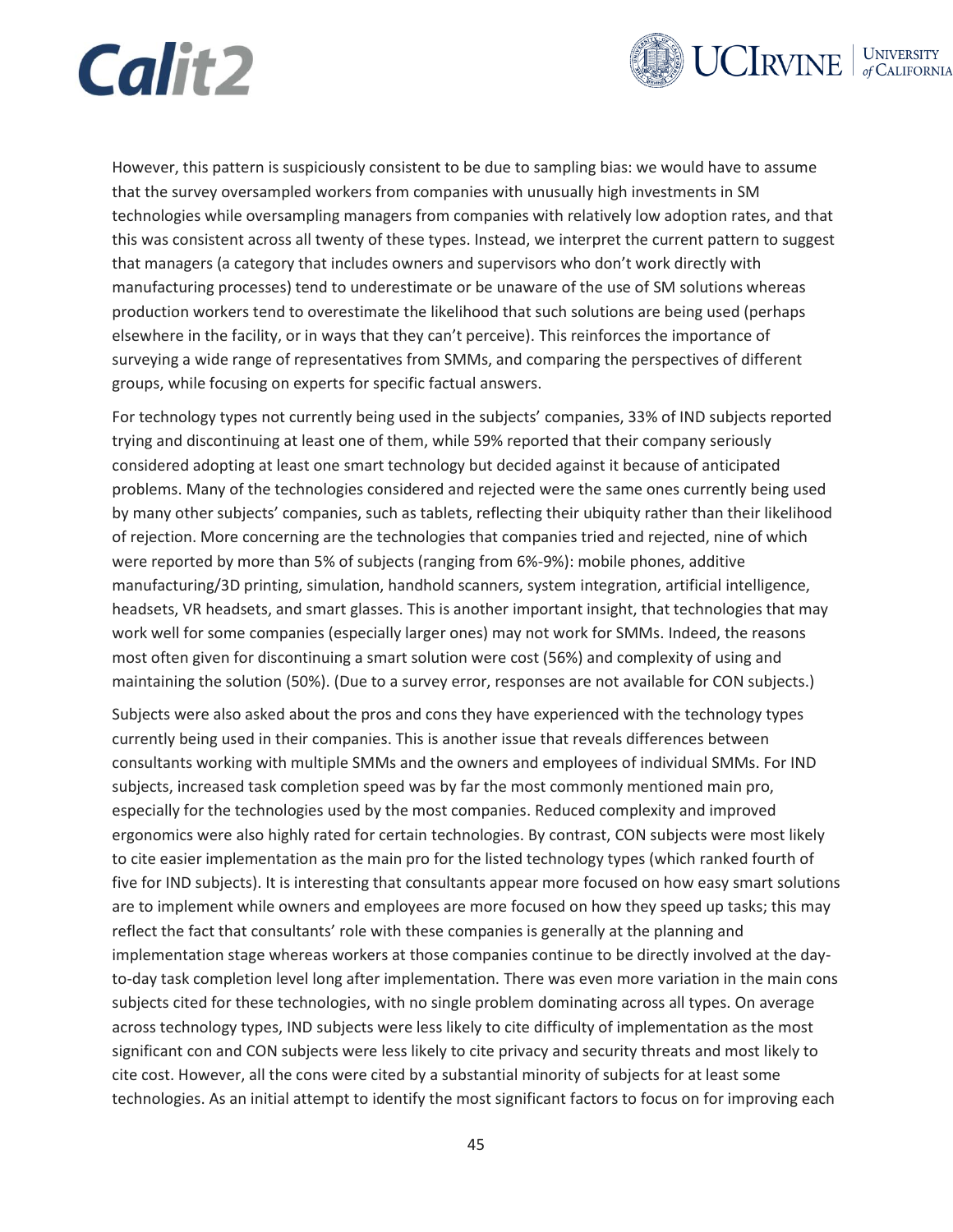![](_page_54_Picture_1.jpeg)

technology type, these questions produced more useful responses for some types than others. For those that showed little agreement across subjects about their most significant "pro" and especially their most significant "con", more research is needed to determine whether subjects are unfamiliar with the technology or are legitimately divided on the qualities of the technology, and if so, what varied circumstances could lead to those impressions.

Another challenge for adopting new technology is engaging workers. For technologies used by IND subjects' companies or CON subjects' SMM clients, they were asked how negative or positive workers' reactions were, overall. This is another topic that CON and IND subjects provided very different perspectives on. For IND subjects, only one technology type received a strongly negative reaction from more than 10% of workers: autonomous robots. On average, IND subjects reported that half or even two-thirds of workers were at least somewhat positive for most technologies. By contrast, CON subjects rated worker reactions at their client SMMs substantially more negatively across the board. Only one technology type garnered more than half positive responses: the category including internet of things (IoT), sensors, and machine to machine (M2M) communication. This was one of only two technology types, along with RFID and/or RTLS, to receive more than 20% strongly positive responses. All technology types were seen as receiving negative worker responses at a substantial minority of companies (at least one in four), including but not led by the autonomous robots that IND subjects reported negative worker responses to. A question on workers' concerns about sharing data of various types produced mixed results and did not illuminate the differences for technology types. Both IND and CON subjects report workers having a little (or more) concern about the types of data sharing common for SM solutions, although CON subjects believe workers are much less concerned about data shared about workplace equipment.

The source of the differences in CON and IND views on worker reactions to SM technology is unclear. It may suggest a survivor effect: that is, that consultants work with a wide range of SMMs, including those who fail and those with negative experiences of SM who may drop out of groups such as the MEP network, whereas the companies represented by the IND subjects are still involved in the MEP network and perhaps are more successful at adopting SM. It is encouraging that owners and employees on the ground have such positive perceptions of worker reactions. However, given the importance of enthusiastic worker buy-in, the low levels of strongly positive reactions for many of these technologies and the substantial minorities of mixed or somewhat negative reactions raise concerns. These findings reinforce the importance of bringing workers to the table in discussions of technology development, both to educate and learn from them, and of considering how new solutions will affect employees at all levels.

In summary, SMMs potentially benefit from smart technologies, but they face serious challenges when adopting this digital transition. Overall, these results support the idea that SMMs, even more so than larger companies with more flexible resources, should focus their decision-making on specific technologies for specific needs rather than attempting to embrace the full spectrum of smart manufacturing at once. The differences in perceptions by consultants, managers, experts, and workers on certain issues highlight the importance of addressing experiences, concerns, and insights at every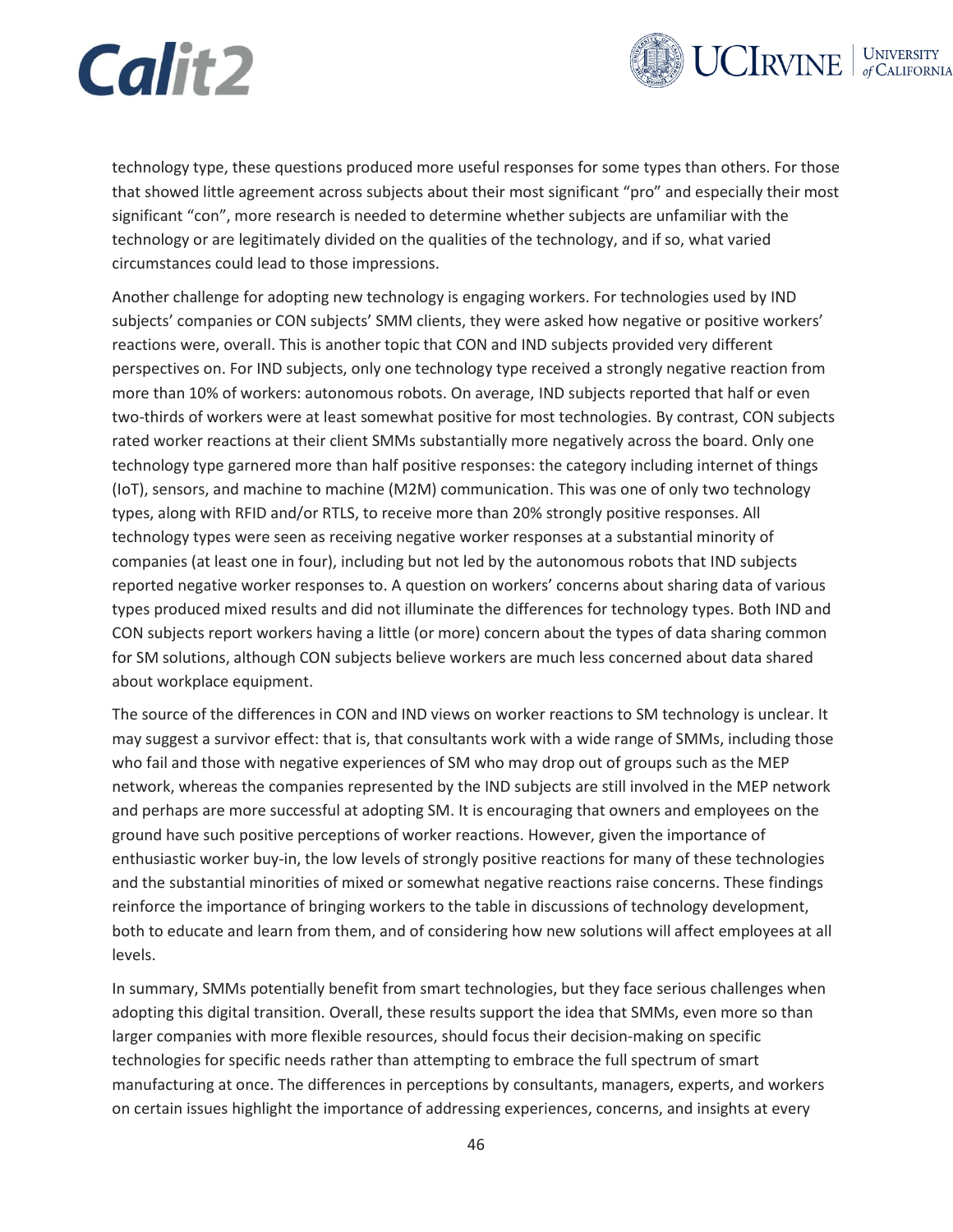![](_page_55_Picture_0.jpeg)

![](_page_55_Picture_1.jpeg)

level of the company. More research is needed to gain a better understanding of where US SMMS are in their transition to smart manufacturing and what problems they have that specific new technology can address. This study further adds to this research by asking about companies' experiences with specific technologies. These results will inform the development of technological solutions that are affordable and easily adaptable for SMMs.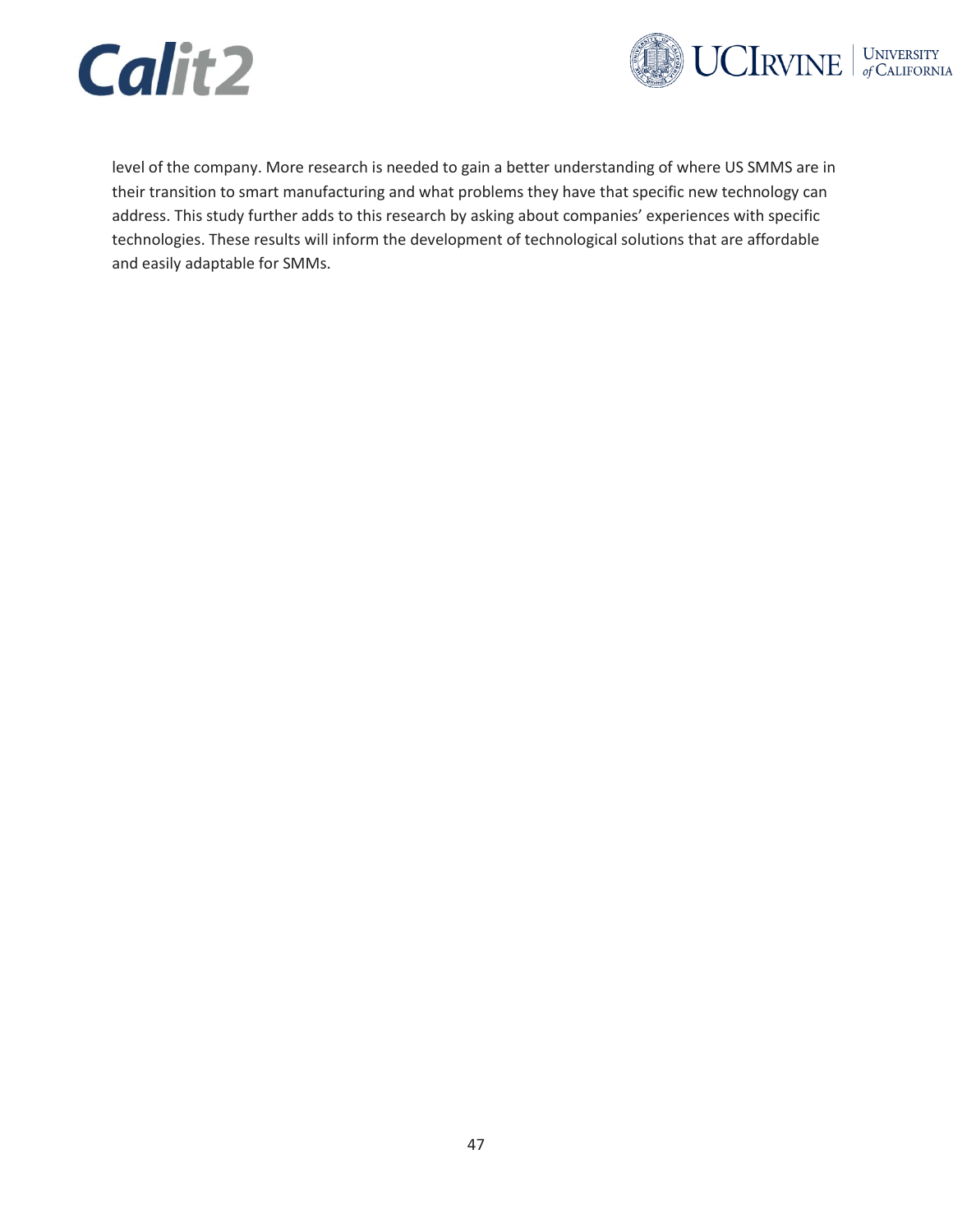![](_page_56_Picture_0.jpeg)

![](_page_56_Picture_1.jpeg)

### **APPENDIX**

<span id="page-56-0"></span>

|                | Title                                                                                                                                                                                                                                                   | <b>Type of Publication</b> | Authoring<br>Institution | Number of respondents                                                                                                                                                                                                                                                                                                                             | Country of<br>survey                                           | Region<br>coded | <b>SME</b> focus |
|----------------|---------------------------------------------------------------------------------------------------------------------------------------------------------------------------------------------------------------------------------------------------------|----------------------------|--------------------------|---------------------------------------------------------------------------------------------------------------------------------------------------------------------------------------------------------------------------------------------------------------------------------------------------------------------------------------------------|----------------------------------------------------------------|-----------------|------------------|
| 1              | Bosman, L., Hartman, N., & Sutherland,<br>J. (2020). How manufacturing firm<br>characteristics can influence decision<br>making for investing in Industry 4.0<br>technologies. Journal of Manufacturing<br>Technology Management, 31(5), 1117-<br>1141. | Journal                    | University               | 138 manufacturing<br>companies                                                                                                                                                                                                                                                                                                                    | <b>USA</b><br>(Indiana;<br>cooperation<br>with MEP<br>centers) | <b>USA</b>      | Y                |
| $\overline{2}$ | Wuest, T., Schmid, P., Lego, B., &<br>Bowen, E. (2017). Overview of Smart<br>Manufacturing in West Virginia: Bureau<br>of Business & Economic Research and<br>West Virginia University.                                                                 | Report                     | University               | Online survey: 64 total<br>respondents, 54<br>associated with<br>manufacturing and<br>included in analyses. Of<br>these 16 respondents<br>came from enterprises<br>with 500 or more, rest<br>SMMs n=38.<br>14 in-depth interviews<br>with company<br>representatives (n=9) and<br>5 experts from academia,<br>associations, or state<br>agencies. | USA (West<br>Virginia)                                         | <b>USA</b>      | Υ                |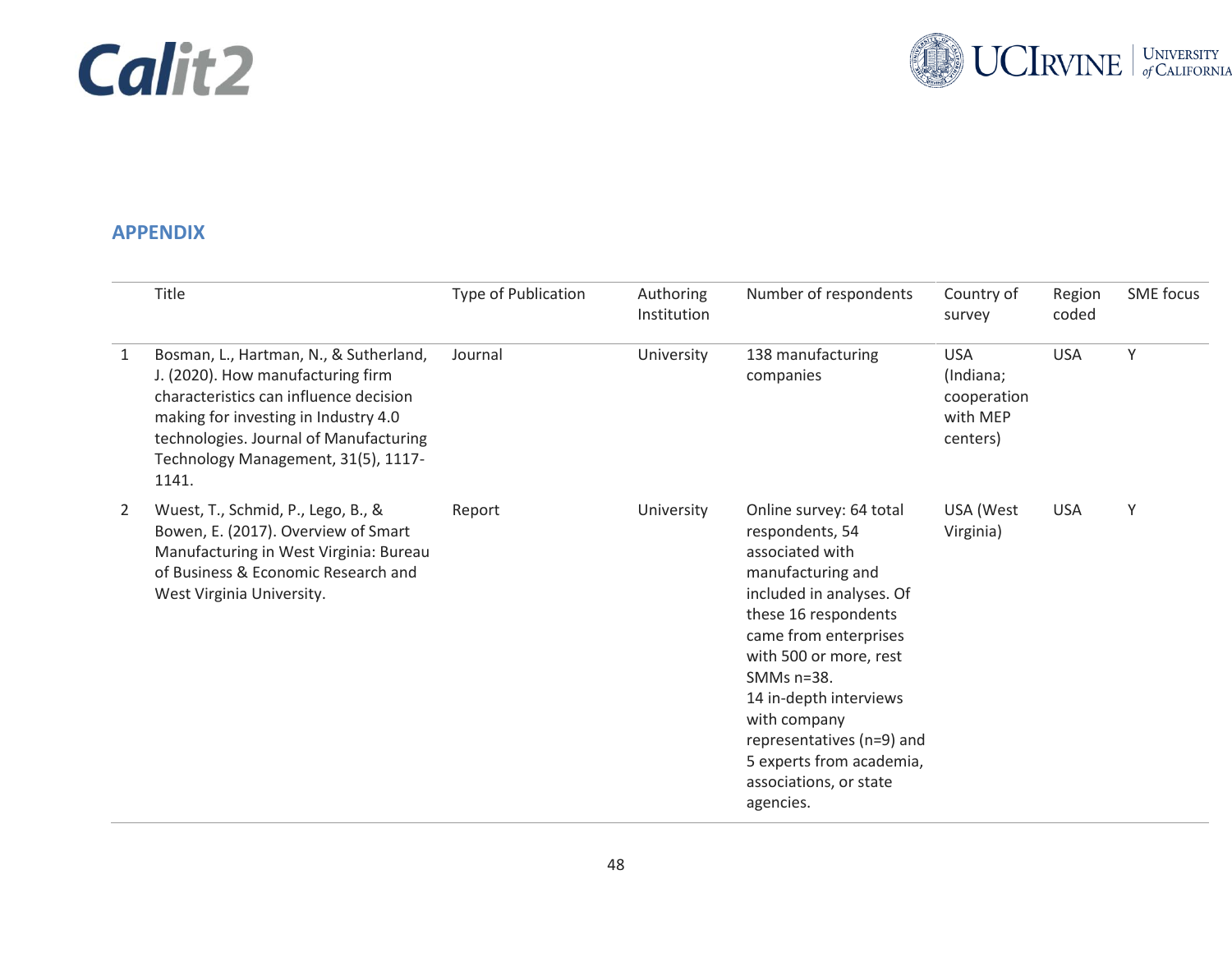![](_page_57_Picture_1.jpeg)

|   | Title                                                                                                                                                                                                                                                                                           | <b>Type of Publication</b>    | Authoring<br>Institution                                                 | Number of respondents                                           | Country of<br>survey                       | Region<br>coded | <b>SME</b> focus |
|---|-------------------------------------------------------------------------------------------------------------------------------------------------------------------------------------------------------------------------------------------------------------------------------------------------|-------------------------------|--------------------------------------------------------------------------|-----------------------------------------------------------------|--------------------------------------------|-----------------|------------------|
| 3 | Advanced Manufacturing Media.<br>(2015). How Advanced Manufacturing is<br>helping U.S Companies Compete<br>Globally. [Online]: SME.                                                                                                                                                             | Pamphlet (Report)             | Interest<br>group                                                        | 618 of 37,730                                                   | <b>USA</b>                                 | <b>USA</b>      | ${\sf N}$        |
| 4 | Industry of Things World USA. (2017).<br>Survey Report 2018. [Online]: Author.                                                                                                                                                                                                                  | Report                        | Interest<br>group//large<br>annual<br>conference<br>of SM<br>specialists | 221                                                             | <b>USA</b>                                 | <b>USA</b>      | $\mathsf{N}$     |
| 5 | Sikich. (2017). 2017 Manufacturing<br>Report. Trends and strategies to help<br>manufacturers understand growth<br>challenges and capture opportunities.<br>[Online]: Sikich.                                                                                                                    | Report                        | Consulting<br>firm                                                       | "More than 250"                                                 | <b>USA</b>                                 | <b>USA</b>      | $\mathsf{N}$     |
| 6 | Rauch, E., Stecher, T., Unterhofer, M.,<br>Dallasega, P., & Matt, D. T. (2019).<br>Suitability of Industry 4.0 concepts for<br>small and medium sized enterprises:<br>Comparison between an expert survey<br>and a user survey. In Proceedings of the<br>International Conference on Industrial | <b>Conference Proceedings</b> | University                                                               | 28 companies (users);<br>12 experts<br>(professors/researchers) | <b>USA</b><br>Italy<br>Austria<br>Slovakia | INT-USA Y       |                  |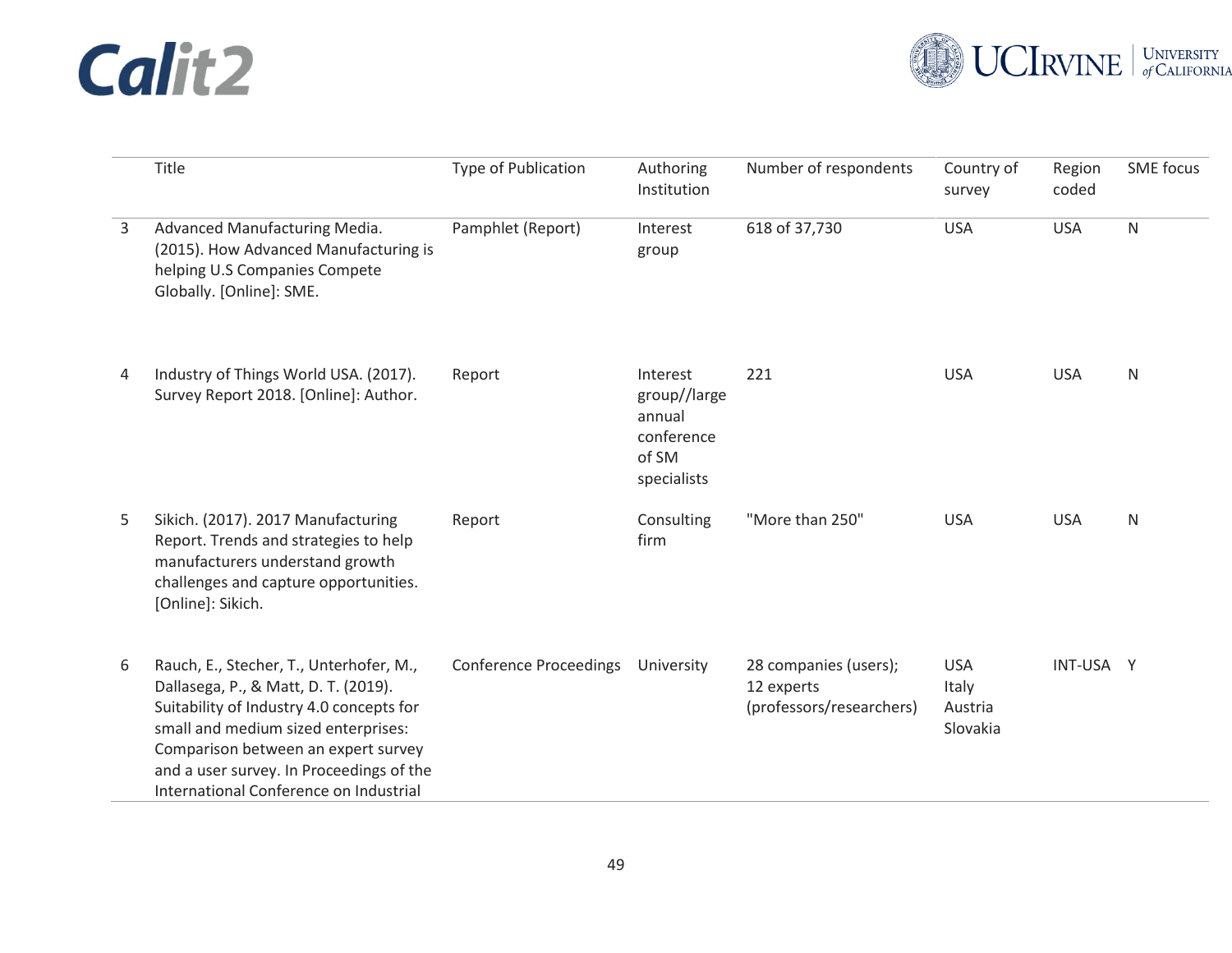![](_page_58_Picture_1.jpeg)

|   | Title                                                                                                                                                                                                                                                 | Type of Publication | Authoring<br>Institution                    | Number of respondents             | Country of<br>survey                                                                                  | Region<br>coded | <b>SME</b> focus |
|---|-------------------------------------------------------------------------------------------------------------------------------------------------------------------------------------------------------------------------------------------------------|---------------------|---------------------------------------------|-----------------------------------|-------------------------------------------------------------------------------------------------------|-----------------|------------------|
|   | <b>Engineering and Operations</b><br>Management.                                                                                                                                                                                                      |                     |                                             |                                   |                                                                                                       |                 |                  |
| 7 | Morton, D., et al. (2020). Trends in<br><b>Global Manufacturing. Implementing</b><br>Industry 4.0 & Building the Digital<br>Factory. [Online], SME and Plataine.                                                                                      | Report              | Consulting<br>firm and<br>interest<br>group | "over 200"                        | 81% of<br>respondents<br>from North<br>America,<br>rest from<br>Europe, Asia,<br>and Latin<br>America | INT-USA N       |                  |
| 8 | Buer, S. V., Strandhagen, J. W., Semini,<br>M., & Strandhagen, J. O. (2020). The<br>digitalization of manufacturing:<br>investigating the impact of production<br>environment and company size. Journal<br>of Manufacturing Technology<br>Management. | Journal             | University                                  | 76 (from 212 approached<br>firms) | Europe<br>(Norway)                                                                                    | Europe          | Y                |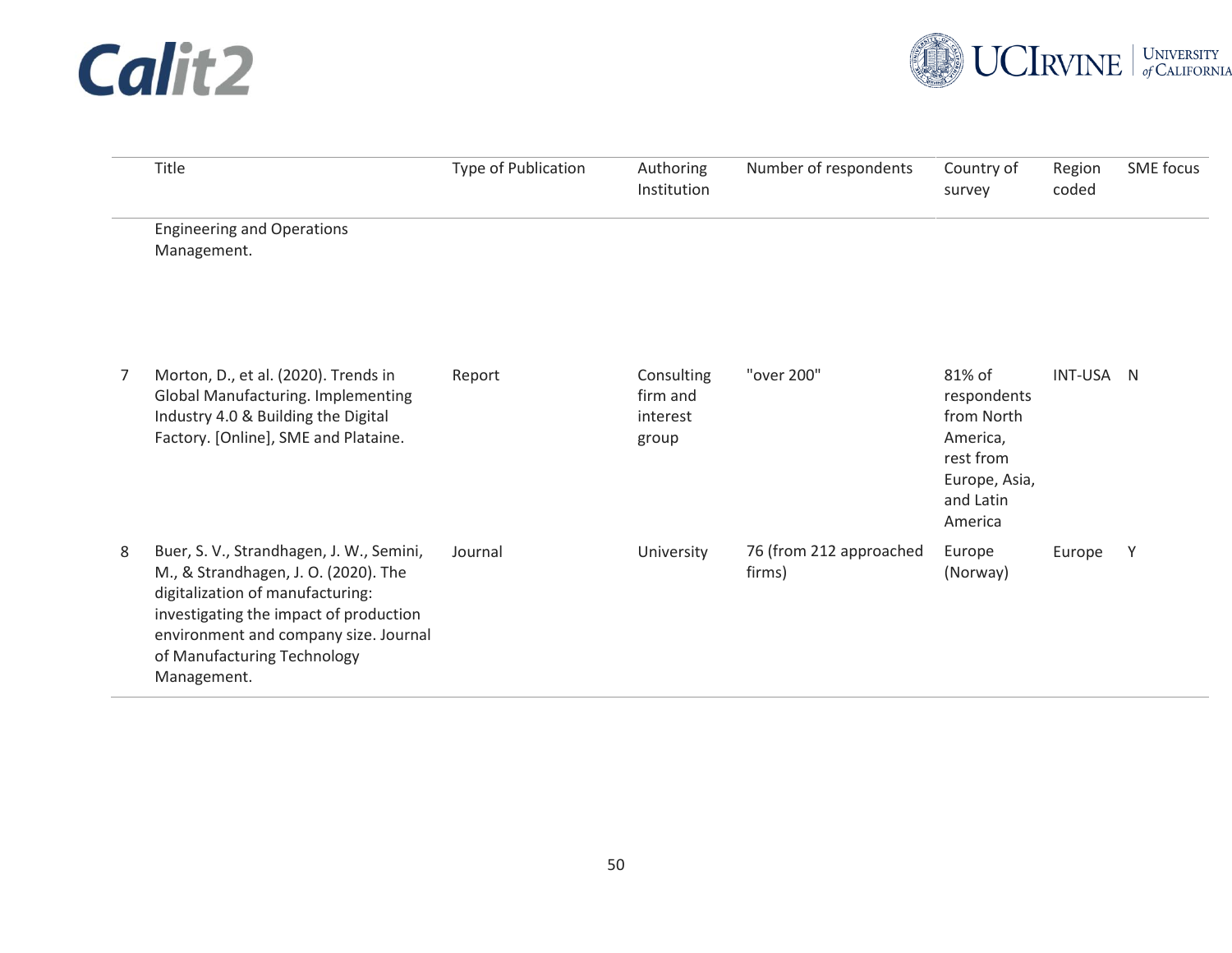![](_page_59_Picture_1.jpeg)

|    | Title                                                                                                                                                                                                                                                            | <b>Type of Publication</b> | Authoring<br>Institution | Number of respondents                                                                                                                       | Country of<br>survey | Region<br>coded | <b>SME</b> focus |
|----|------------------------------------------------------------------------------------------------------------------------------------------------------------------------------------------------------------------------------------------------------------------|----------------------------|--------------------------|---------------------------------------------------------------------------------------------------------------------------------------------|----------------------|-----------------|------------------|
| 9  | Ingaldi, M., & Ulewicz, R. (2020).<br>Problems with the Implementation of<br>Industry 4.0 in Enterprises from the<br>SME Sector. Sustainability, 12(1), 217.                                                                                                     | Journal                    | University               | 187 (194 minus 7<br>rejected) for first and<br>second round of the<br>survey<br>supplemented with<br>expert interviews (no<br>number given) | Poland               | Europe          | Y                |
| 10 | Jäger, J., Schöllhammer, O., Lickefett,<br>M., & Bauernhansl, T. (2016). Advanced<br><b>Complexity Management Strategic</b><br>Recommendations of Handling the<br>"Industrie 4.0" Complexity for Small and<br>Medium Enterprises. Procedia CIRP, 57,<br>116-121. | Journal                    | University               | 161                                                                                                                                         | Germany              | Europe          | Y                |
| 11 | Masood, T., & Sonntag, P. (2020).<br>Industry 4.0: Adoption challenges and<br>benefits for SMEs. Computers in<br>Industry, 121.                                                                                                                                  | Journal                    | University               | 271 (238 completed)                                                                                                                         | UK                   | Europe          | Y                |
| 12 | Rauch, E., Dallasega, P., & Matt, D. T.<br>(2017). Critical Factors for Introducing<br>Lean Product Development to Small and<br>Medium sized Enterprises in Italy.<br>Procedia CIRP, 60, 362-367.                                                                | Journal                    | University               | 54                                                                                                                                          | Italy                | Europe          | Y                |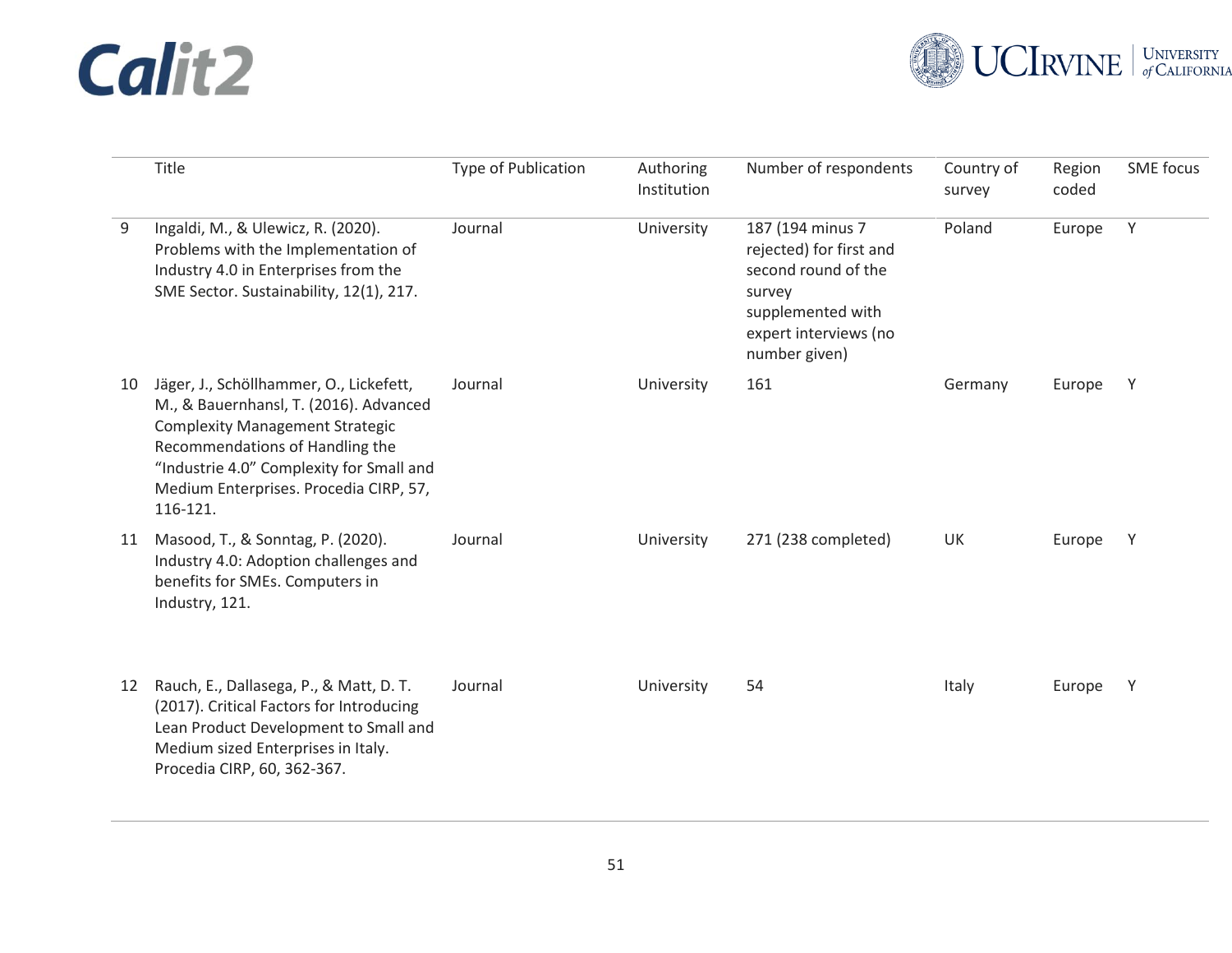![](_page_60_Picture_1.jpeg)

|    | Title                                                                                                                                                                                                                                                                            | <b>Type of Publication</b> | Authoring<br>Institution | Number of respondents                        | Country of<br>survey | Region<br>coded | <b>SME</b> focus |
|----|----------------------------------------------------------------------------------------------------------------------------------------------------------------------------------------------------------------------------------------------------------------------------------|----------------------------|--------------------------|----------------------------------------------|----------------------|-----------------|------------------|
| 13 | Sevinç, A., Gür, Ş., & Eren, T. (2018).<br>Analysis of the Difficulties of SMEs in<br>Industry 4.0 Applications by Analytical<br><b>Hierarchy Process and Analytical</b><br>Network Process. Processes, 6(12), 264                                                               | Journal                    | Interest<br>Group        | N/A but consulted 15<br>experts              | Turkey               | Europe          | Y                |
| 14 | Stentoft, J., Wickstrom, K. A., Philipsen,<br>K., & Haug, A. (2020). Drivers and<br>barriers for Industry 4.0 readiness and<br>practice: empirical evidence from small<br>and medium-sized manufacturers.<br>Production Planning & Control.<br>doi:10.1080/09537287.2020.1768318 | Journal                    | University               | 190 SMEs                                     | Denmark              | Europe          | Y                |
| 15 | Türkeş, M. C., Oncioiu, I., Aslam, H. D.,<br>Marin-Pantelescu, A., Topor, D. I., &<br>Căpușneanu, S. (2019). Drivers and<br>Barriers in Using Industry 4.0: A<br>Perspective of SMEs in Romania.<br>Processes, 7(3), 153.                                                        | Journal                    | University               | 176 of 604 managers;<br>answer rate is 29.1% | Romania              | Europe          | Y                |
| 16 | Arnold, C., & Voigt, K.-I. (2019).<br>Determinants of Industrial Internet of<br>Things Adoption in German<br>Manufacturing Companies.<br>International Journal of Innovation and<br>Technology Management, 16(6).<br>doi:10.1142/s021987701950038x                               | Journal                    | University               | 197                                          | Germany              | Europe          | N                |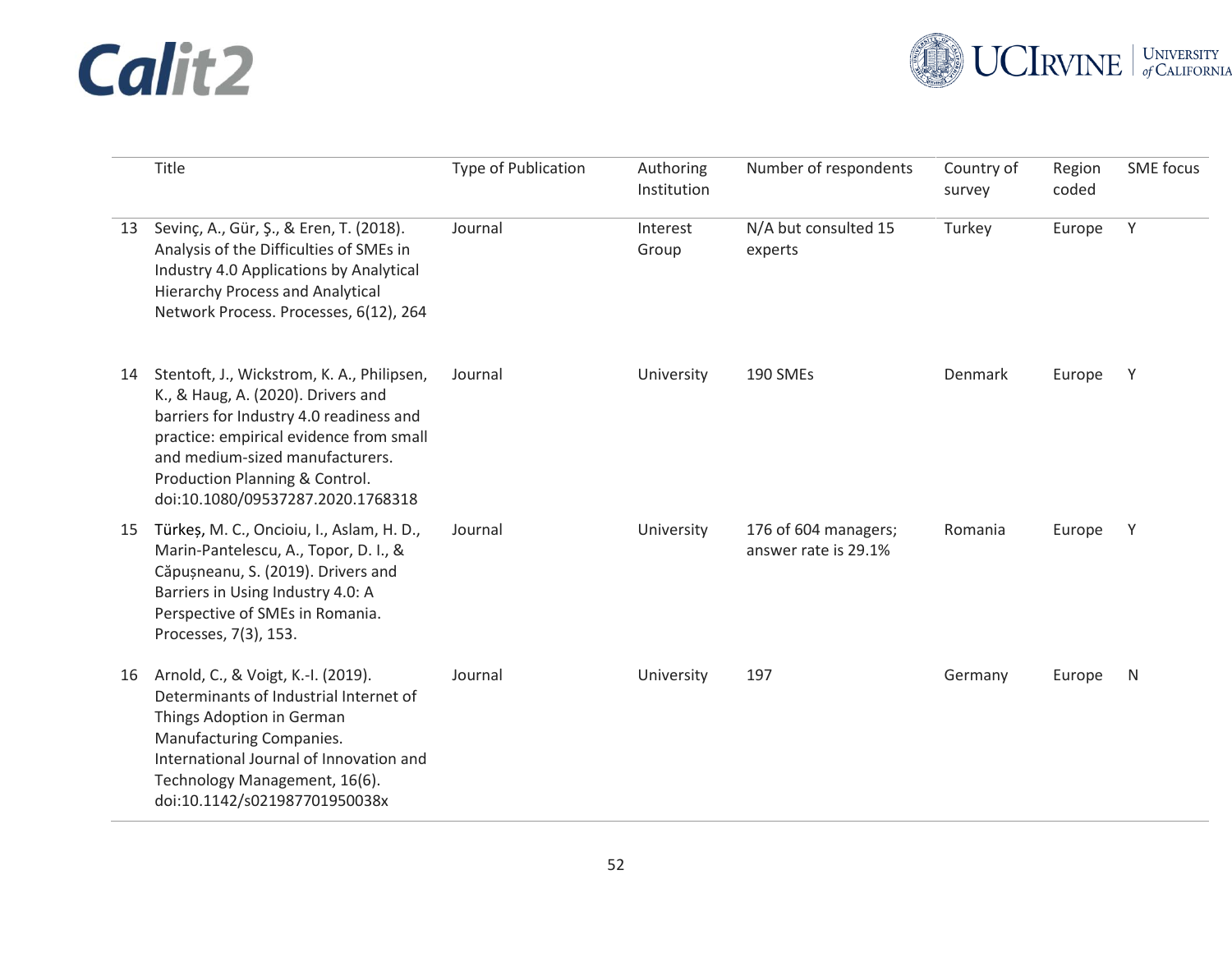![](_page_61_Picture_1.jpeg)

|    | Title                                                                                                                                                                                                                                                   | <b>Type of Publication</b> | Authoring<br>Institution | Number of respondents          | Country of<br>survey                                                                                                | Region<br>coded | <b>SME</b> focus |
|----|---------------------------------------------------------------------------------------------------------------------------------------------------------------------------------------------------------------------------------------------------------|----------------------------|--------------------------|--------------------------------|---------------------------------------------------------------------------------------------------------------------|-----------------|------------------|
| 17 | Sarı, T., Güleş, H. K., & Yiğitol, B. (2020).<br>Awareness and readiness of Industry<br>4.0: The case of Turkish manufacturing<br>industry. Advances in Production<br>Engineering & Management, 15(1), 57-<br>68.                                       | Journal                    | University               | 427 manufacturing<br>companies | Turkey                                                                                                              | Europe          | $\mathsf{N}$     |
| 18 | Zheng, T., Ardolino, M., Bacchetti, A.,<br>Perona, M., & Zanardini, M. (2020). The<br>impacts of Industry 4.0: a descriptive<br>survey in the Italian manufacturing<br>sector. Journal of Manufacturing<br>Technology Management, 31(5), 1085-<br>1115. | Journal                    | University               | 103                            | Italy                                                                                                               | Europe          | <b>N</b>         |
| 19 | Agostini, L., & Nosella, A. (2019). The<br>adoption of Industry 4.0 technologies in<br>SMEs: results of an international study.<br>Management Decision, 58(4), 625-643.                                                                                 | Journal                    | University               | 163 SMEs                       | 6 European<br>regions in 5<br>countries<br>$($ Italy - 2<br>regions,<br>Poland,<br>Germany,<br>Austria,<br>Hungary) | <b>INT-EU</b>   | Y                |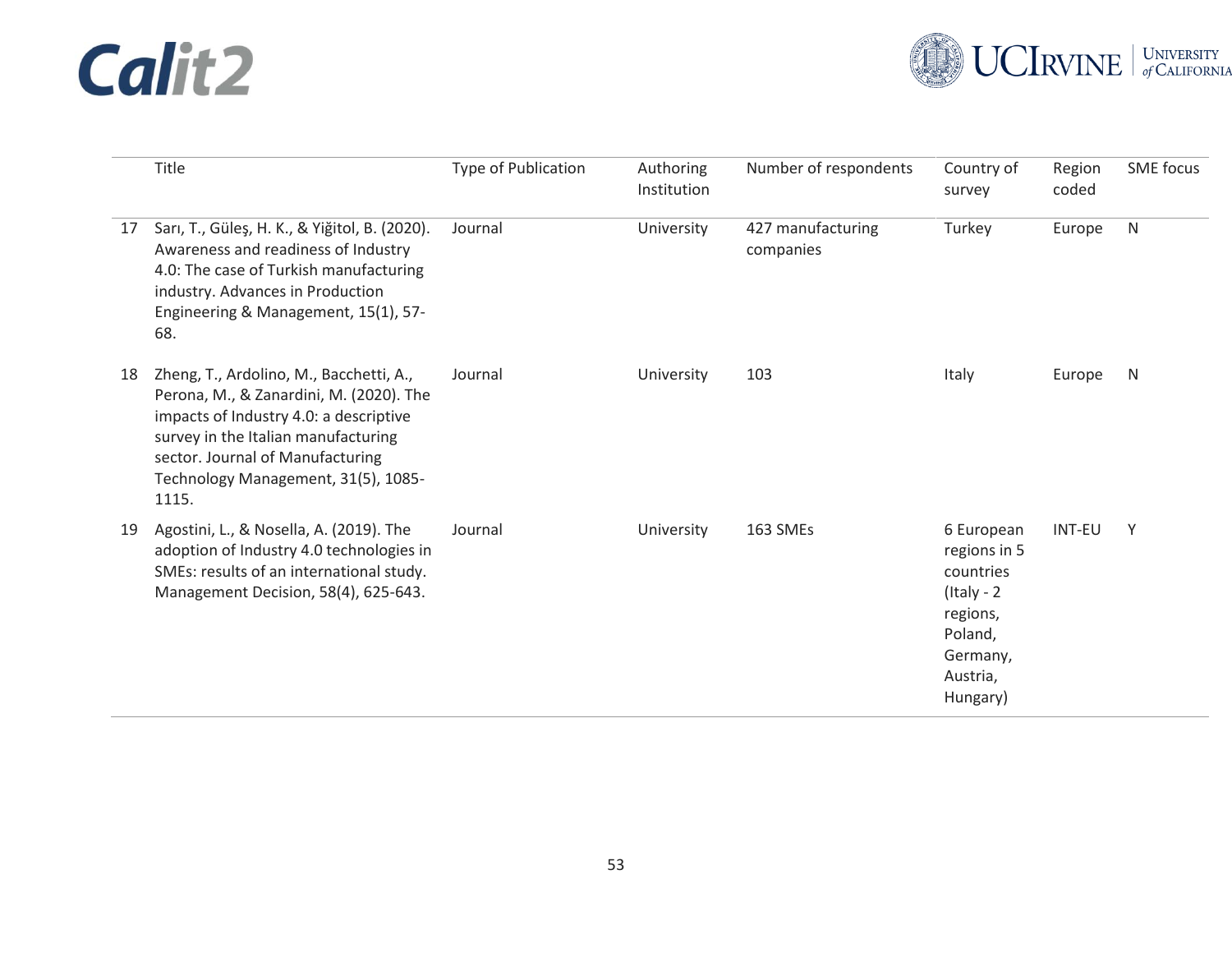![](_page_62_Picture_1.jpeg)

|    | Title                                                                                                                                                                                                                               | <b>Type of Publication</b> | Authoring<br>Institution | Number of respondents | Country of<br>survey      | Region<br>coded  | <b>SME</b> focus |
|----|-------------------------------------------------------------------------------------------------------------------------------------------------------------------------------------------------------------------------------------|----------------------------|--------------------------|-----------------------|---------------------------|------------------|------------------|
| 20 | Yu, F., & Schweisfurth, T. (2020).<br>Industry 4.0 technology implementation<br>in SMEs - A survey in the Danish-<br>German border region. International<br>Journal of Innovation Studies,                                          | Journal                    | University               | 59                    | Denmark<br>and<br>Germany | INT-EU           | Y                |
| 21 | Gamache, S., Abdul-Nour, G., & Baril, C.<br>(2020). Evaluation of the influence<br>parameters of Industry 4.0 and their<br>impact on the Quebec manufacturing<br>SMEs: The first findings. Cogent<br>Engineering, 7(1).             | Journal                    | University               | 14                    | Canada<br>(Quebec)        | Canada           | Y                |
| 22 | Hamzeh, R., Zhong, R., & Xu, X. W.<br>(2018). A Survey Study on Industry 4.0<br>for New Zealand Manufacturing.<br>Procedia Manufacturing.                                                                                           | Journal                    | University               | 43 of 50              | New Zealand               | NZ.              | Υ                |
| 23 | Huang, C.-J., Talla Chicoma, E. D., &<br>Huang, Y.-H. (2019). Evaluating the<br>Factors that are Affecting the<br>Implementation of Industry 4.0<br>Technologies in Manufacturing MSMEs,<br>the Case of Peru. Processes, 7(3), 161. | Journal                    | University               | 49 of 70              | Peru                      | South<br>America | Y                |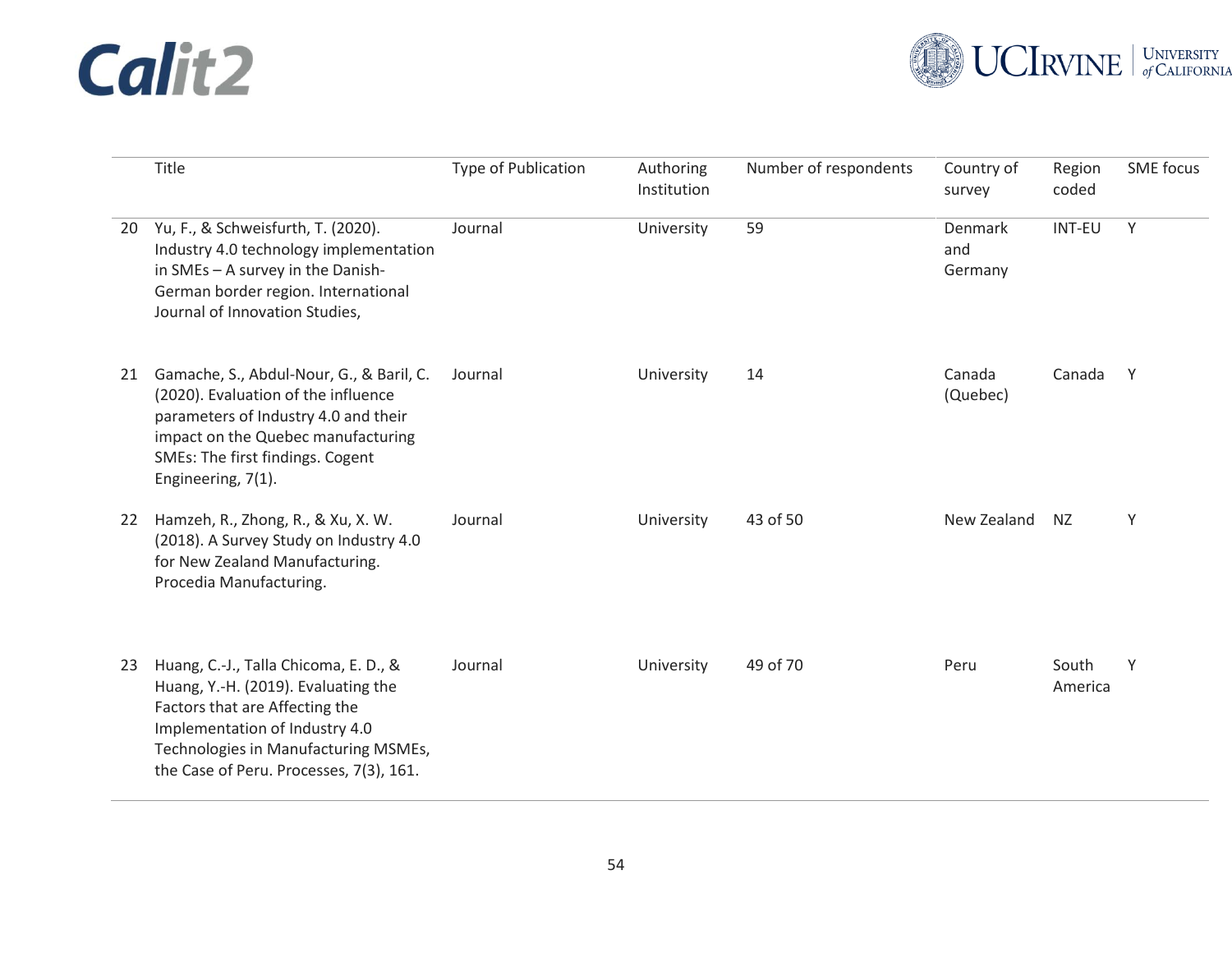![](_page_63_Picture_1.jpeg)

|    | Title                                                                                                                                                                                                                                     | Type of Publication | Authoring<br>Institution | Number of respondents | Country of<br>survey | Region<br>coded | SME focus |
|----|-------------------------------------------------------------------------------------------------------------------------------------------------------------------------------------------------------------------------------------------|---------------------|--------------------------|-----------------------|----------------------|-----------------|-----------|
| 24 | Ratnasingam, J., Yi, L. Y., Azim, A. A. A.,<br>Halis, R., Liat, L. C., Khoo, A.,  Amin,<br>M. (2020). Assessing the Awareness and<br>Readiness of the Malaysian Furniture<br>Industry for Industry 4.0. BioResources,<br>15(3), 4866-4885 | Journal             | University               | 778                   | Malaysia             | Asia            | N         |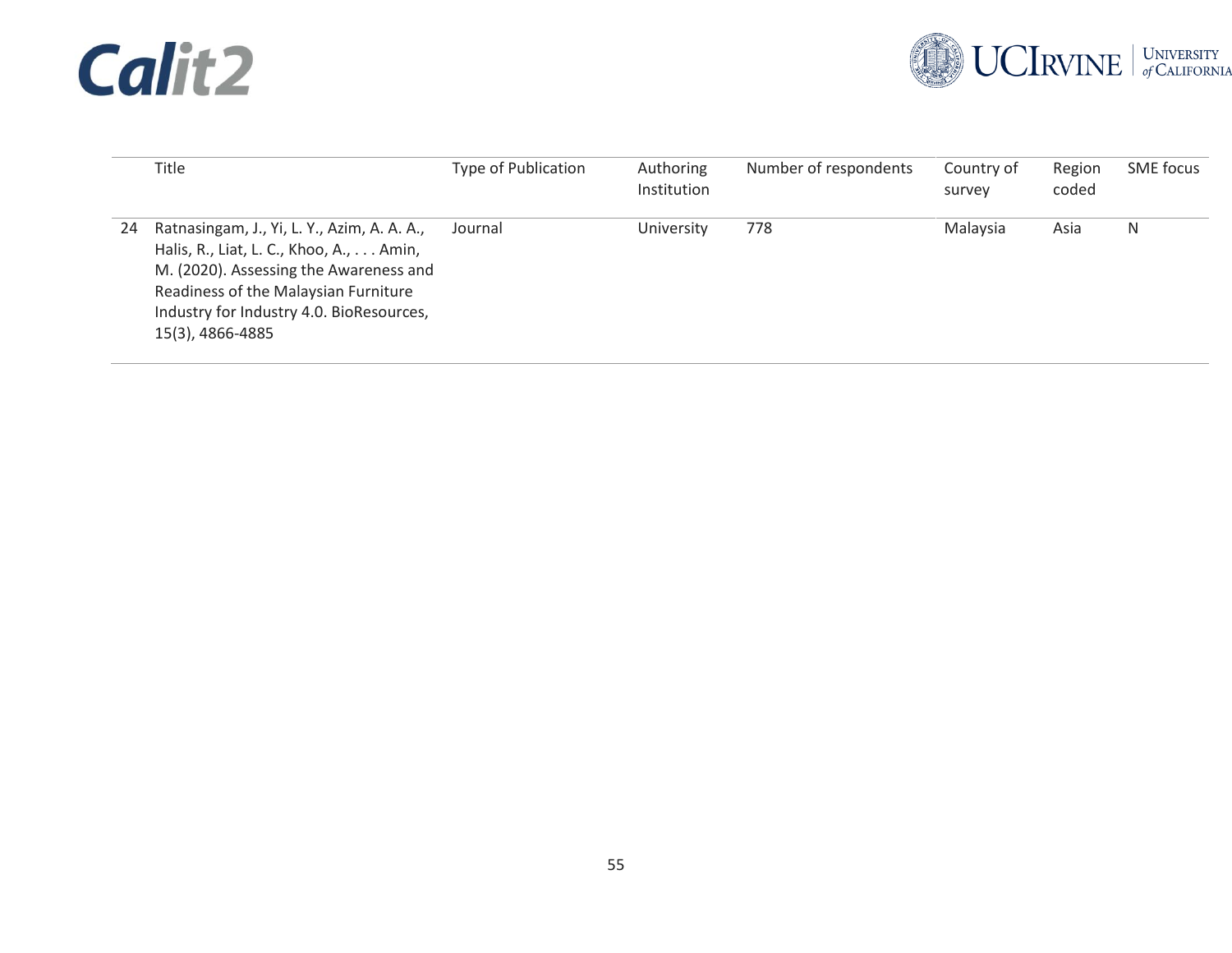![](_page_64_Picture_0.jpeg)

![](_page_64_Picture_1.jpeg)

### <span id="page-64-0"></span>**REFERENCES**

- Accenture. (2016). *Machine Dreams. Making the most of the Connected Industrial Workforce*: Accenture. Retrieved from https://www.accenture.com/\_acnmedia/pdf-13/accentureconnected-industrial-workforce-research.pdf#zoom=50.
- Advanced Manufacturing Media. (2015). *Advanced Manufacturing Opportunities Report. How advanced manufacturing is helping U.S. companies compete globally*. [Online]: SME. Retrieved from

https://www.nist.gov/sites/default/files/documents/mep/data/9472\_MEMEDIA\_Advance d Manuf Survey Booklet-2015-logo-1.pdf.

- Arnold, C., & Voigt, K.-I. (2019). Determinants of Industrial Internet of Things Adoption in German Manufacturing Companies. *International Journal of Innovation and Technology Management, 16*(6). doi:10.1142/s021987701950038x
- BDO. (2019). Industry 4.0: Redefining How Mid-Market Manufacturers Derive and Deliver Value. Retrieved from https://www.bdo.com/insights/industries/industry-4-0/industry-4-0 redefining-how-mid%E2%80%91market-manufactur
- Bechtold, J., Kern, A., Lauenstein, C., & Bernhofer, L. (2014). *Industry 4.0 - The Capgemini Consulting View. Sharpening the Picture beyond the Hype*: Capgemini Consulting.
- Bhoganadam, S. D., Rao, N. S., & Rao, D. S. (2017). A Study on Issues and Challanges Faced by SME's: A Literature Review. *Research Journal of SRNMC, 1*(2395).
- Bosman, L., Hartman, N., & Sutherland, J. (2020). How Manufacturing Firm Characteristics Can Influence Decision Making for Investing in Industry 4.0 Technologies. *Journal of Manufacturing Technology Management, 31*(5), 1117-1141. doi:10.1108/jmtm-09-2018- 0283
- Brueske, S., Sabouni, R., Zach, C., & Andres, H. (2012). *U.S. Manufacturing Energy Use and Greenhouse Gas Emissions Analysis*. Oak Ridge, TN: Prepared by Energetics Incorporated for Oak Ridge National Laboratory. Retrieved from https://www.energy.gov/sites/prod/files/2013/11/f4/energy use and loss and emission s.pdf.

Brune, B. (2019, October 21). CESMII seeks to raise competitive standing of U.S. manufacturing. Democratization of smart manufacturing is another pillar of institute's current plan. *Smart Manufacturing Magazine.* Retrieved from https://www.sme.org/technologies/articles/2019/october/cesmii-seeks-to-raisecompetitive-standing-of-u.s.-manufacturing/

BSquare. (2017). *Annual IIoT Maturity Survey. Adoption of IIoT in Manufacturing, Oil and Gas and Transportation*. Bellevue, WA: BSquare. Retrieved from https://3q0ds8402hawyzjwb3qrnh43-wpengine.netdna-ssl.com/wpcontent/uploads/2018/01/2017bsquareIIoT.pdf.

- Caldera, H. T. S., Desha, C., & Dawes, L. (2019). Evaluating the enablers and barriers for successful implementation of sustainable business practice in 'lean' SMEs. *Journal of Cleaner Production, 218*, 575-590. doi:10.1016/j.jclepro.2019.01.239
- Centre for Strategy & Evaluation Services. (2012). *Evaluation of the SME Definition. Final Report*. Luxembourg: Publications Office of the European Union. Retrieved from https://op.europa.eu/en/publication-detail/-/publication/5849c2fe-dcd9-410e-af37- 1d375088e886.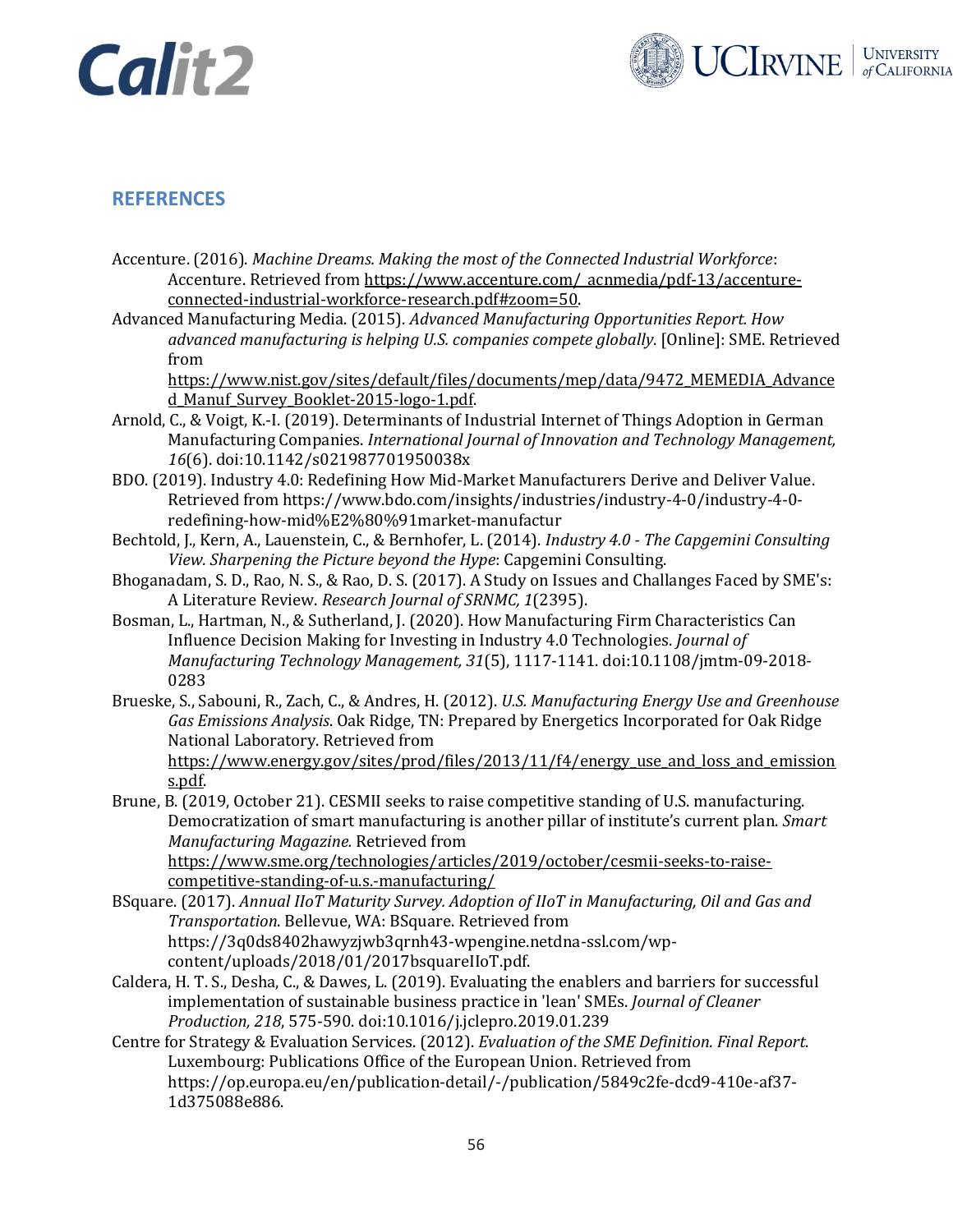![](_page_65_Picture_1.jpeg)

- Davis, J., Swink, D., Tran, J., Wetzel, J., Profozich, G., McKewen, E., & Thys, R. (2015). *CMTC's Guide To Smart Manufacturing*: California's Manufacturing Network (CMTC) and Smart Manufacturing Leadership Coalition (SMLC). Retrieved from https://cdn2.hubspot.net/hubfs/103829/docs/SMART/CMTC-Smart-Manufacturing\_Ebook\_Final-revised%2010-30-2017%20new%20CMTC%20logo.pdf.
- Dwyer, B., & Bassa, J. (2018). Combining IoT, Industry 4.0, and energy management suggests exciting future. *InTech Magazine.* Retrieved from https://www.isa.org/intech/20180401/
- Erol, S., Schumacher, A., & Sihn, W. (2016). Strategic guidance towards Industry 4.0 a three-stage process model. In D. Dimitrov & T. Oosthuizen (Eds.), *International Conference on Competitive Manufacturing (COMA'16) Proceedings*. Retrieved from https://www.researchgate.net/profile/Selim\_Erol/publication/286937652\_Strategic\_guida nce towards Industry 40 - a threestage\_process\_model/links/5671898308ae90f7843f2d27/Strategic-guidance-towards-Industry-40-a-three-stage-process-model.pdf.
- Ezell, S. J., Atkinson, R. D., Kim, I., & Cho, J. (2018). *Manufacturing Digitalization: extent of Adoption and Recommendations for increasing Penetration in Korea and the U.S.* [Online]: Information Technology and Innovation Foundation (ITIF).
- Gallaher, M. P., Oliver, Z. T., Reith, K. T., & O'Connor, A. C. (2016). *Economic Analysis of Technology Infrastructure Needs for Advanced Manufacturing: Smart Manufacturing* (NIST GCR 16-007). Gaithersburg, MD: Prepared by RTI International for National Institute of Standards and Technology (NIST). Retrieved from

https://tsapps.nist.gov/publication/get\_pdf.cfm?pub\_id=922310.

- Garcetti, E. (2019). Mayor Garcetti launches "LA made 4.0" to increase upskilling in L.A. manufacturing and create new career paths for Angelenos [Press release]. Retrieved from https://www.lamayor.org/mayor-garcetti-launches-%E2%80%9Cla-made-40%E2%80%9D-increase-upskilling-la-manufacturing-and-create-new-career
- Grube, D., Malik, A. A., & Bilberg, A. (2017). Generic Challenges and Automation Solutions in Manufacturing SMEs. *Annals of DAAAM & Proceedings, 28*, 1161-1169. doi:10.2507/28th.daaam.proceedings.161
- Hamzeh, R., Zhong, R., & Xu, X. W. (2018). A Survey Study on Industry 4.0 for New Zealand Manufacturing. *Procedia Manufacturing, 26*, 49-57. doi:https://doi.org/10.1016/j.promfg.2018.07.007
- Haug, A., Graungaard Pedersen, S., & Stentoft Arlbjørn, J. (2011). IT readiness in small and medium‐ sized enterprises. *Industrial Management & Data Systems, 111*(4), 490-508. doi:10.1108/02635571111133515
- Huang, C.-J., Talla Chicoma, E. D., & Huang, Y.-H. (2019). Evaluating the Factors that are Affecting the Implementation of Industry 4.0 Technologies in Manufacturing MSMEs, the Case of Peru. *Processes, 7*(3), 161.
- Hughes, R. C., & Troy, M. A. (2020). Small Business Energy Challenges and Opportunities. In M. Tvaronavičienė & B. Ślusarczyk (Eds.), *Energy Transformation Towards Sustainability* (pp. 239-248): Elsevier.
- Industrial Internet Consortium. (2020). Manufacturing & Smart Factory. Retrieved from https://www.iiconsortium.org/vertical-markets/manufacturing.htm
- Industry of Things World USA. (2017). *Survey Report 2018*: Author. Retrieved from https://industryofthingsvoice.com/wp-content/uploads/2017/10/Industry-of-Things-World-USA-2018-Survey-Report.pdf.
- Ingaldi, M., & Ulewicz, R. (2020). Problems with the Implementation of Industry 4.0 in Enterprises from the SME Sector. *Sustainability, 12*(1), 217.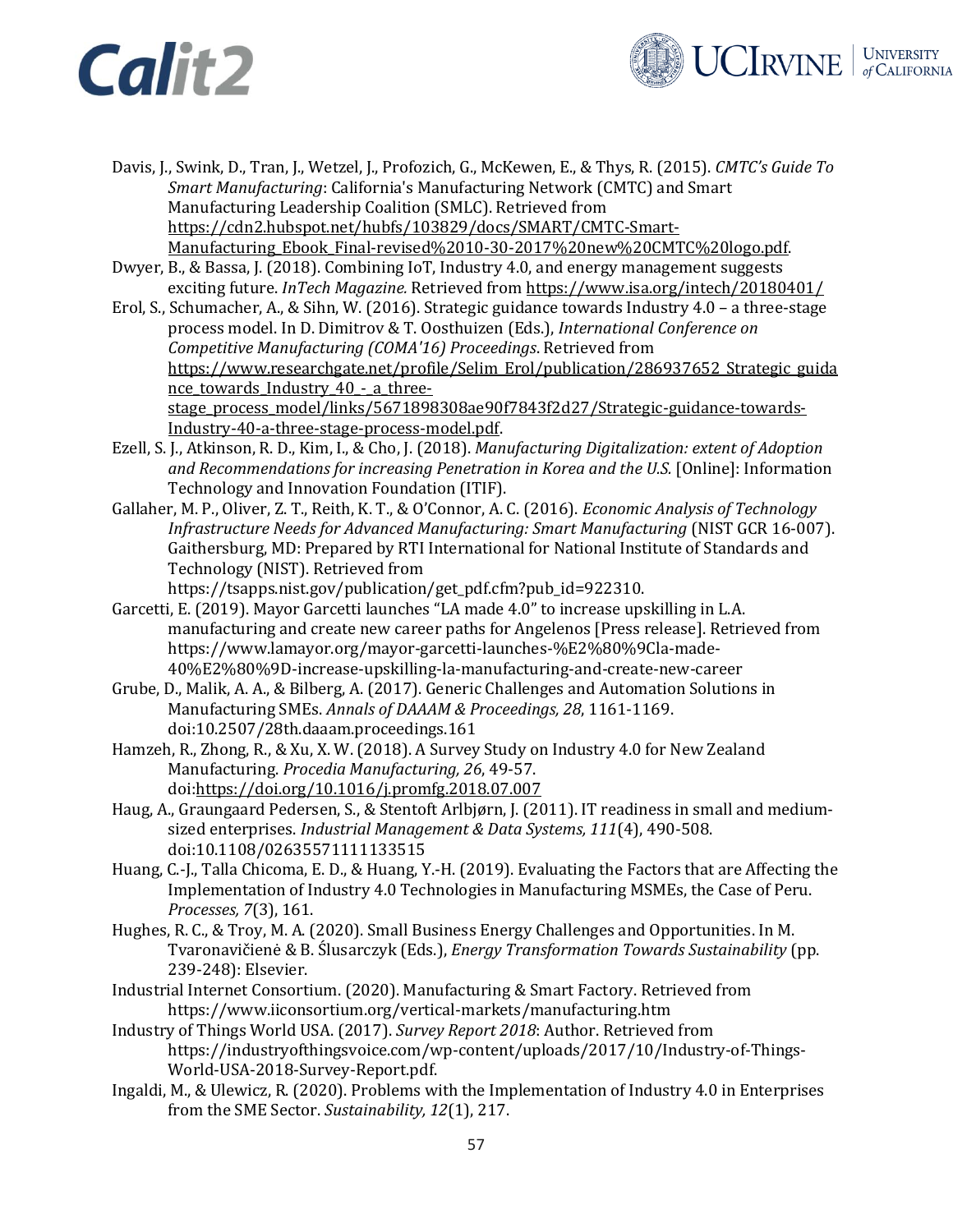![](_page_66_Picture_1.jpeg)

- Intergovernmental Panel on Climate Change. (2014). *AR5 Climate Change 2014: Mitigation of Climate Change. Working Group III Contribution to the Fifth Assessment Report of the Intergovernmental Panel on Climate Change*. New York, NY: Cambridge University Press.
- Issa, A., Lucke, D., & Bauernhansl, T. (2017). Mobilizing SMEs Towards Industrie 4.0-enabled Smart Products. *Procedia CIRP, 63*, 670-674. doi:https://doi.org/10.1016/j.procir.2017.03.346
- Joerges, B., & Müller, H. (1983). Energy conservation programs for consumers: A comparative analysis of policy conflicts and program response in eight western countries. *Journal of Economic Psychology, 4*(1-2), 1-35. doi:http://dx.doi.org/10.1016/0167-4870(83)90043-0
- Kagermann, H., Wahlster, W., & Helbig, J. (2013). *Recommendations for Implementing the Strategic Initiative Industrie 4.0*: Berlin: Industrie 4.0 Working Group of Acatech. Retrieved from http://forschungsunion.de/pdf/industrie\_4\_0\_final\_report.pdf.
- Körner, U., Müller‐Thur, K., Lunau, T., Dragano, N., Angerer, P., & Buchner, A. (2019). Perceived stress in human–machine interaction in modern manufacturing environments—Results of a qualitative interview study. *Stress & Health: Journal of the International Society for the Investigation of Stress, 35*(2), 187-199. doi:10.1002/smi.2853
- Kushnir, K., Mirmulstein, M. L., & Ramalho, R. (2010). *Micro, Small, and Medium Enterprises Around the World: How Many Are There, and What Affects the Count?* Washington, D.C.: The World Bank and International Finance Corporation (IFC). Retrieved from https://pdfs.semanticscholar.org/99ab/1c743d6463e53734a8ad9f19c6450a4aae5c.pdf?\_g a=2.102789379.2030554175.1587176049-1623554987.1585437605.
- Kusiak, A. (2018). Smart manufacturing. *International Journal of Production Research, 56*(1-2), 508- 517. doi:10.1080/00207543.2017.1351644
- Liao, Y., Deschamps, F., Loures, E. D. F. R., & Ramos, L. F. P. (2017). Past, present and future of Industry 4.0 - a systematic literature review and research agenda proposal. *International Journal of Production Research, 55*(12), 3609-3629. doi:10.1080/00207543.2017.1308576
- Lorenz, M., Küpper, D., Rüßmann, M., Heidemann, A., & Bause, A. (2016). *Time to Accelerate in the Race Toward Industry 4.0*. [Online]: The Boston Consulting Group. Retrieved from http://www.metalonia.com/w/documents/BCG-Time-to-Accelerate-in-the-Race-Toward-Industry-4.0-May-2016\_tcm80-209674.pdf.
- Lund, S., Madgavkar, A., Manyika, J., Smit, S., Ellingrud, K., Meaney, M., & Robinson, O. (2021). *The future of work after COVID‑19*: McKinsey Global Institute. Retrieved from https://www.mckinsey.com/featured-insights/downloadhub#signin/download/%2F~%2Fmedia%2FMcKinsey%2FFeatured%20Insights%2FFutur e%20of%20Organizations%2FThe%20future%20of%20work%20after%20COVID%2019 %2FThe-future-of-work%20after-COVID-19-Report-vF.pdf%3Faction%3Ddownload.
- Manufacturing Policy Initiative. (2019). *Smart Factories: Issues of Information Governance*. Bloomington: School of Public and Enviornmental Affairs at Indiana University. Retrieved from https://manufacturingpolicy.indiana.edu/doc/Smart%20Factories.pdf.
- Masood, T., & Sonntag, P. (2020). Industry 4.0: Adoption challenges and benefits for SMEs. *Computers in Industry, 121*. doi:10.1016/j.compind.2020.103261
- MEP National Network. (2018, September 5). Smart Manufacturing Is About More Than Just Technology. Retrieved from https://www.sme.org/sponsored-by-mep-national-networksmart-manufacturing-is-about-more-than-just-technology
- Mittal, S., Khan, M. A., Purohit, J. K., Menon, K., Romero, D., & Wuest, T. (2019). A smart manufacturing adoption framework for SMEs. *International Journal of Production Research*, 1-19. doi:10.1080/00207543.2019.1661540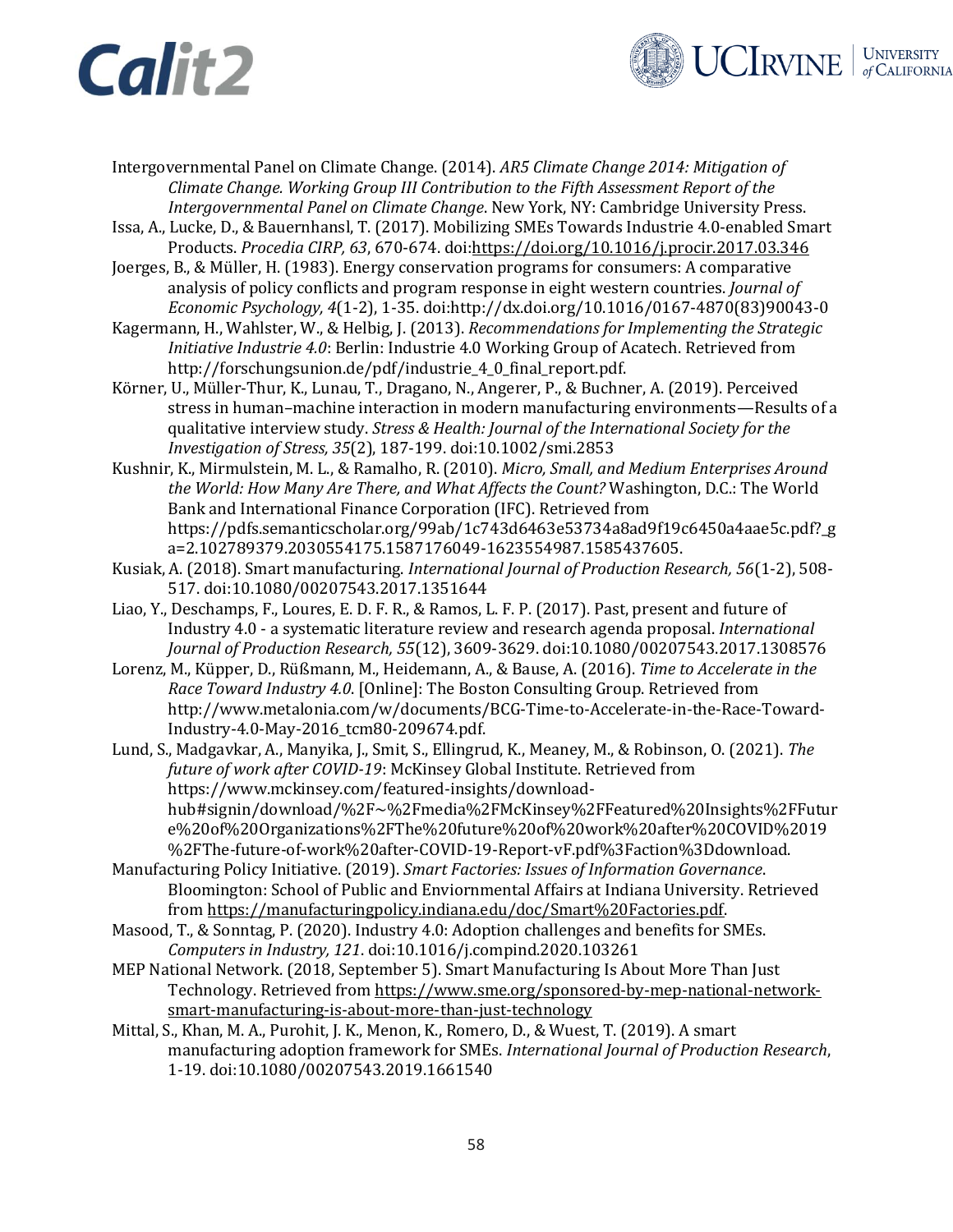![](_page_67_Picture_1.jpeg)

- Mittal, S., Khan, M. A., Romero, D., & Wuest, T. (2018). A critical review of smart manufacturing & Industry 4.0 maturity models: Implications for small and medium-sized enterprises (SMEs). *Journal of manufacturing systems, 49*, 194-214.
- Moeuf, A., Pellerin, R., Lamouri, S., Tamayo-Giraldo, S., & Barbaray, R. (2018). The industrial management of SMEs in the era of Industry 4.0. *International Journal of Production Research, 56*(3), 1118-1136. doi:10.1080/00207543.2017.1372647
- Morton, D., George, S., Ben-Bassat, A., Ben-Assa, A., & Books, V. (2020). *Trends in Global Manufacturing. Implementing Industry 4.0 & Building the Digital Factory*. [Online]: SME and Plataine.
- Müller, J. M., & Däschle, S. (2018). Business Model Innovation of Industry 4.0 Solution Providers Towards Customer Process Innovation. *Processes, 6*(12), 260.
- National Association of Manufacturers. (2020). *NAM Manufacturers' Outlook Survey First Quarter 2020*. Washington, D.C.: National Association of Manufacturers (NAM). Retrieved from https://www.nam.org/wp-content/uploads/2020/03/NAM-2020-Q1-Outlook-Survey.pdf.
- National Center for The Middle Market. (2018). *Middle Market Manufacturing. How to Thrive in a Transforming Environment*. Columbus, OH: The Ohio State University. Retrieved from https://www.middlemarketcenter.org/Media/Documents/strategies-for-middle-marketmanufacturers-to-navigate-industry-

evolution\_NCMM\_manufacturing\_report\_FINAL\_web.pdf.

- National Science & Technology Council. (2018). *Strategy for American Leadership in Advanced Manufacturing*. [Online]: Subcommittee on Advanced Manufacturing, Committee on Technology of the National Science & Technology Council. Retrieved from https://www.whitehouse.gov/wp-content/uploads/2018/10/Advanced-Manufacturing-Strategic-Plan-2018.pdf.
- Nimbalkar, S. U., Guo, W., Carpenter, A., Cresko, J., Graziano, D. J., Morrow III, W. R., & Wenning, T. (2017). Smart Manufacturing Technologies and Data Analytics for Improving Energy Efficiency in Industrial Energy Systems. In *Proceedings of the 2017 ACEEE Summer Study on Energy Efficiency in Industry*. Washington, D. C.: ACEEE. Retrieved from https://aceee.org/files/proceedings/2017/data/polopoly fs/1.3687886.1501159066!/file server/file/790269/filename/0036\_0053\_000028.pdf.
- Nimbalkar, S. U., Supekar, S., Meadows, W., Wenning, T., Guo, W., & Cresko, J. (2019). Enhancing Operational Performance and Productivity Benefits by Implementing Smart Manufacturing Technologies in Breweries. In *Proceedings of the 2019 ACEEE Summer Study on Energy Efficiency in Industry*. Washington, D.C.: ACEEE. Retrieved from https://2019aceee.conferencespot.org/#/paper/event-data/f008.
- NIST. (2018, December 3). Product Definitions for Smart Manufacturing. Retrieved from https://www.nist.gov/programs-projects/product-definitions-smart-manufacturing
- NIST. (2019, September 24, 2019). MEP National Network. Retrieved from https://www.nist.gov/mep/mep-national-network
- OECD. (2017). *Enhancing the Contributions of SMEs in a Global and Digitalised Economy*. Paris: Organization for Economic Cooperation and Development. Retrieved from https://www.oecd.org/industry/C-MIN-2017-8-EN.pdf.
- Office of Management and Budget. (2017). *North American Industry Classification System. United States*. Washington, D.C.: Executive Office Of The President. Retrieved from https://www.census.gov/eos/www/naics/2017NAICS/2017\_NAICS\_Manual.pdf.
- Oh, S. T., & Park, S. (2016). A Study of the Connected Smart Worker's Techno-stress. *Procedia Computer Science, 91*, 725-733. doi:https://doi.org/10.1016/j.procs.2016.07.065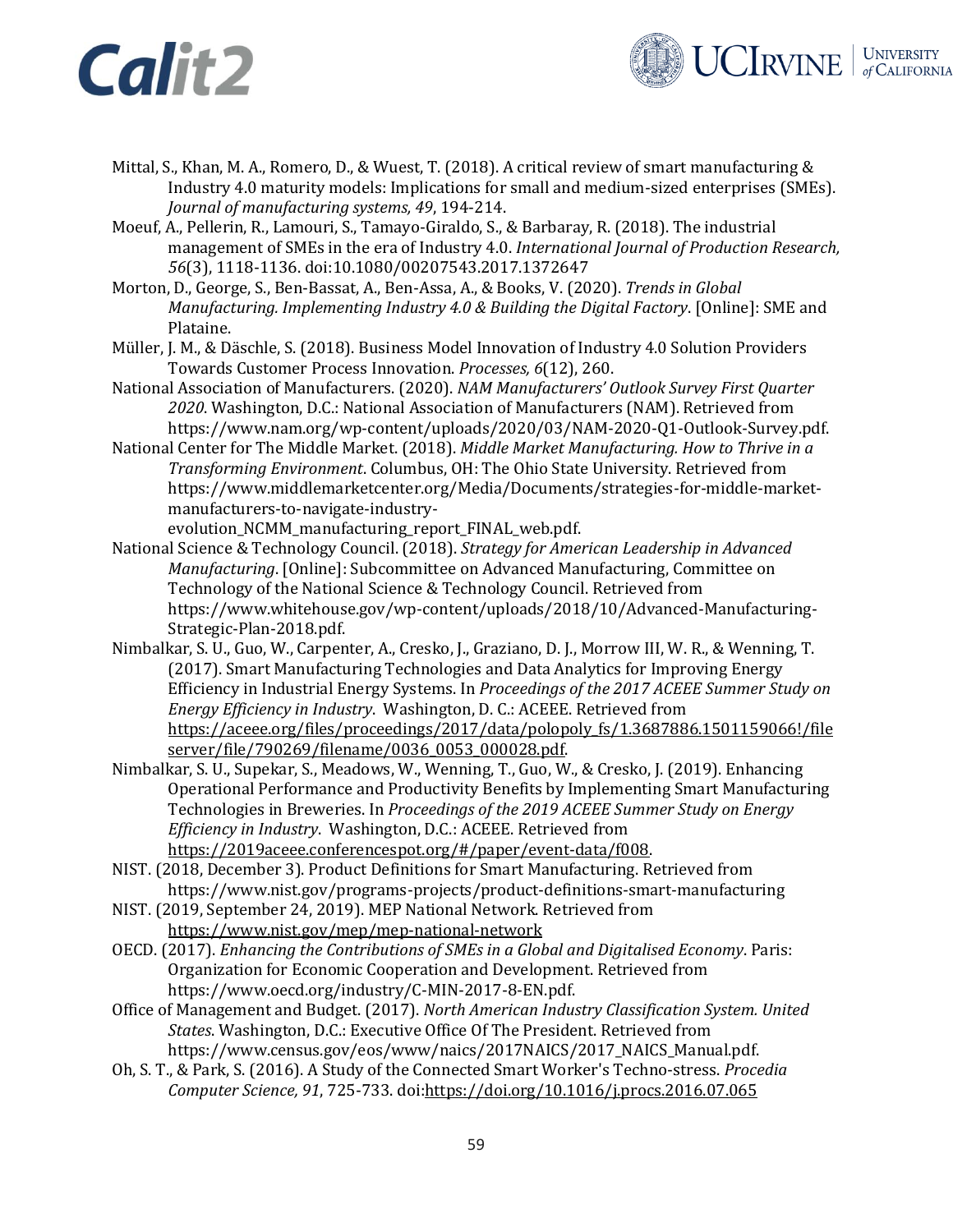![](_page_68_Picture_1.jpeg)

- Radziwon, A., Bilberg, A., Bogers, M., & Madsen, E. S. (2014). The Smart Factory: Exploring Adaptive and Flexible Manufacturing Solutions. *Procedia Engineering, 69*, 1184-1190. doi:https://doi.org/10.1016/j.proeng.2014.03.108
- Rauch, E., Dallasega, P., & Matt, D. T. (2017). Critical Factors for Introducing Lean Product Development to Small and Medium sized Enterprises in Italy. *Procedia CIRP, 60*, 362-367. doi:https://doi.org/10.1016/j.procir.2017.01.031
- Rauch, E., Stecher, T., Unterhofer, M., Dallasega, P., & Matt, D. T. (2019). Suitability of Industry 4.0 concepts for small and medium sized enterprises: Comparison between an expert survey and a user survey. In *Proceedings of the International Conference on Industrial Engineering and Operations Management*. Retrieved from https://www.researchgate.net/profile/Patrick\_Dallasega/publication/332071803\_Suitabili ty\_of\_Industry\_40\_Concepts\_for\_Small\_and\_Medium\_Sized\_Enterprises\_Comparison\_betwee n\_an\_Expert\_Survey\_and\_a\_User\_Survey/links/5c9dcea9299bf111694ddae6/Suitability-of-Industry-40-Concepts-for-Small-and-Medium-Sized-Enterprises-Comparison-between-an-Expert-Survey-and-a-User-Survey.pdf.
- Rogers, E. A. (2014). *The Energy Savings Potential of Smart Manufacturing* (Report IE 1403). Washington, D.C.: American Council for an Energy-Efficient Economy (ACEEE). Retrieved from https://aceee.org/sites/default/files/publications/researchreports/ie1403.pdf.
- Rogers, E. A., Elliott, R. N., Kwatra, S., Trombley, D., & Nadadur, V. (2013). *Intelligent Efficiency: Opportunities, Barriers, and Solutions* (Report Number E13J). Washington, D.C.: American Council for an Energy-Efficient Economy (ACEEE). Retrieved from https://aceee.org/sites/default/files/publications/researchreports/e13j.pdf.
- Sarı, T., Güleş, H. K., & Yiğitol, B. (2020). Awareness and readiness of Industry 4.0: The case of Turkish manufacturing industry. *Advances in Production Engineering & Management, 15*(1), 57-68. doi:10.14743/apem2020.1.349
- Schröder, C. (2017). *The Challenges of Industry 4.0 for Small and Medium-sized Enterprises*. Bonn, Germany: Friedrich-Ebert-Stiftung. Retrieved from https://library.fes.de/pdffiles/wiso/12683.pdf.
- Schuh, G., Anderl, R., Dumitrescu, R., Krüger, A., & Hompel, M. t. (2020a). *Industrie 4.0 Maturity Index. Managing the Digital Transformation of Companies. Update 2020*. Munich (Germany): Acatech (National Academy of Science and Engineering). Retrieved from https://on24static.akamaized.net/event/25/13/61/2/rt/1/documents/resourceList15967 32528886/acastumatind2020enweb11596732524576.pdf.
- Schuh, G., Anderl, R., Dumitrescu, R., Krüger, A., & Hompel, M. t. (2020b). *Using the Industrie 4.0 Maturity Index in Industry. Current challenges, case studies and trends*. Munich (Germany): Acatech (National Academy of Science and Engineering). Retrieved from https://en.acatech.de/publication/using-the-industrie-4-0-maturity-index-in-industrycase-studies/.
- Schuh, G., Anderl, R., Gausemeier, J., Hompel, M. t., & Wahlster, W. (2017). *Industrie 4.0 Maturity Index. Managing the Digital Transformation of Companies*. Munich (Germany): Acatech (National Academy of Science and Engineering). Retrieved from https://www.acatech.de/publikation/industrie-4-0-maturity-index-die-digitaletransformation-von-unternehmen-gestalten/.
- Schumacher, A., Erol, S., & Sihn, W. (2016). A Maturity Model for Assessing Industry 4.0 Readiness and Maturity of Manufacturing Enterprises. *Procedia CIRP, 52*, 161-166. doi:https://doi.org/10.1016/j.procir.2016.07.040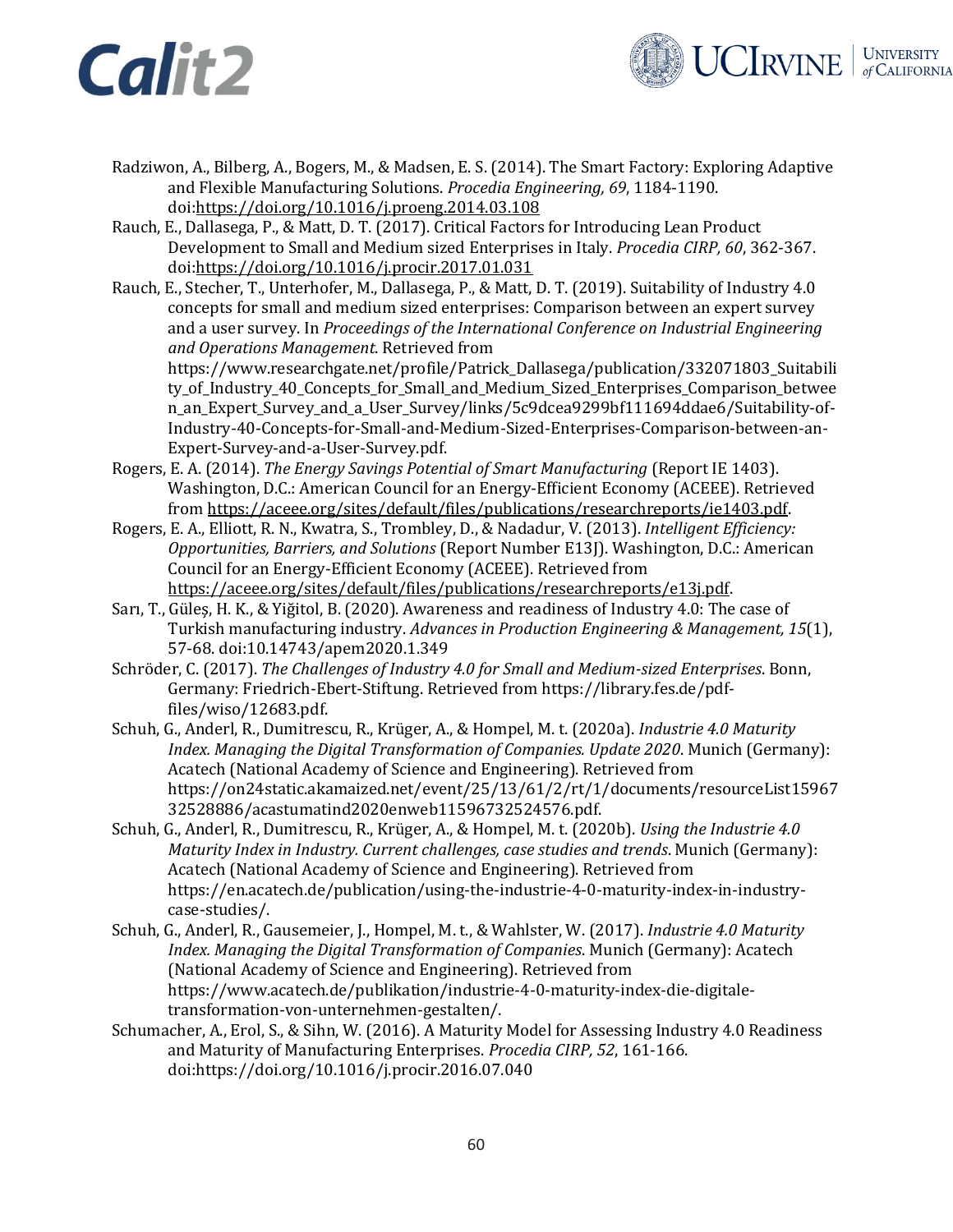![](_page_69_Picture_1.jpeg)

- Scott, E., Robert. (2015). *The Manufacturing Footprint and the Importance of U.S Manufacturing Jobs*: Economic Policy Institute. Retrieved from https://www.epi.org/files/2015/bp388 manufacturing-footprint.pdf.
- Sevinç, A., Gür, Ş., & Eren, T. (2018). Analysis of the Difficulties of SMEs in Industry 4.0 Applications by Analytical Hierarchy Process and Analytical Network Process. *Processes, 6*(12), 264.
- Sikich. (2017). *2017 Manufacturing Report. Trends and strategies to help manufacturers understand growth challenges and capture opportunities.* [Online]: Sikich. Retrieved from https://f9fc8aedc6fd0938fa41de0d-a92zex06oapcizyuc.netdna-ssl.com/wpcontent/uploads/2017/09/SKCH-Manufacturing-Report-2017-08-17.pdf.
- SMLC. (2021). About. Retrieved from https://smartmanufacturingleadershipcoalition.org/
- Sommer, L. (2015). Industrial Revolution Industry 4.0: Are German manufacturing SMEs the first victims of this revolution? *Journal of Industrial Engineering and Management, 8*.
- Stentoft, J., Jensen, K. W., Philipsen, K., & Haug, A. (2019). Drivers and Barriers for Industry 4.0 Readiness and Practice: A SME Perspective with Empirical Evidence. In *Proceedings of the 52nd Hawaii International Conference on System Sciences*. IEEE Computer Society Press. Retrieved from

https://scholarspace.manoa.hawaii.edu/bitstream/10125/59952/0512.pdf.

- Stentoft, J., Wickstrom, K. A., Philipsen, K., & Haug, A. (2020). Drivers and Barriers for Industry 4.0 Readiness and Practice: Empirical Evidence from Small and Medium-sized Manufacturers. *Production Planning & Control*. doi:10.1080/09537287.2020.1768318
- Swamidass, P. M. (2003). Modeling the adoption rates of manufacturing technology innovations by small U.S manufacturers: A Longitudinal Investigation. *Research Policy, 32*, 351-366.
- Trianni, A., Cagno, E., & Farné, S. (2016). Barriers, drivers and decision-making process for industrial energy efficiency: A broad study among manufacturing small and medium-sized enterprises. *Applied Energy, 162*, 1537-1551. doi:https://doi.org/10.1016/j.apenergy.2015.02.078
- Trombley, D. (2014). *One Small Step for Energy Efficiency: Targeting Small and Medium-Sized Manufactuers*: American Council for an Energy-Efficient Economy (ACEEE). Retrieved from https://www.nist.gov/sites/default/files/documents/2017/04/28/ACEE.pdf.
- Türkeș, M. C., Oncioiu, I., Aslam, H. D., Marin-Pantelescu, A., Topor, D. I., & Căpușneanu, S. (2019). Drivers and Barriers in Using Industry 4.0: A Perspective of SMEs in Romania. *Processes, 7*(3), 153.
- U.S Small Business Administration. (2018a). 2018 Small Business Profile. In U. S. S. B. A. O. o. Advocacy (Ed.): U.S Small Business Administration Office of Advocacy.
- U.S Small Business Administration. (2018b). Frequently Asked Questions About Small Business. Retrieved from https://www.sba.gov/sites/default/files/advocacy/Frequently-Asked-Questions-Small-Business-2018.pdf
- U.S Small Business Administration. (2019, August 19). Table of Size Standards. Retrieved from https://www.sba.gov/document/support--table-size-standards
- U.S. Department of Energy. (2019). Advanced Manufacturing Office. Retrieved from https://www.energy.gov/sites/prod/files/2019/03/f61/1761%20AMO%20One%20Pager \_3\_2019.pdf
- U.S. Energy Information Administration. (2002). Manufacturing Energy Consumption Survey (MECS). 2002 MECS Survey Data. Methodology & Forms. Retrieved from https://www.eia.gov/consumption/manufacturing/data/2002/index.php?view=methodol ogy
- U.S. Energy Information Administration. (2014). 2014 Manufacturing Energy Consumption Survey. Retrieved from https://www.eia.gov/survey/form/eia\_846/form\_a.pdf